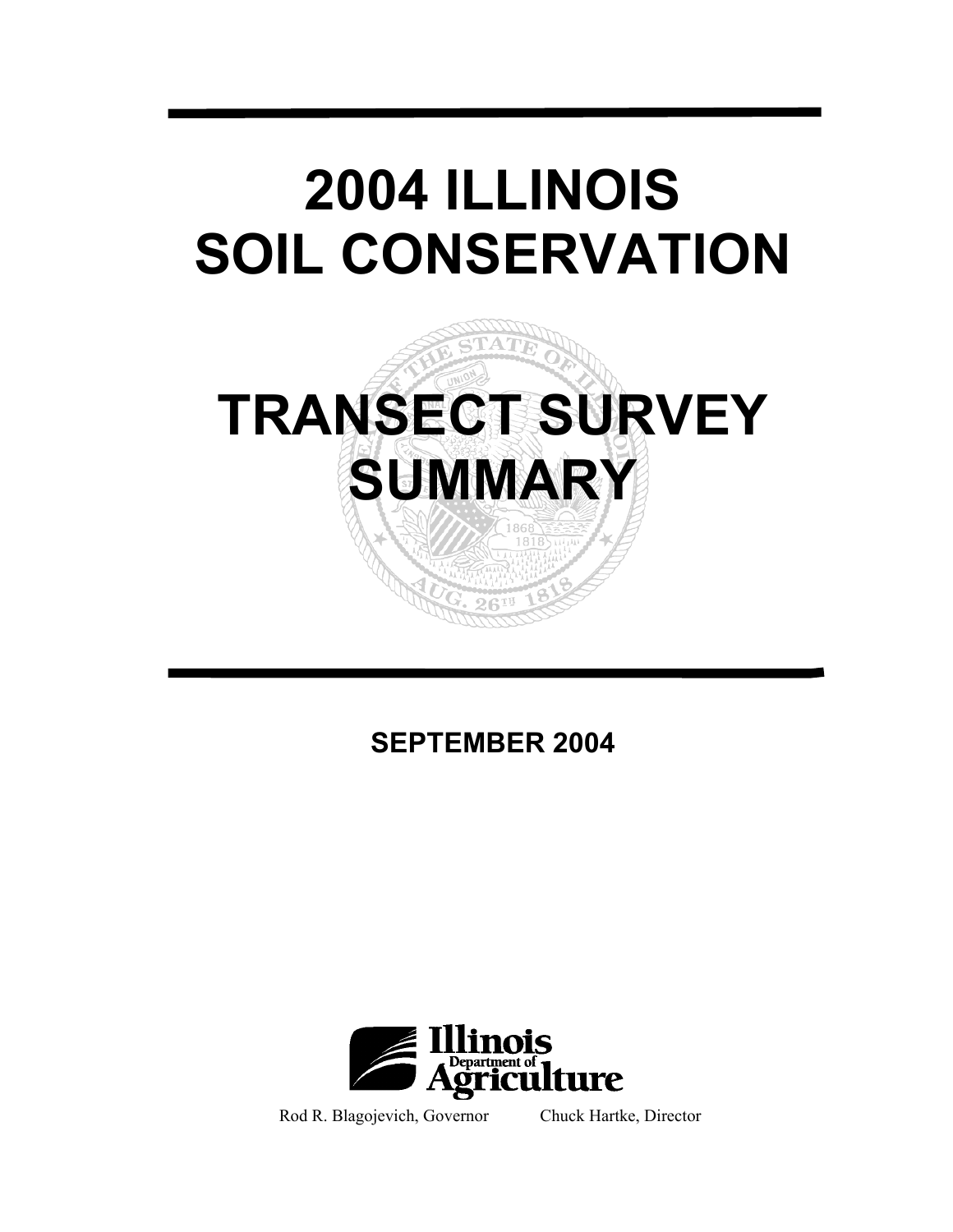### **2004 ILLINOIS SOIL CONSERVATION TRANSECT SURVEY SUMMARY**

- ❖ Introduction
- Transect Survey Background
- ❖ Soil Savings Trends
- ❖ Tillage system Trends
- ❖ Crop Residue Level Trends
- ❖ Ephemeral/Concentrated Flow Erosion Trends
- ❖ Summary
- Table 1 Percent of Points Surveyed with Relative **Soil Loss by T Value** (1994 –2004)
- Table 2 Percent of Points Surveyed With Incremental **Soil Loss Relative to T Value** (1994-2004)
- Table 3 Percent of Points Surveyed With Each **Tillage System**, by Year (Corn, Soybeans And Small Grain) (1994-2004)
- Table 4 Percent of Points Surveyed With Indicated **Tillage Systems Used For Each Crop**  $(1994 - 2004)$
- Table 5 Percent of Points Surveyed with **Crop Residue Levels** For All Crops, By Year (Corn, Soybeans and Small Grains) (1994-2004)
- Table 6 Percent of Points Surveyed with **Crop Residue Levels For Each Crop** (1994-2004)

#### **2004 SOIL EROSION AND CROP TILLAGE TRANSECT SURVEY COUNTY SUMMARY REPORTS**

- Report 1 Percent (Number) of Points Surveyed With Indicated **Relative Soil Loss**
- Report 2 Percent of Points Surveyed With **Soil Loss > "T"**
- Report 3 Number of Points Surveyed With Indicated **Tillage System** For Each **Present Crop**
- Report 4 Percent of **Corn Field** Points Surveyed With Indicated **Tillage System**
- Report 5 Percent of **Soybean Field** Points Surveyed With Indicated **Tillage System**
- Report 6 Percent of **Small Grain Field** Points Surveyed With Indicated **Tillage System**
- Report 7 Percent of **Corn Field** Points Surveyed With Indicated **Residue Level**
- Report 8 Percent of **Soybean Field** Points Surveyed With Indicated **Residue Level**
- Report 9 Percent of **Small Grain Field** Points Surveyed With Indicated **Residue Level**
- Report 10 Percent (Number) of **Fields** Surveyed With Indicated **Ephemeral Erosion** By County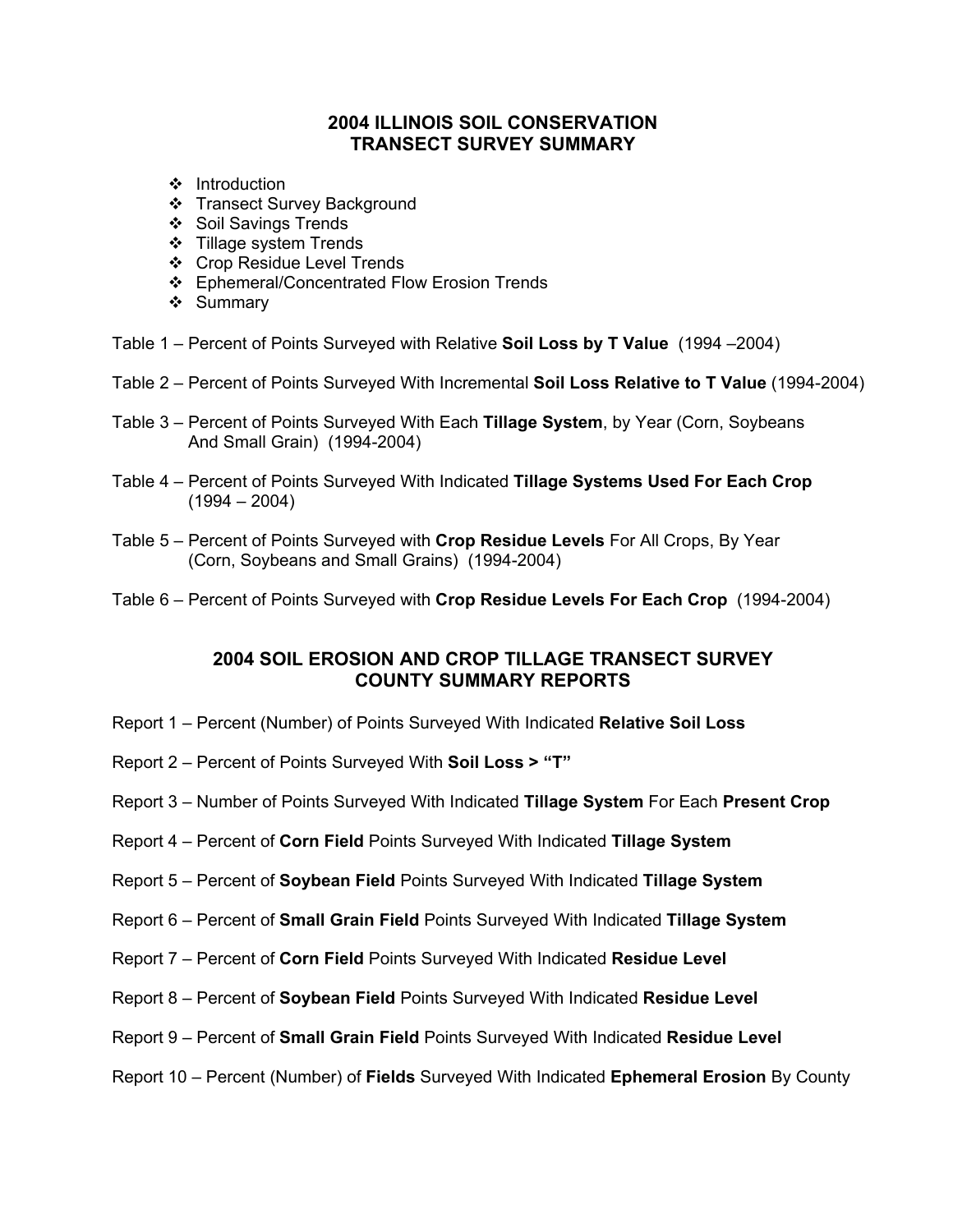#### **2004 ILLINOIS SOIL CONSERVATION TRANSECT SURVEY SUMMARY**

#### **Introduction**

The results of the tenth statewide Soil Conservation Transect Survey conducted in the spring and early summer of 2004 indicate that Illinois producers are continuing to manage their cropland to minimize soil erosion. The survey, initiated by the Illinois Department of Agriculture (IDA), involved the cooperation of Illinois' 98 Soil and Water Conservation Districts (SWCD), and the USDA Natural Resources Conservation Service (NRCS). The biennial surveys measure progress in reducing soil erosion to T or tolerable soil loss levels statewide. The tolerable soil loss for most soils is between 3 and 5 tons per acre per year. This is the amount of soil loss that can theoretically occur and be replaced by natural soil-building processes. Reducing soil loss to T is essential to maintaining the long-term agricultural productivity of the soil and to protecting water resources from sedimentation due to soil erosion.

#### **Transect Survey Background**

The Soil Conservation Transect Survey provides a snapshot of the current status of soil conservation efforts in Illinois. Survey results provide data on the presence of conservation practices in each county, as well as an estimate of remaining land treatment needs.

Since 1982, the Conservation Technology Information Center, in cooperation with local SWCDs and the NRCS, has conducted an annual survey of tillage practices. During the 1980s, local staff estimated usage of various conservation tillage systems within their county. Although this method required only a small amount of time to complete the survey, it was soon recognized that a different procedure was needed to provide more useful data.

In an effort to improve the quality of the county-level data generated for the annual tillage survey, representatives from the state's natural resource management agencies and organizations met in 1993 and reviewed several survey options. The group recommended a county transect-survey method for use in Illinois. In conducting the transect survey, SWCD and NRCS staff collect data from approximately 450 fields along a random route that intersects each township in the county twice. The survey is conducted on a biennial basis after the crops are planted in the spring. Some counties with a significant amount of small grains conduct an additional survey in the fall to collect data on fall-planted crops.

Information on tillage systems and crop residue amounts is collected at more than 50,000 points across the state. In addition to collecting information on crop residue management and tillage practices, the surveyors also collect data on sheet/rill and ephemeral soil erosion. After the survey is completed for each of the 100 counties in Illinois that conduct a cropland survey, the data is sent to the Illinois Department of Agriculture to be analyzed. Data for each county and the entire state are available on soil loss, crop residue amounts, and tillage systems.

The transect surveys were conducted annually from 1994 through 2002. In 2002, the survey switched to a biennial format, which is why there is no data for 2003. The ten (10) years of data have provided an opportunity to analyze some trends in soil loss reductions, tillage systems and crop residue amounts. A brief analysis of the data is included in the summary tables and narrative that follow.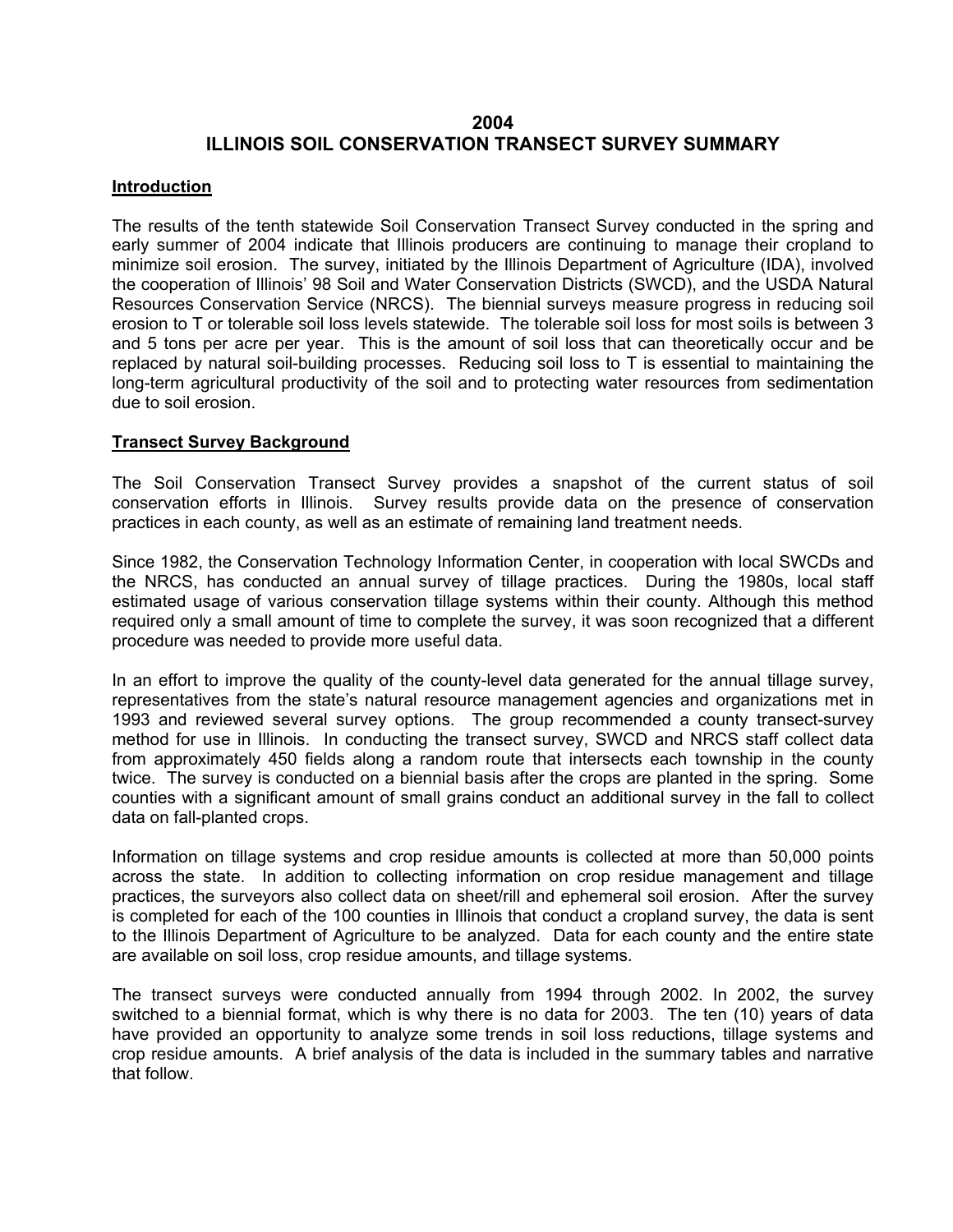#### **Soil Savings Trends**

Table 1 summarizes soil loss data by T value for 1994 through 2004. The soil loss estimates for 1997 – 2004 were developed using the Revised Universal Soil Loss Equation (RUSLE), which was adopted as the formula for predicting soil loss by the NRCS in 1997. Since 1997, the IDA has used the revised version of the Universal Soil Loss Equation to estimate soil losses from sheet and rill erosion. The National Resource Inventory (NRI) is conducted by NRCS every five (5) years to measure trends in soil conservation. The Universal Soil Loss Equation (USLE) was used by NRCS to calculate soil loss for all NRIs to date, including the 1997 NRI. The NRI provides data that are statistically reliable at the state level. While the Transect Survey data are not statistically reliable at either the state or county level, the survey provides much detailed information that is useful for local planning and strategy development.

The 2004 survey showed that 84.9% of the points surveyed were at or below T or tolerable soil loss levels. Although soil loss has plateaued in the past several years, data collected by the Soil Conservation Transect Surveys and NRIs confirm a very positive trend in reducing soil erosion on cropland to tolerable soil loss levels. The 1994 Soil Conservation Transect Survey, the first ever conducted, estimated that 74.1% of the points surveyed were meeting T. Previous surveys conducted by the NRCS using the USLE indicated that 59.4% of the total cropland acres were at T or less in 1982, 67.7% were at T or less in 1987, 73.6% were at T or less in 1992, and 78.4% of the state's cropland was at, or less than, the tolerable soil loss level in 1997.

The 2004 results also indicate that about 15% of the points surveyed were still exceeding tolerable soil loss levels, about the same as the results of the 2002 survey. Only about 4.2% of the points surveyed exceeded 2T. For most of the survey points at which estimated soil loss was greater than T, estimated soil losses were in the 1- to 2- T category (2 to 10 tons per acre per year). Soil loss on about two-thirds of these points was between 1 and 3 tons per acre above T (Table 2). With some slight adjustments in management systems to retain more crop residue, these acres could easily be brought to T or below.

#### **Tillage System Trends**

The survey also provided information on tillage systems used in planting corn and soybean crops this past spring, and small grain crops last fall. The data for 1994 through 2004 are summarized in Tables 3 and 4. Statewide, the survey showed that 29.2% of corn, soybean and small grain fields surveyed in 2004 were farmed using no-till practices, which leave the soil virtually undisturbed from harvest through planting.

The largest increase in no-till was in soybeans. No-till soybeans increased from 43.9% to 45.6% from 2002 to 2004, marking the seventh year this trend has been observed. About 32.9% of all grain fields were planted no-till in 2004, compared with 34% in 2002.

About 17.2% of the fields surveyed were planted with a mulch-till system in 2004. This represents an increase of more than 2 percentage points from 2002 mulch-till acres planted. To qualify as mulch tillage, at least 30% of the residue from the previous crop must remain on the soil surface after being tilled and planted. Residue is important because it shields the ground from the eroding effects of rain and helps retain moisture for crops. Mulch-till and no-till are conservation tillage systems. The number of fields with conservation tillage increased slightly from 45.2% in 2002 to 46.4% in 2004.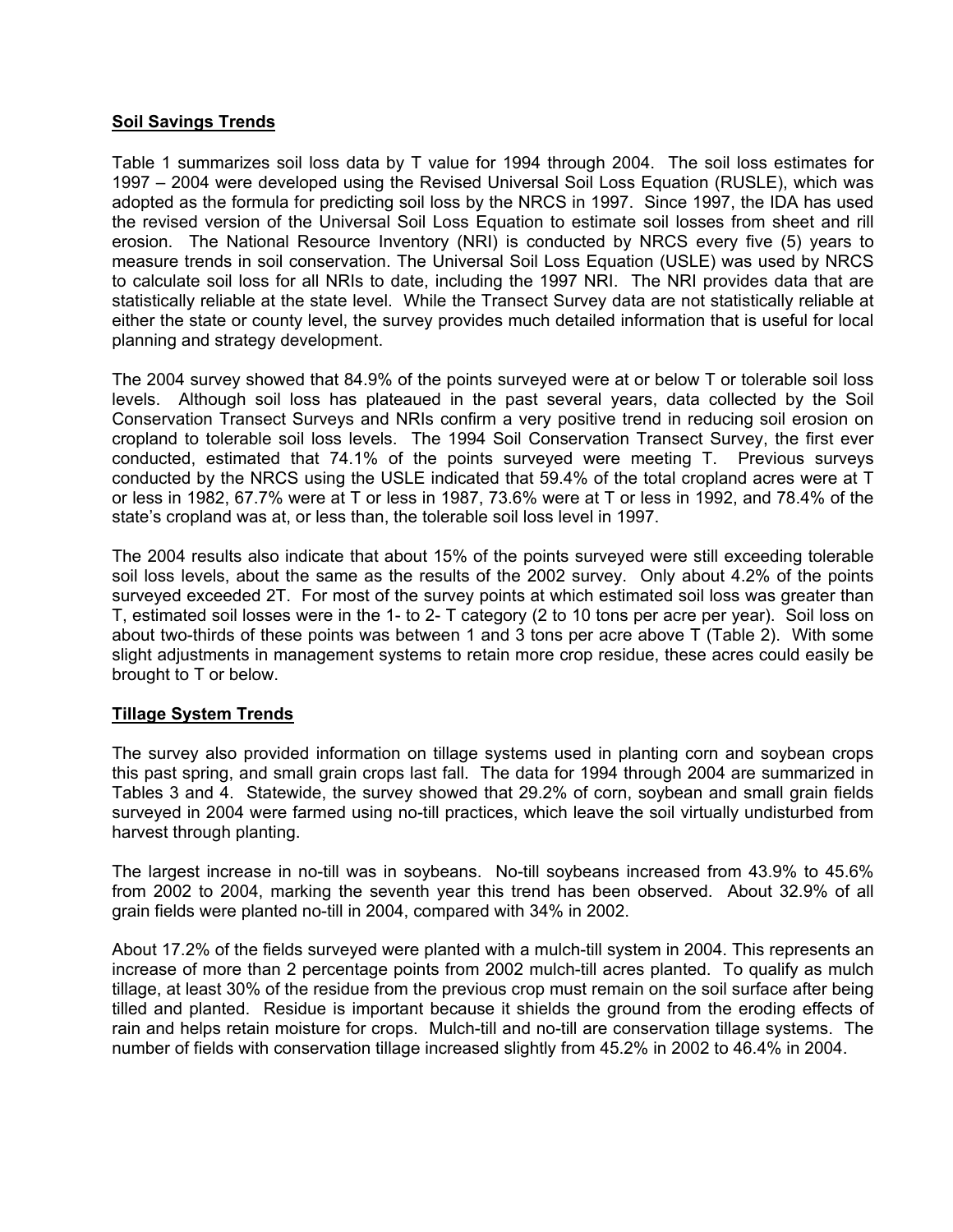In 2004, mulch-till soybeans increased by more than 3 percentage points, from 18.9% of the total soybean fields surveyed in 2002 to 22.1% in 2004. Fields with mulch-till corn increased slightly in 2004 to 12% of the points surveyed. Fields with mulch-till small grains increased by 1.6 percentage points, from 24.3% in 2002 to 25.9% in 2004.

Statewide, 35.5% of the cropland fields surveyed in 2004 were planted conventionally. This remains virtually unchanged from 2002. Conventionally planted cropland fields surveyed have generally been on the decline in the past few years. Since 1994, when 46% of the cropland fields surveyed in the state were planted conventionally, there has been a decrease of about 10 percentage points. Most of those fields are now in either no-till or mulch-till forms of conservation tillage.

Approximately 20.1% of the fields surveyed in 2004 were planted with a reduced tillage system. This is about 1.1 percentage points higher than in 2002. A reduced tillage system retains some crop residues that protect the soil surface from erosion. Although a reduced tillage system does provide some level of soil conservation, crop residues are not present in the amounts necessary to be categorized as conservation tillage.

#### **Crop Residue Level Trends**

Crop residue, which is directly related to the type of tillage system used, is an important factor in reducing soil erosion. The amount of residue remaining between fall harvest and after spring planting the following year has a direct correlation to soil loss levels. The greater the percent of the soil surface covered by residue, the greater the level of protection from soil erosion.

Generally, farmers continue to adopt tillage systems that result in greater residue levels. Survey results for 1994 through 2001 show a consistent increase in the number of fields with more than 30% residue cover (Tables 5 and 6), and an equivalent decrease in the 0 to 15 percent and 16 to 30 percent residue categories. However, in 2004, residue amounts of 30% or greater were measured on 46.4% of all fields surveyed. This was a 1 percent increase from 2001 of fields surveyed that had 30% or more residue levels. Between 1994 and 2002, residue levels of 30% or greater increased by nearly 13 percentage points.

The percentage of soybean fields with residue levels of 30% or greater has remained around 67% for three out of the past four surveys. From 1994 to 2004, the percentage of soybean fields surveyed with greater than 30% residue increased by nearly 24 points. The 30% or greater residue levels for cornfields surveyed have remained around 27% for the past four surveys. Small grain fields with 30% or greater residue experienced little fluctuation, averaging around 59% over the past four years.

#### **Ephermeral Concentrated Flow Erosion Trends**

Since 1995, surveyors have collected data on ephemeral or gully erosion in surveyed fields. Surveyors identify fields in which ephemeral erosion has occurred or is likely to occur in areas of concentrated surface water flow. This type of erosion requires structural conservation practices, such as grassed waterways, in addition to tillage or other cultural erosion control practices.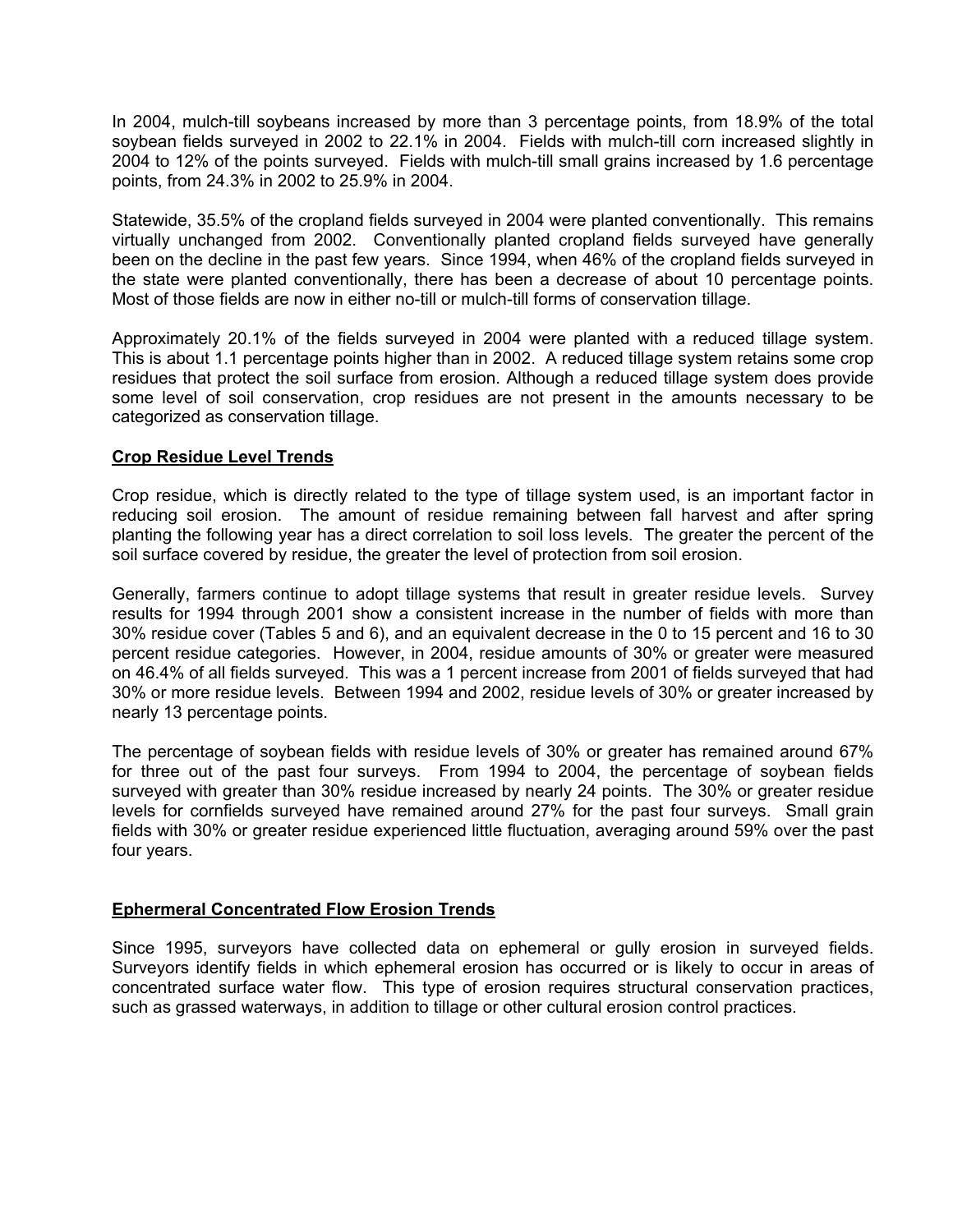In both 1995 and 1996, the Transect Survey documented either ephemeral or gully erosion on 14% of the fields. In 1997, the number of fields increased to 16%. In 1998, the percentage of cropland fields with ephemeral/gully erosion increased to 22%. Heavy spring and summer precipitation was a factor in the increase of ephemeral/gully erosion from 1997 to 1998. In 1999, surveyors noted ephemeral or gully erosion on 18% of the fields. In 2000 and 2001, actual erosion, or potential ephemeral/gully erosion was observed on 22% and 23.6% of the fields respectively. In 2002 and 2004, the number of fields surveyed in which actual or potential ephemeral/gully erosion was observed increased once again to 25.1% and 25.9% respectively.

#### **Summary**

The Illinois Department of Agriculture, local Soil and Water Conservation Districts and the USDA Natural Resources Conservation Service will use the survey data to plan future conservation efforts. The information will be vital in determining the course of each Soil and Water Conservation District will take to reach Illinois' goal of reducing soil erosion and sedimentation and improving water quality.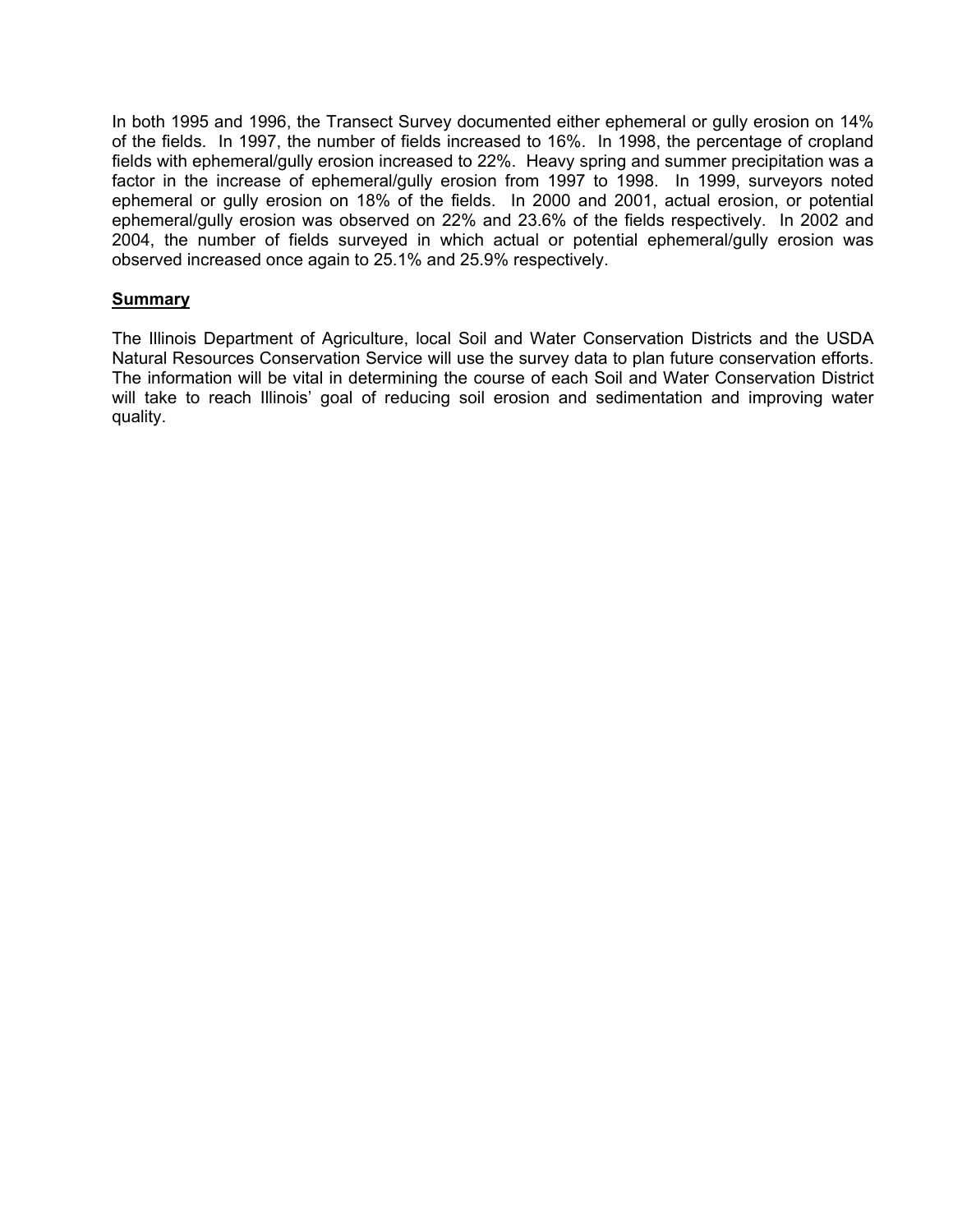## **PERCENT OF POINTS SURVEYED WITH RELATIVE SOIL LOSS BY T VALUE 1994 – 2004**

|       |      | $1-2$ T | >2T | <b>Unknown</b> | Total % |
|-------|------|---------|-----|----------------|---------|
| 2004* | 84.9 | 10.7    | 4.4 | 0.0            | 100     |
| 2002* | 85.0 | 10.8    | 4.2 | 0.0            | 100     |
| 2001* | 85.0 | 10.6    | 4.1 | 0.3            | 100     |
| 2000* | 85.7 | 10.4    | 3.6 | 0.3            | 100     |
| 1999* | 85.7 | 10.5    | 3.6 | 0.2            | 100     |
| 1998* | 86.5 | 9.9     | 3.4 | 0.2            | 100     |
| 1997* | 86.2 | 9.8     | 3.7 | 0.3            | 100     |
| 1996  | 76.2 | 14.8    | 6.4 | 2.6            | 100     |
| 1995  | 76.7 | 15.3    | 6.3 | 1.7            | 100     |
| 1994  | 74.1 | 16.7    | 7.1 | 2.1            | 100     |

# **TABLE 2**

#### **PERCENT OF POINTS SURVEYED WITH INCREMENTAL SOIL LOSS RELATIVE TO T VALUE 1994 – 2004**

|       |      | 0-1 Ton>T | 1-2 Tons>T | 2-3 Tons>T | >3 Tons>T | <b>Unknown</b> | Total % |
|-------|------|-----------|------------|------------|-----------|----------------|---------|
|       |      |           |            |            |           |                |         |
| 2004* | 84.9 | 4.6       | 2.9        | 2.0        | 5.6       | 0.0            | 100     |
| 2002* | 85.0 | 4.6       | 3.0        | 2.1        | 5.3       | 0.0            | 100     |
| 2001* | 85.0 | 4.5       | 3.0        | 2.1        | 5.1       | 0.3            | 100     |
| 2000* | 85.7 | 4.5       | 2.8        | 2.0        | 4.7       | 0.3            | 100     |
| 1999* | 85.7 | 4.4       | 2.9        | 2.0        | 4.8       | 0.2            | 100     |
| 1998* | 86.5 | 4.4       | 2.7        | 1.7<br>◢   | 4.5       | 0.2            | 100     |
| 1997* | 86.2 | 4.4       | 2.7        | 1.7        | 4.7       | 0.3            | 100     |
| 1996  | 76.2 | 6.3       | 4.0        | 2.4        | 8.5       | 2.6            | 100     |
| 1995  | 76.7 | 6.5       | 4.2        | 2.7        | 8.2       | 1.7            | 100     |
| 1994  | 74.1 | 6.8       | 4.8        | 3.2        | 9.0       | 2.1            | 100     |

\*The Revised Universal Soil Loss Equation (RUSLE) was used to estimate soil loss.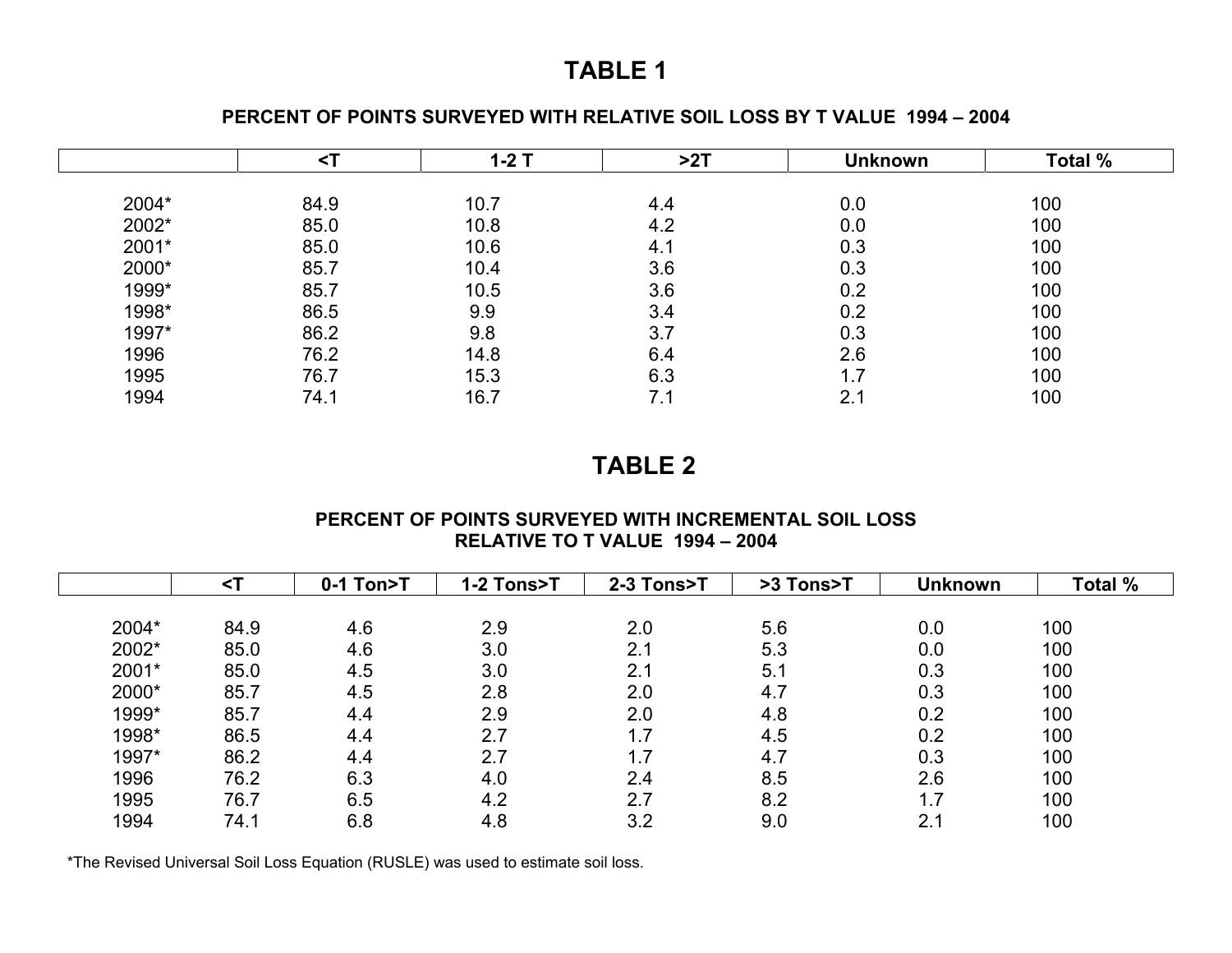## **PERCENT OF POINTS SURVEYED WITH EACH TILLAGE SYSTEM, BY YEAR (CORN, SOYBEANS, SMALL GRAIN) 1994 – 2004**

|              | 2004   | 2002   | 2001   | 2000   | 1999   | 1998   | 1997   | 1996   | 1995   | 1994   |
|--------------|--------|--------|--------|--------|--------|--------|--------|--------|--------|--------|
|              |        |        |        |        |        |        |        |        |        |        |
| Conventional | 33.5   | 35.8   | 31.7   | 30.4   | 36.4   | 38.1   | 33.6   | 36.5   | 33.5   | 46.1   |
| Reduced      | 20.1   | 19.0   | 21.2   | 21.2   | 22.0   | 22.7   | 21.7   | 23.8   | 26.3   | 20.4   |
| Mulch        | 17.2   | 15.0   | 17.8   | 18.7   | 15.0   | 13.7   | 19.1   | 16.3   | 14.7   | 9.8    |
| No-Till      | 29.2   | 30.2   | 29.3   | 29.1   | 25.8   | 24.6   | 24.6   | 22.7   | 24.8   | 22.7   |
| NA/Unknown   | 0      | 0      | 0      | 0.6    | 0.8    | 0.9    | 1.0    | 0.7    | 0.7    | 1.0    |
| <b>TOTAL</b> | 100.0% | 100.0% | 100.0% | 100.0% | 100.0% | 100.0% | 100.0% | 100.0% | 100.0% | 100.0% |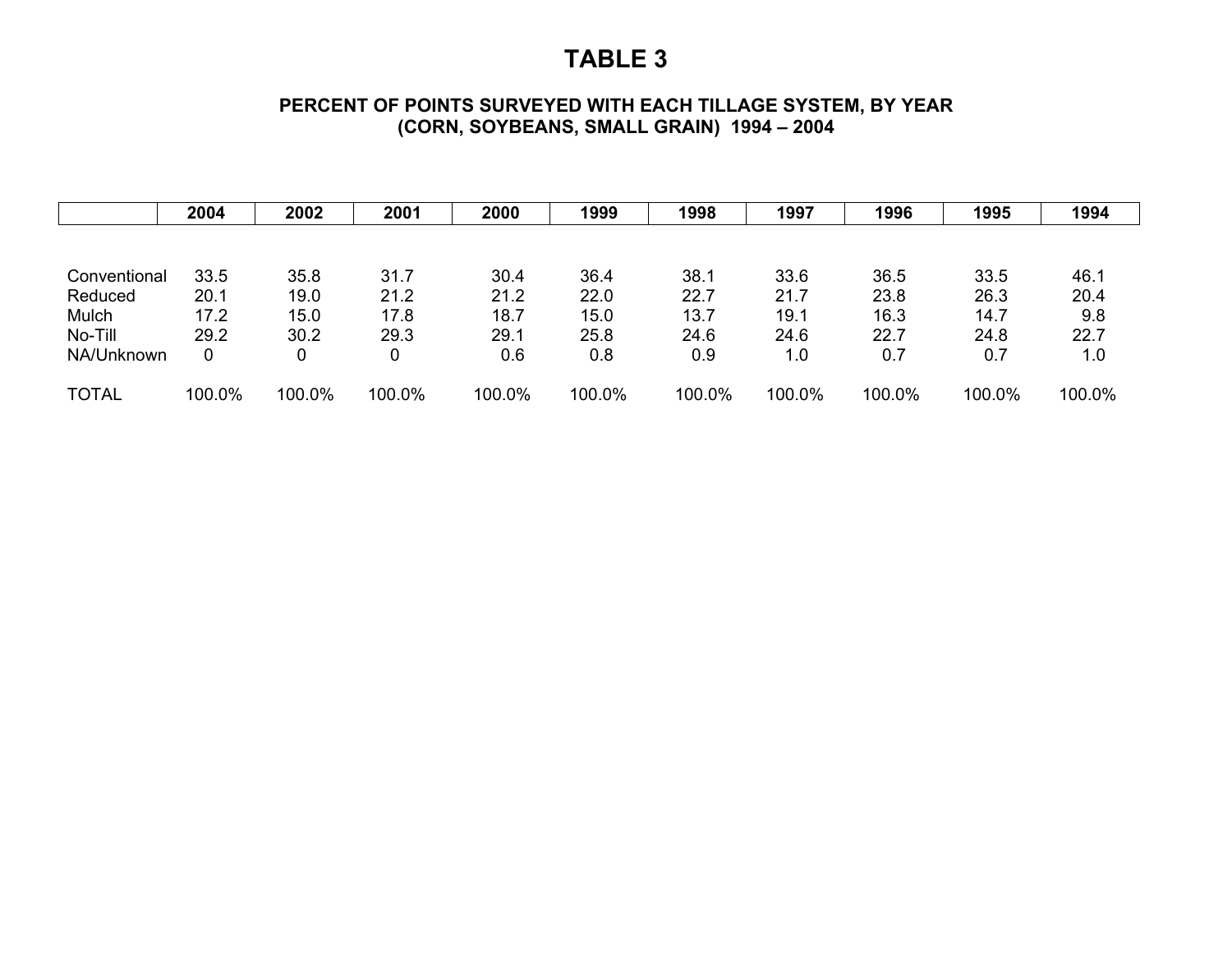#### **PERCENT OF POINTS SURVEYED WITH INDICATED TILLAGE SYSTEMS USED FOR EACH CROP 1994 – 2004**

|      | <b>Conventional</b> | <b>Reduced</b> | <b>Mulch</b>        | <b>No-Till</b> | NA/Unknown | Total % |
|------|---------------------|----------------|---------------------|----------------|------------|---------|
|      |                     |                |                     |                |            |         |
|      |                     |                | <b>CORN</b>         |                |            |         |
| 2004 | 51.2                | 21.9           | 12.0                | 14.9           | $\pmb{0}$  | 100     |
| 2002 | 52.9                | 19.5           | 10.7                | 16.9           | $\pmb{0}$  | 100     |
| 2001 | 49.0                | 23.5           | 10.5                | 17.0           | $\pmb{0}$  | 100     |
| 2000 | 48.7                | 23.2           | 11.5                | 16.4           | 0.2        | 100     |
| 1999 | 56.2                | 21.3           | 8.5                 | 13.7           | 0.3        | 100     |
| 1998 | 56.7                | 22.4           | 8.2                 | 12.5           | 0.2        | 100     |
| 1997 | 50.4                | 22.6           | 12.3                | 14.4           | 0.3        | 100     |
| 1996 | 47.6                | 24.7           | 12.8                | 14.7           | 0.2        | 100     |
| 1995 | 44.3                | 27.7           | 11.0                | 16.9           | 0.1        | 100     |
| 1994 | 59.6                | 14.6           | 6.9                 | 18.8           | 0.1        | 100     |
|      |                     |                | <b>SOYBEANS</b>     |                |            |         |
| 2004 | 14.4                | 17.9           | 22.1                | 45.6           | $\pmb{0}$  | 100     |
| 2002 | 19.2                | 18.0           | 18.9                | 43.9           | $\pmb{0}$  | 100     |
| 2001 | 14.2                | 18.9           | 24.8                | 42.1           | $\pmb{0}$  | 100     |
| 2000 | 12.4                | 19.8           | 26.0                | 41.7           | 0.1        | 100     |
| 1999 | 16.4                | 23.2           | 21.9                | 38.3           | 0.2        | 100     |
| 1998 | 20.5                | 24.0           | 19.1                | 36.3           | 0.1        | 100     |
| 1997 | 16                  | 22.0           | 26.3                | 35.3           | 0.4        | 100     |
| 1996 | 25.5                | 23.2           | 19.8                | 31.2           | 0.3        | 100     |
| 1995 | 24.3                | 25.5           | 17.3                | 32.7           | 0.2        | 100     |
| 1994 | 32.0                | 23.8           | 15.5                | 28.6           | 0.1        | 100     |
|      |                     |                |                     |                |            |         |
|      |                     |                | <b>SMALL GRAINS</b> |                |            |         |
| 2004 | 20.7                | 20.5           | 25.9                | 32.9           | 0          | 100     |
| 2002 | 16.5                | 25.2           | 24.3                | 34.0           | $\pmb{0}$  | 100     |
| 2001 | 20.8                | 18.9           | 27.9                | 32.4           | 0          | 100     |
| 2000 | 16.9                | 13.2           | 21.9                | 38.2           | 9.8        | 100     |
| 1999 | 19.2                | 16.9           | 17.5                | 34.9           | 11.5       | 100     |
| 1998 | 21.8                | 15.2           | 17.9                | 33.3           | 11.8       | 100     |
| 1997 | 22.0                | 11.8           | 22.4                | 30.4           | 13.4       | 100     |
| 1996 | 15.4                | 20.6           | 22.5                | 32.4           | 9.1        | 100     |
| 1995 | 19.6                | 22.0           | 22.3                | 28.2           | 7.9        | 100     |
| 1994 | 24.6                | 26.3           | 16.9                | 14.2           | 18.0       | 100     |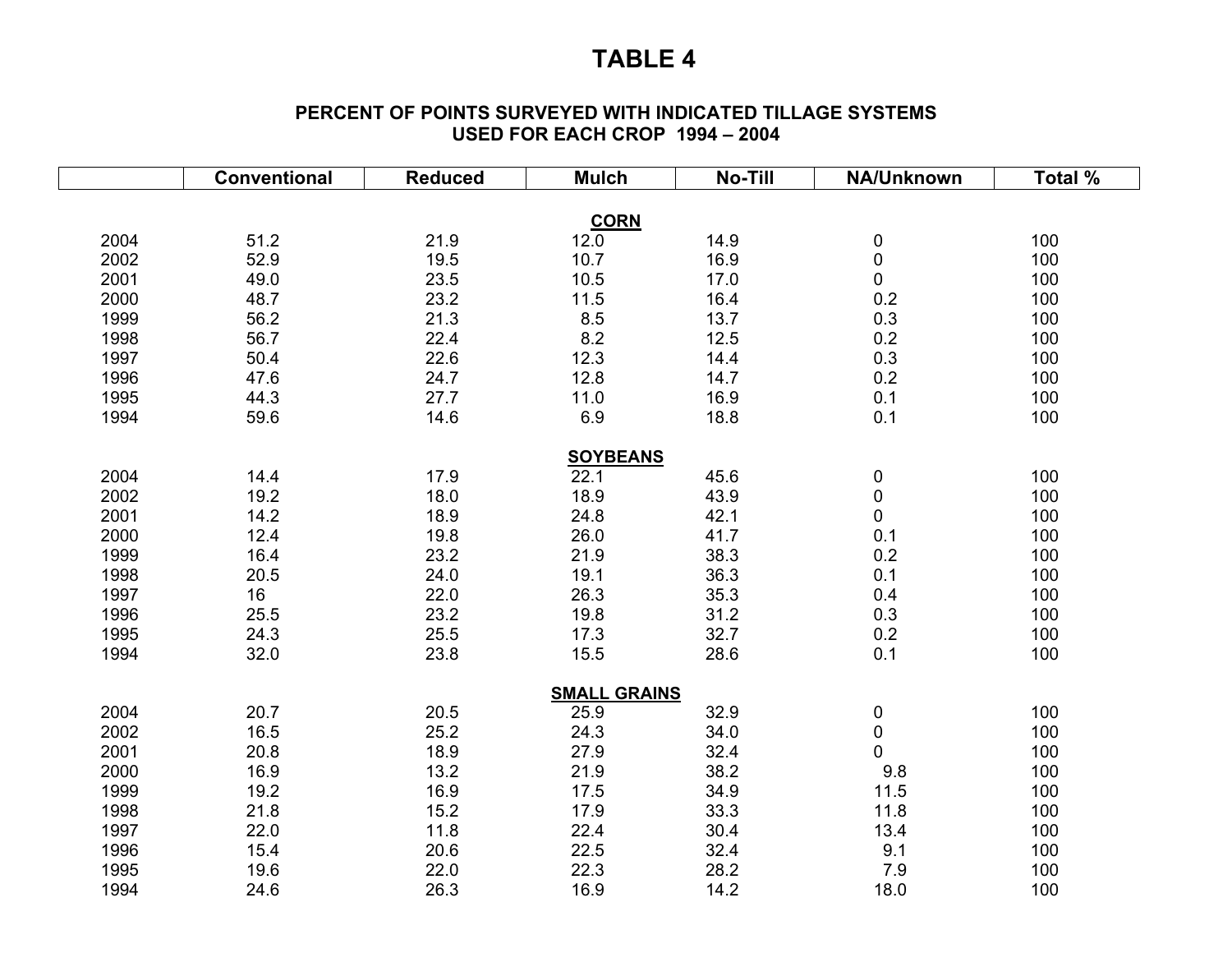#### **PERCENT OF POINTS SURVEYED WITH CROP RESIDUE LEVELS FOR ALL CROPS BY YEAR (CORN, SOYBEANS AND SMALL GRAINS) 1994 – 2004**

|                   | 2004 | 2002 | 2001 | 2000 | 1999 | 1998 | 1997 | 1996 | 1995 | 1994 |
|-------------------|------|------|------|------|------|------|------|------|------|------|
|                   |      |      |      |      |      |      |      |      |      |      |
| $0 - 15%$         | 33.2 | 35.8 | 32.7 | 32.5 | 38.5 | 40.7 | 33.8 | 39.2 | 42.1 | 46.1 |
| 16-30%            | 20.4 | 19.0 | 19.9 | 19.8 | 20.9 | 22.1 | 22.2 | 22.8 | 21.2 | 20.4 |
| $>30\%$           | 46.4 | 45.2 | 47.4 | 47.2 | 40.1 | 36.6 | 43.3 | 37.3 | 36.2 | 32.5 |
| <b>NA/Unknown</b> | 0    | 0    | 0    | 0.5  | 0.5  | 0.6  | 0.7  | 0.7  | 0.5  | 1.0  |
| Total %:          | 100  | 100  | 100  | 100  | 100  | 100  | 100  | 100  | 100  | 100  |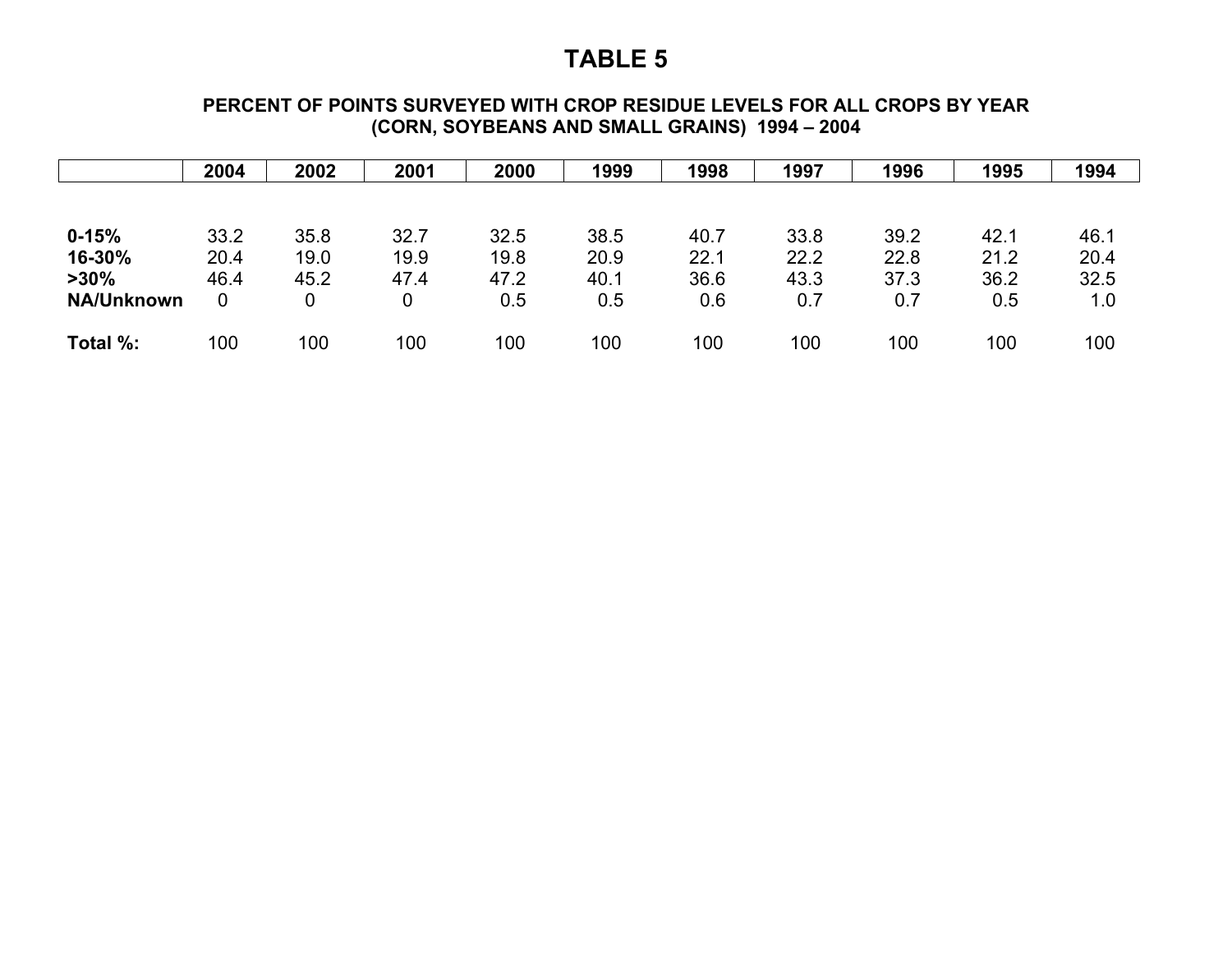#### **PERCENT OF POINTS SURVEYED WITH CROP RESIDUE LEVELS FOR EACH CROP 1994 – 2004**

|      | $0 - 15%$ | 16-30% | $>30\%$             | NA/Unknown | <b>Total</b> |
|------|-----------|--------|---------------------|------------|--------------|
|      |           |        | <b>CORN</b>         |            |              |
| 2004 | 50.7      | 22.4   | 26.9                | $\pmb{0}$  | 100          |
| 2002 | 52.9      | 19.5   | 27.6                | $\pmb{0}$  | 100          |
| 2001 | 50.6      | 22.0   | 27.4                | 0          | 100          |
| 2000 | 52.0      | 20.9   | 27.0                | 0.1        | 100          |
| 1999 | 59.4      | 19.6   | 21.0                | <1         | 100          |
| 1998 | 60.7      | 20.2   | 19.1                | <1         | 100          |
| 1997 | 51.0      | 23.4   | 25.5                | 0.1        | 100          |
| 1996 | 51.7      | 22.6   | 25.4                | 0.3        | 100          |
| 1995 | 56.5      | 19.5   | 24.0                | <1         | 100          |
| 1994 | 59.6      | 16.5   | 23.9                | $<$ 1      | 100          |
|      |           |        | <b>SOYBEANS</b>     |            |              |
| 2004 | 14.3      | 18.0   | 67.7                | 0          | 100          |
| 2002 | 19.2      | 18.0   | 62.8                | $\pmb{0}$  | 100          |
| 2001 | 14.6      | 17.9   | 67.5                | 0          | 100          |
| 2000 | 13.3      | 18.9   | 67.7                | 0.1        | 100          |
| 1999 | 17.6      | 22.4   | 60.0                | < 1        | 100          |
| 1998 | 22.1      | 24.6   | 53.3                | <1         | 100          |
| 1997 | 16.2      | 21.8   | 61.9                | 0.1        | 100          |
| 1996 | 27.2      | 23.0   | 49.6                | 0.2        | 100          |
| 1995 | 30.3      | 22.0   | 47.7                | <1         | 100          |
| 1994 | 32.0      | 24.3   | 43.7                | <1         | 100          |
|      |           |        |                     |            |              |
|      |           |        | <b>SMALL GRAINS</b> |            |              |
| 2004 | 20.7      | 20.5   | 58.8                | 0          | 100          |
| 2002 | 16.5      | 25.1   | 58.4                | $\pmb{0}$  | 100          |
| 2001 | 20.9      | 16.4   | 60.1                | 2.6        | 100          |
| 2000 | 16.4      | 16.6   | 57.3                | 9.7        | 100          |
| 1999 | 17.9      | 19.9   | 51.8                | 10.4       | 100          |
| 1998 | 19.4      | 18.7   | 51.8                | 10.1       | 100          |
| 1997 | 20.4      | 14.7   | 54.3                | 10.6       | 100          |
| 1996 | 13.3      | 23.9   | 55.7                | 7.1        | 100          |
| 1995 | 21.5      | 26.5   | 45.2                | 6.8        | 100          |
| 1994 | 24.6      | 28.0   | 29.5                | 17.9       | 100          |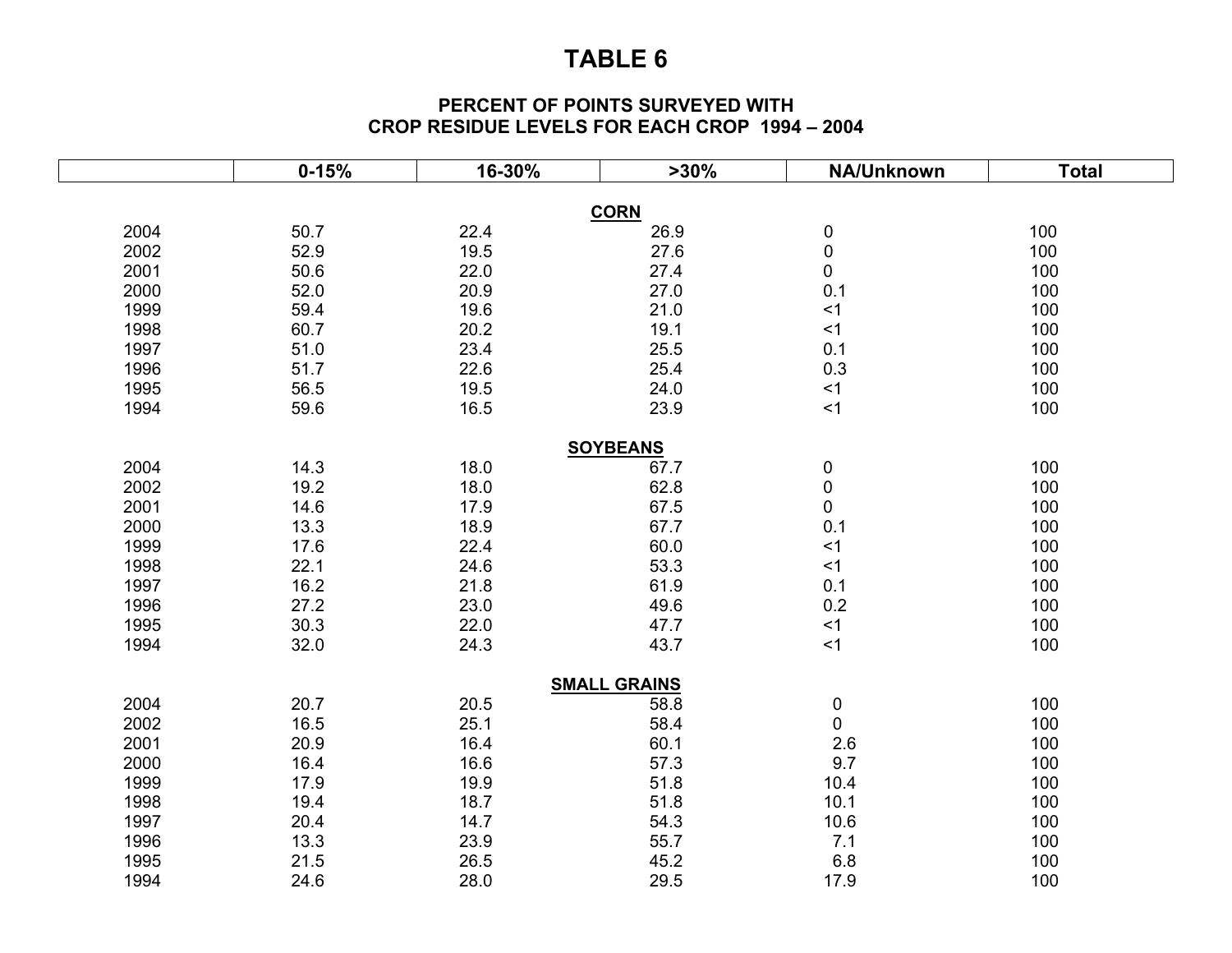# **REPORT 1**

#### Percent (Number) of Points Surveyed With Indicated **Soil Loss Relative to T**

| <b>County</b> | <=1 "T"     |                | 1-2 "T" | >2 "T"                  |      | <u>Total</u> |
|---------------|-------------|----------------|---------|-------------------------|------|--------------|
| Adams         | 85<br>(629) | 19             | (90)    | 3                       | (22) | (741)        |
| Alexander     | 85<br>(122) | 11             | (16)    | 3                       | (5)  | (143)        |
| <b>Bond</b>   | 61<br>(271) | 28             | (124)   | 11                      | (49) | (444)        |
| <b>Boone</b>  | 90<br>(457) | 8              | (41)    | 2                       | (10) | (508)        |
| <b>Brown</b>  | 72<br>(389) | 22             | (117)   | 7                       | (37) | (543)        |
| <b>Bureau</b> | 99<br>(534) | 1              | (7)     | 0                       | (0)  | (541)        |
| Calhoun       | 87<br>(216) | 6              | (16)    | 6                       | (16) | (248)        |
| Carroll       | 84<br>(475) | 12             | (67)    | 4                       | (25) | (567)        |
| Cass          | 96<br>(606) | 3              | (21)    | 1                       | (4)  | (631)        |
| Champaign     | 96<br>(581) | 3              | (21)    | 1                       | (4)  | (606)        |
| Christian     | 87<br>(473) | 9              | (50)    | 4                       | (19) | (542)        |
| Clark         | 89<br>(444) | 9              | (45)    | $\overline{\mathbf{c}}$ | (10) | (499)        |
| Clay          | (549)<br>78 | 14             | (101)   | 8                       | (53) | (703)        |
| Clinton       | (613)<br>87 | 11             | (78)    | $\overline{2}$          | (15) | (706)        |
| Coles         | 91<br>(426) | 8              | (36)    | 1                       | (4)  | (466)        |
| Crawford      | 57<br>(346) | 27             | (165)   | 16                      | (97) | (608)        |
| Cumberland    | 83<br>(554) | 13             | (89)    | 3                       | (21) | (664)        |
| De Kalb       | 90<br>(438) | 10             | (46)    | 0                       | (0)  | (484)        |
| De Witt       | 89<br>(543) | 8              | (50)    | 3                       | (16) | (609)        |
| Douglas       | 95<br>(484) | 5              | (26)    | 0                       | (0)  | (510)        |
| Edgar         | 93<br>(444) | $\overline{7}$ | (32)    | 1                       | (4)  | (480)        |
| Edwards       | 66<br>(295) | 20             | (90)    | 14                      | (64) | (449)        |
| Effingham     | 89<br>(550) | 6              | (38)    | 5                       | (28) | (616)        |
| Fayette       | 90<br>(709) | 8              | (61)    | 3                       | (20) | (790)        |
| Ford          | 85<br>(545) | 11             | (73)    | 3                       | (20) | (638)        |
| Franklin      | 66<br>(343) | 21             | (106)   | 13                      | (67) | (516)        |
| Fulton        | 91<br>(558) | 7              | (44)    | $\overline{2}$          | (12) | (614)        |
| Gallatin      | 74<br>(315) | 17             | (72)    | 9                       | (38) | (425)        |
| Greene        | 79<br>(539) | 18             | (125)   | 2                       | (17) | (681)        |
| Grundy        | 97<br>(483) | $\overline{2}$ | (12)    | 0                       | (1)  | (496)        |
| Hamilton      | 77<br>(383) | 14             | (72)    | 9                       | (44) | (499)        |
| Hancock       | 91<br>(483) | 6              | (32)    | 3                       | (14) | (529)        |
| Hardin        | 87<br>(104) | 4              | (5)     | 9                       | (11) | (120)        |
| Henderson     | 91<br>(421) | $\overline{7}$ | (32)    | $\overline{2}$          | (10) | (463)        |
| Henry         | 78<br>(485) | 13             | (83)    | 9                       | (55) | (623)        |
| Iroquois      | 94<br>(418) | 6              | (25)    | 0                       | (1)  | (444)        |
| Jackson       | 70<br>(415) | 17             | (102)   | 13                      | (78) | (595)        |
| Jasper        | 78<br>(486) | 16             | (99)    | 6                       | (36) | (621)        |
| Jefferson     | 65<br>(371) | 21             | (122)   | 14                      | (80) | (573)        |
| Jersey        | (360)<br>79 | 17             | (79)    | 4                       | (17) | (456)        |
| Jo Daviess    | 80<br>(376) | 14             | (66)    | 6                       | (28) | (470)        |
| Johnson       | (146)<br>76 | 8              | (15)    | 16                      | (30) | (191)        |
| Kane          | 96<br>(538) | 4              | (22)    | 0                       | (0)  | (560)        |
| Kankakee      | 99<br>(494) | 1              | (6)     | 0                       | (1)  | (501)        |
| Kendall       | 98<br>(524) | $\overline{2}$ | (9)     | 0                       | (2)  | (535)        |
| Knox          | 89<br>(356) | 8              | (34)    | 3                       | (12) | (402)        |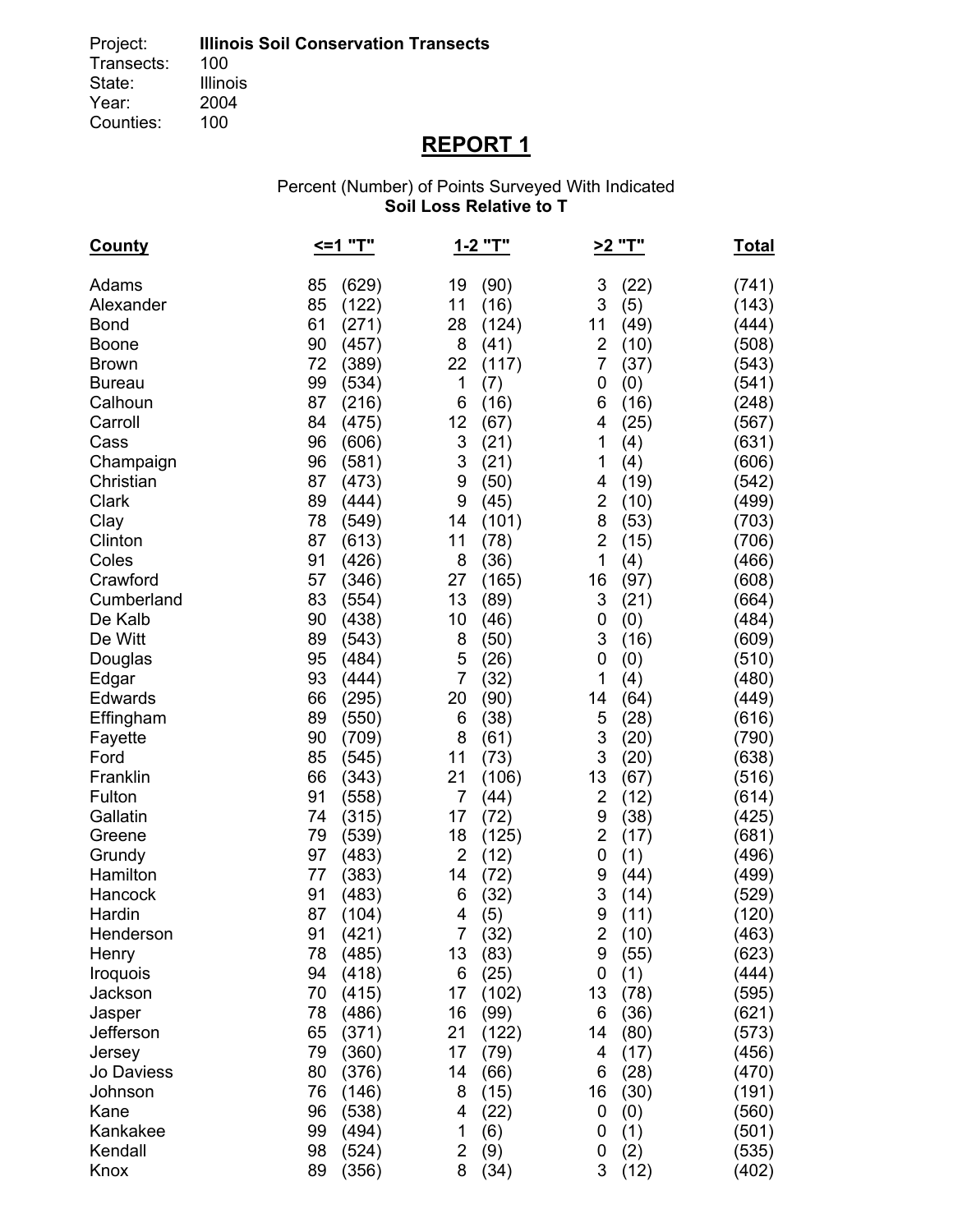| Lake            | 0  | (0)          | 0              | (0)         | 0              | (0)    | (0)     |
|-----------------|----|--------------|----------------|-------------|----------------|--------|---------|
| La Salle        | 97 | (422)        | 3              | (13)        | 0              | (0)    | (435)   |
| Lawrence        | 85 | (505)        | 12             | (69)        | 4              | (21)   | (595)   |
| Lee             | 96 | (519)        | 4              | (21)        | 0              | (0)    | (540)   |
| Livingston      | 89 | (403)        | 8              | (34)        | 3              | (15)   | (452)   |
| Logan           | 96 | (557)        | 4              | (22)        | 1              | (3)    | (582)   |
| McDonough       | 85 | (434)        | 11             | (58)        | 3              | (16)   | (508)   |
| McHenry         | 95 | (429)        | 5              | (22)        | 0              | (1)    | (452)   |
| McLean          | 87 | (425)        | 13             | (64)        | 0              | (1)    | (490)   |
| Macon           | 84 | (470)        | 14             | (78)        | $\overline{2}$ | (12)   | (560)   |
| Macoupin        | 86 | (436)        | 11             | (55)        | 3              | (15)   | (506)   |
| Madison         | 70 | (276)        | 17             | (67)        | 13             | (51)   | (394)   |
| Marion          | 78 | (423)        | 13             | (69)        | 9              | (47)   | (539)   |
| Marshall        | 97 | (546)        | 3              | (15)        | 1              | (3)    | (564)   |
| Mason           | 99 | (647)        | 1              | (8)         | 0              | (0)    | (655)   |
| Massac          | 82 | (284)        | 9              | (32)        | 9              | (30)   | (346)   |
| Menard          | 81 | (376)        | 16             | (75)        | 3              | (15)   | (466)   |
| Mercer          | 88 | (405)        | 9              | (43)        | 3              | (12)   | (460)   |
| Monroe          | 68 | (241)        | 14             | (51)        | 17             | (61)   | (353)   |
| Montgomery      | 85 | (392)        | 11             | (49)        | 4              | (20)   | (461)   |
| Morgan          | 84 | (666)        | 12             | (96)        | 4              | (28)   | (790)   |
| Moultrie        | 94 | (495)        | 4              | (21)        | $\overline{2}$ | (12)   | (528)   |
| Ogle            | 88 | (529)        | 11             | (65)        | 1              | (7)    | (601)   |
| Peoria          | 96 | (573)        | 3              | (16)        | 1              | (6)    | (595)   |
| Perry           | 83 | (406)        | 13             | (65)        | 3              | (16)   | (487)   |
| Piatt           | 95 | (588)        | 5              | (32)        | 0              | (2)    | (622)   |
| Pike            | 68 | (354)        | 20             | (105)       | 12             | (60)   | (519)   |
| Pope            | 91 | (306)        | 5              | (18)        | 4              | (14)   | (338)   |
| Pulaski         | 57 | (116)        | 18             | (37)        | 25             | (52)   | (205)   |
| Putnam          | 95 | (224)        | 5              | (11)        | 0              | (0)    | (235)   |
| Randolph        | 57 | (349)        | 22             | (138)       | 21             | (128)  | (615)   |
| Richland        | 77 | (424)        | 15             | (82)        | 8              | (44)   | (550)   |
| Rock Island     | 80 | (382)        | 15             | (73)        | 4              | (21)   | (476)   |
| St. Clair       | 78 | (260)        | 14             | (47)        | 8              | (25)   | (332)   |
| Saline          | 81 | (376)        | 12             | (57)        | 6              | (29)   | (462)   |
| Sangamon        | 88 | (442)        | 10             | (49)        | 3              | (13)   | (504)   |
| Schuyler        | 82 | (643)        | 13             | (105)       | 4              | (35)   | (783)   |
| Scott           | 95 | (436)        | 4              | (17)        | 1              | (5)    | (458)   |
| Shelby          | 78 | (687)        | 16             | (145)       | 6              | (50)   | (882)   |
| <b>Stark</b>    | 96 | (569)        | 4              | (22)        | 1              | (3)    | (594)   |
| Stephenson      | 86 | (549)        | 11             | (72)        | 3              | (16)   | (637)   |
| <b>Tazewell</b> | 94 | (469)        | 5              | (27)        | 1              | (4)    | (500)   |
| Union           | 86 | (410)        | 9              | (43)        | 5              | (23)   | (476)   |
| Vermilion       | 87 | (412)        | 11             | (54)        | $\overline{2}$ | (9)    | (475)   |
| Wabash          | 55 | (280)        | 26             | (131)       | 19             | (96)   | (507)   |
| Warren          | 95 | (439)        | 4              | (20)        | 1              | (5)    | (464)   |
| Washington      | 73 | (527)        | 22             | (160)       | 4              | (32)   | (719)   |
| Wayne           | 85 | (390)        | 11             | (50)        | 5              | (21)   | (461)   |
| White           | 85 | (419)        | 9              | (45)        | 6              | (28)   | (492)   |
| Whiteside       | 92 | (471)        | 6              | (33)        | 2              | (10)   | (514)   |
| Will            | 95 | (340)        | 5              | (17)        | 1              | (2)    | (359)   |
| Williamson      | 82 | (260)        | 12             | (37)        | 7              | (22)   | (319)   |
| Winnebago       | 92 | (702)        | $\overline{7}$ | (51)        | 1              | (10)   | (763)   |
| Woodford        | 95 | (433)        | 4              | (19)        | 0              | (2)    | (454)   |
| Total %:        |    | 84.9 (43407) |                | 10.7 (5467) | 4.4            | (2250) | (51124) |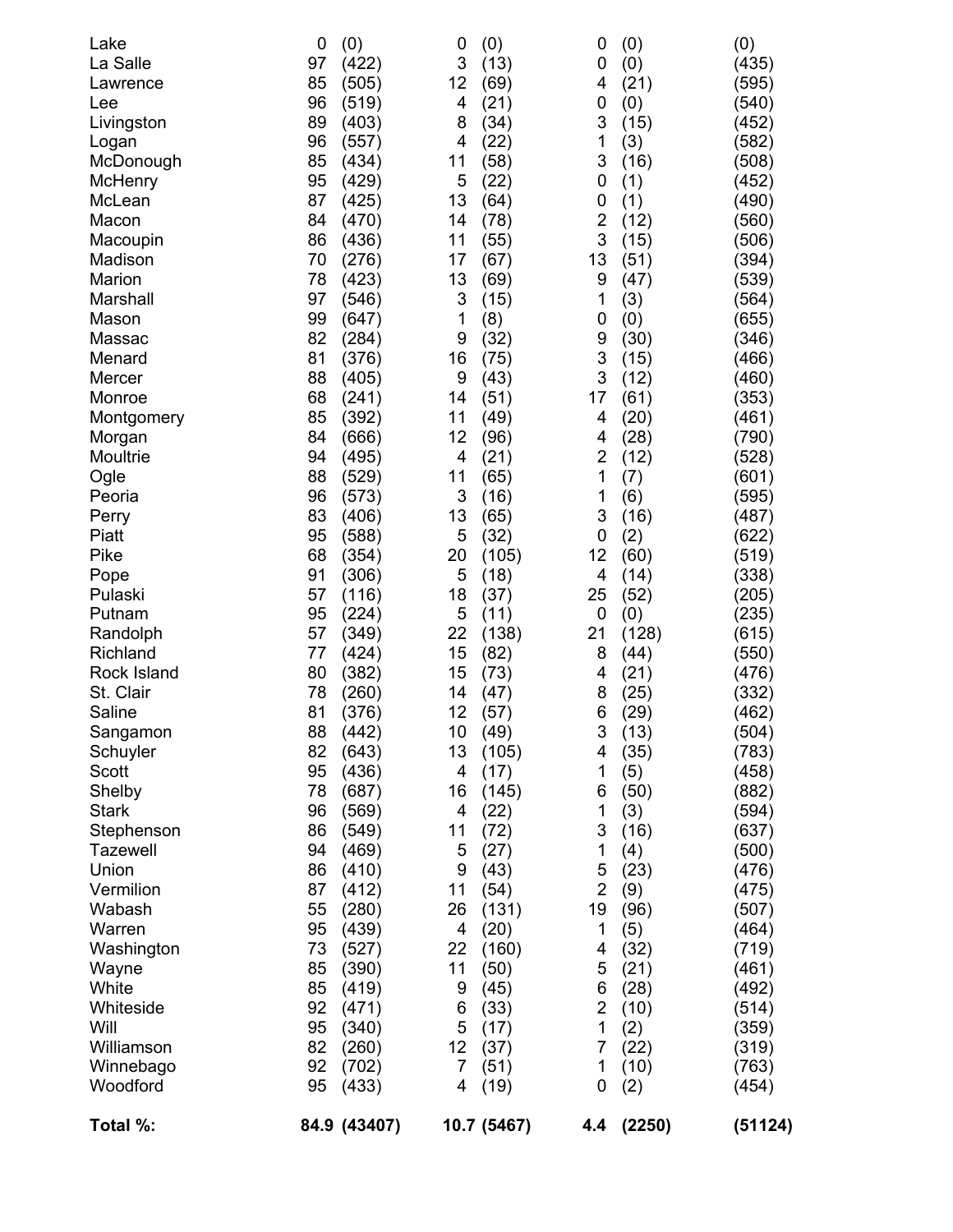# **REPORT 2**

Percent (Number) of Points Surveyed With **Soil Loss Less Than "T"** and Percent (Number) of Points With **Indicated Tons of Soil Loss Greater Than "T"** 

| <u>County</u>                                                                                                                                                                                                                                                                                                                                                                                     | <="T"                                                                                                                                                                                                                                                                                                                                                                                                                                                                                                       | 0-1 T/A                                                                                                                                                                                                                                                                                                                                                                                                                                             | 1-2 T/A                                                                                                                                                                                                                                                                                                                                                                                                                                                                | 2-3 T/A                                                                                                                                                                                                                                                                                                                                                                                                                                                                     | <b>&gt;3 T/A</b>                                                                                                                                                                                                                                                                                                                                                                                                                                                                                                        | <u>Total</u>                                                                                                                                                                                                                                                                                          |
|---------------------------------------------------------------------------------------------------------------------------------------------------------------------------------------------------------------------------------------------------------------------------------------------------------------------------------------------------------------------------------------------------|-------------------------------------------------------------------------------------------------------------------------------------------------------------------------------------------------------------------------------------------------------------------------------------------------------------------------------------------------------------------------------------------------------------------------------------------------------------------------------------------------------------|-----------------------------------------------------------------------------------------------------------------------------------------------------------------------------------------------------------------------------------------------------------------------------------------------------------------------------------------------------------------------------------------------------------------------------------------------------|------------------------------------------------------------------------------------------------------------------------------------------------------------------------------------------------------------------------------------------------------------------------------------------------------------------------------------------------------------------------------------------------------------------------------------------------------------------------|-----------------------------------------------------------------------------------------------------------------------------------------------------------------------------------------------------------------------------------------------------------------------------------------------------------------------------------------------------------------------------------------------------------------------------------------------------------------------------|-------------------------------------------------------------------------------------------------------------------------------------------------------------------------------------------------------------------------------------------------------------------------------------------------------------------------------------------------------------------------------------------------------------------------------------------------------------------------------------------------------------------------|-------------------------------------------------------------------------------------------------------------------------------------------------------------------------------------------------------------------------------------------------------------------------------------------------------|
| Adams<br>Alexander<br><b>Bond</b><br><b>Boone</b><br><b>Brown</b><br><b>Bureau</b><br>Calhoun<br>Carroll<br>Cass<br>Champaign<br>Christian<br>Clark<br>Clay<br>Clinton<br>Coles<br>Crawford<br>Cumberland<br><b>DeKalb</b><br><b>DeWitt</b><br>Douglas<br>Edgar<br>Edwards<br>Effingham<br>Fayette<br>Ford<br>Franklin<br>Fulton<br>Gallatin<br>Greene<br>Grundy<br>Hamilton<br>Hancock<br>Hardin | (629)<br>85<br>85<br>(122)<br>61<br>(271)<br>90<br>(457)<br>72<br>(389)<br>99<br>(534)<br>87<br>(216)<br>84<br>(475)<br>96<br>(606)<br>96<br>(581)<br>87<br>(473)<br>89<br>(444)<br>78<br>(549)<br>87<br>(613)<br>91<br>(426)<br>57<br>(346)<br>83<br>(554)<br>90<br>(438)<br>89<br>(543)<br>95<br>(484)<br>93<br>(444)<br>66<br>(295)<br>89<br>(550)<br>90<br>(709)<br>85<br>(545)<br>66<br>(343)<br>91<br>(558)<br>74<br>(315)<br>79<br>(539)<br>(483)<br>97<br>77<br>(383)<br>91<br>(483)<br>87<br>(104) | (30)<br>4<br>8<br>(12)<br>10<br>(45)<br>$\overline{2}$<br>(11)<br>(42)<br>8<br>1<br>(5)<br>3<br>(7)<br>(27)<br>5<br>1<br>(7)<br>1<br>(8)<br>3<br>(17)<br>5<br>(24)<br>(41)<br>6<br>(43)<br>6<br>3<br>(15)<br>12<br>(73)<br>(41)<br>6<br>(21)<br>4<br>3<br>(16)<br>(18)<br>4<br>3<br>(16)<br>11<br>(51)<br>(22)<br>4<br>3<br>(27)<br>3<br>(22)<br>(43)<br>8<br>2<br>(15)<br>(26)<br>6<br>(51)<br>7<br>1<br>(7)<br>(41)<br>8<br>2<br>(13)<br>1<br>(1) | (21)<br>3<br>$\overline{2}$<br>(3)<br>10<br>(43)<br>3<br>(15)<br>5<br>(28)<br>(2)<br>0<br>1<br>(3)<br>3<br>(18)<br>1<br>(4)<br>1<br>(6)<br>3<br>(15)<br>2<br>(12)<br>(31)<br>4<br>3<br>(21)<br>3<br>(12)<br>7<br>(42)<br>(28)<br>4<br>3<br>(16)<br>3<br>(16)<br>1<br>(6)<br>1<br>(6)<br>(16)<br>4<br>1<br>(7)<br>3<br>(22)<br>(24)<br>4<br>(33)<br>6<br>$\overline{2}$<br>(13)<br>(19)<br>4<br>(28)<br>4<br>1<br>(5)<br>(20)<br>4<br>$\overline{2}$<br>(8)<br>1<br>(1) | (23)<br>3<br>(1)<br>1<br>7<br>(33)<br>(5)<br>1<br>(20)<br>4<br>(0)<br>0<br>1<br>(3)<br>2<br>(13)<br>1<br>(4)<br>(3)<br>0<br>$\overline{2}$<br>(11)<br>$\overline{2}$<br>(8)<br>(27)<br>4<br>$\overline{2}$<br>(12)<br>1<br>(6)<br>(39)<br>6<br>2<br>(14)<br>1<br>(4)<br>2<br>(12)<br>0<br>(1)<br>(5)<br>1<br>3<br>(12)<br>1<br>(7)<br>(9)<br>1<br>2<br>(12)<br>5<br>(27)<br>1<br>(9)<br>3<br>(12)<br>2<br>(13)<br>(0)<br>0<br>$\overline{2}$<br>(8)<br>2<br>(8)<br>1<br>(1) | 5<br>(38)<br>3<br>(5)<br>12<br>(52)<br>4<br>(20)<br>12<br>(64)<br>(0)<br>0<br>8<br>(19)<br>6<br>(34)<br>$\overline{2}$<br>(10)<br>1<br>(8)<br>5<br>(26)<br>$\overline{2}$<br>(11)<br>8<br>(55)<br>$\overline{2}$<br>(17)<br>$\overline{2}$<br>(7)<br>18<br>(108)<br>4<br>(27)<br>1<br>(5)<br>(22)<br>4<br>(1)<br>0<br>$\overline{2}$<br>(9)<br>17<br>(75)<br>5<br>(30)<br>3<br>(23)<br>5<br>(35)<br>14<br>(70)<br>3<br>(19)<br>12<br>(53)<br>$\overline{7}$<br>(50)<br>(1)<br>0<br>9<br>(47)<br>3<br>(17)<br>(13)<br>11 | (741)<br>(143)<br>(444)<br>(508)<br>(543)<br>(541)<br>(248)<br>(567)<br>(631)<br>(606)<br>(542)<br>(499)<br>(703)<br>(706)<br>(466)<br>(608)<br>(664)<br>(484)<br>(609)<br>(510)<br>(480)<br>(449)<br>(616)<br>(790)<br>(638)<br>(516)<br>(614)<br>(425)<br>(681)<br>(496)<br>(499)<br>(529)<br>(120) |
| Henderson                                                                                                                                                                                                                                                                                                                                                                                         | 91<br>(421)                                                                                                                                                                                                                                                                                                                                                                                                                                                                                                 | 2<br>(11)                                                                                                                                                                                                                                                                                                                                                                                                                                           | 2<br>(9)                                                                                                                                                                                                                                                                                                                                                                                                                                                               | 1<br>(4)                                                                                                                                                                                                                                                                                                                                                                                                                                                                    | 4<br>(18)                                                                                                                                                                                                                                                                                                                                                                                                                                                                                                               | (463)                                                                                                                                                                                                                                                                                                 |
| Henry<br>Iroquois<br>Jackson                                                                                                                                                                                                                                                                                                                                                                      | 78<br>(485)<br>94<br>(418)<br>70<br>(415)                                                                                                                                                                                                                                                                                                                                                                                                                                                                   | (27)<br>4<br>3<br>(12)<br>(36)<br>6                                                                                                                                                                                                                                                                                                                                                                                                                 | (24)<br>4<br>2<br>(9)<br>(25)<br>4                                                                                                                                                                                                                                                                                                                                                                                                                                     | (19)<br>3<br>1<br>(4)<br>(24)<br>4                                                                                                                                                                                                                                                                                                                                                                                                                                          | (68)<br>11<br>0<br>(1)<br>16<br>(95)                                                                                                                                                                                                                                                                                                                                                                                                                                                                                    | (623)<br>(444)<br>(595)                                                                                                                                                                                                                                                                               |
| Jasper<br>Jefferson                                                                                                                                                                                                                                                                                                                                                                               | (486)<br>78<br>65<br>(371)                                                                                                                                                                                                                                                                                                                                                                                                                                                                                  | (51)<br>8<br>(57)<br>10                                                                                                                                                                                                                                                                                                                                                                                                                             | (22)<br>4<br>5<br>(30)                                                                                                                                                                                                                                                                                                                                                                                                                                                 | (25)<br>4<br>5<br>(26)                                                                                                                                                                                                                                                                                                                                                                                                                                                      | 6<br>(37)<br>(89)<br>16                                                                                                                                                                                                                                                                                                                                                                                                                                                                                                 | (621)<br>(573)                                                                                                                                                                                                                                                                                        |
| Jersey<br><b>JoDaviess</b>                                                                                                                                                                                                                                                                                                                                                                        | 79<br>(360)<br>80<br>(376)                                                                                                                                                                                                                                                                                                                                                                                                                                                                                  | (28)<br>6<br>(22)<br>5                                                                                                                                                                                                                                                                                                                                                                                                                              | 5<br>(23)<br>(21)<br>4                                                                                                                                                                                                                                                                                                                                                                                                                                                 | 3<br>(13)<br>$\overline{2}$<br>(10)                                                                                                                                                                                                                                                                                                                                                                                                                                         | (32)<br>7<br>9<br>(41)                                                                                                                                                                                                                                                                                                                                                                                                                                                                                                  | (456)<br>(470)                                                                                                                                                                                                                                                                                        |
| Johnson<br>Kane<br>Kankakee                                                                                                                                                                                                                                                                                                                                                                       | 76<br>(146)<br>96<br>(538)<br>99<br>(494)                                                                                                                                                                                                                                                                                                                                                                                                                                                                   | 3<br>(5)<br>2<br>(11)<br>(3)<br>1                                                                                                                                                                                                                                                                                                                                                                                                                   | 3<br>(6)<br>2<br>(9)<br>1<br>(3)                                                                                                                                                                                                                                                                                                                                                                                                                                       | 1<br>(1)<br>(2)<br>0<br>(1)<br>0                                                                                                                                                                                                                                                                                                                                                                                                                                            | (33)<br>17<br>(0)<br>0<br>(0)<br>0                                                                                                                                                                                                                                                                                                                                                                                                                                                                                      | (191)<br>(560)<br>(501)                                                                                                                                                                                                                                                                               |
| Kendall<br>Knox                                                                                                                                                                                                                                                                                                                                                                                   | 98<br>(524)<br>89<br>(356)                                                                                                                                                                                                                                                                                                                                                                                                                                                                                  | (3)<br>1<br>(13)<br>3                                                                                                                                                                                                                                                                                                                                                                                                                               | 1<br>(3)<br>3(13)                                                                                                                                                                                                                                                                                                                                                                                                                                                      | 1<br>(3)<br>1<br>(6)                                                                                                                                                                                                                                                                                                                                                                                                                                                        | (2)<br>0<br>3<br>(14)                                                                                                                                                                                                                                                                                                                                                                                                                                                                                                   | (535)<br>(402)                                                                                                                                                                                                                                                                                        |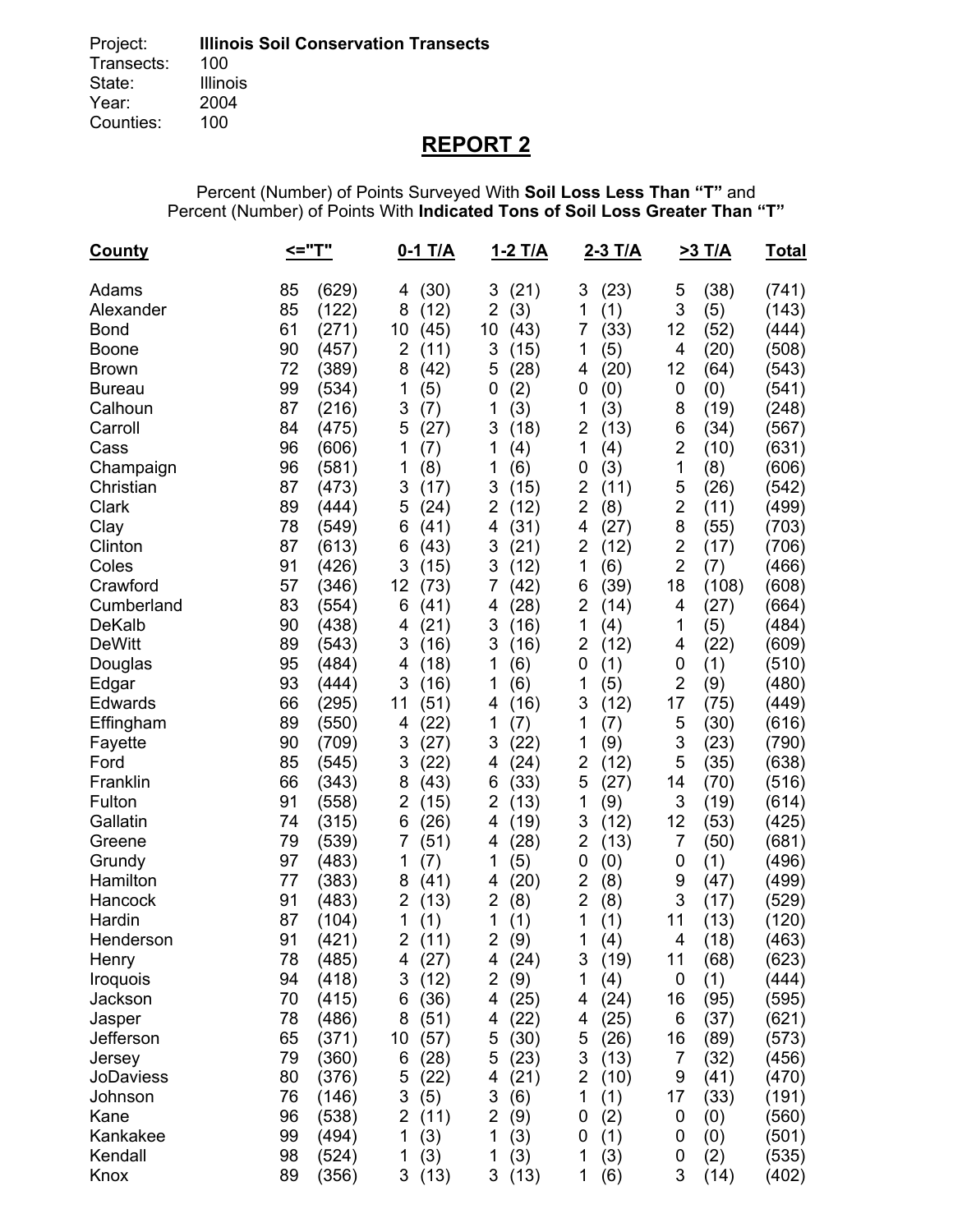| Lake<br>LaSalle<br>Lawrence | 0<br>97<br>85 | (0)<br>(422)<br>(505) | (0)<br>0<br>2<br>(9)<br>3<br>(20) | 0<br>(0)<br>1<br>(4)<br>(29)<br>5 | (0)<br>0<br>0<br>(0)<br>3<br>(16)   | 0<br>0<br>4             | (0)<br>(0)<br>(25) | (0)<br>(435)<br>(595) |
|-----------------------------|---------------|-----------------------|-----------------------------------|-----------------------------------|-------------------------------------|-------------------------|--------------------|-----------------------|
| Lee                         | 96            | (519)                 | $\overline{2}$<br>(12)            | 2<br>(9)                          | 0<br>(0)                            | 0                       | (0)                | (540)                 |
| Livingston                  | 89            | (403)                 | 3<br>(14)                         | 3<br>(13)                         | 1<br>(6)                            | 4                       | (16)               | (452)                 |
| Logan                       | 96            | (557)                 | 2<br>(10)                         | 1<br>(4)                          | 1<br>(4)                            | 1                       | (7)                | (582)                 |
| McDonough                   | 85            | (434)                 | 5<br>(25)                         | (20)<br>4                         | 2<br>(12)                           | 3                       | (17)               | (508)                 |
| McHenry                     | 95            | (429)                 | $\overline{2}$<br>(11)            | 1<br>(5)                          | 1<br>(3)                            | 1                       | (4)                | (452)                 |
| McLean<br>Macon             | 87<br>84      | (425)<br>(470)        | (20)<br>4<br>(24)<br>4            | (27)<br>6<br>(23)<br>4            | (6)<br>1<br>3<br>(19)               | $\overline{2}$<br>4     | (12)<br>(24)       | (490)<br>(560)        |
| Macoupin                    | 86            | (436)                 | 5<br>(24)                         | 3<br>(17)                         | 2<br>(12)                           | 3                       | (17)               | (506)                 |
| Madison                     | 70            | (276)                 | 8<br>(30)                         | (14)<br>4                         | 5<br>(18)                           | 14                      | (56)               | (394)                 |
| Marion                      | 78            | (423)                 | 5<br>(26)                         | (26)<br>5                         | $\overline{2}$<br>(13)              | 9                       | (51)               | (539)                 |
| Marshall                    | 97            | (546)                 | $\overline{2}$<br>(9)             | (3)<br>1                          | 0<br>(2)                            | 1                       | (4)                | (564)                 |
| Mason                       | 99            | (647)                 | 1<br>(5)                          | (2)<br>0                          | 0<br>(1)                            | 0                       | (0)                | (655)                 |
| Massac                      | 82            | (284)                 | 4<br>(14)                         | 2<br>(6)                          | 3<br>(11)                           | 9                       | (31)               | (346)                 |
| Menard                      | 81            | (376)                 | (26)<br>6                         | 5<br>(21)                         | 3<br>(15)                           | 6                       | (28)               | (466)                 |
| Mercer                      | 88            | (405)                 | 3<br>(15)                         | 3<br>(16)                         | $\overline{2}$<br>(7)               | 4                       | (17)               | (460)                 |
| Monroe                      | 68            | (241)                 | 4<br>(15)                         | (14)<br>4                         | 3<br>(9)                            | 21                      | (74)               | (353)                 |
| Montgomery                  | 85            | (392)                 | 5<br>(24)                         | 3<br>(14)                         | $\overline{2}$<br>(8)               | 5                       | (23)               | (461)                 |
| Morgan                      | 84            | (666)                 | 6<br>(46)                         | 2<br>(18)                         | $\overline{2}$<br>(15)              | 6                       | (45)               | (790)                 |
| Moultrie                    | 94            | (495)                 | 1<br>(5)                          | 1<br>(5)                          | $\overline{\mathbf{c}}$<br>(9)      | 3                       | (14)               | (528)                 |
| Ogle                        | 88            | (529)                 | 5<br>(32)                         | 2<br>(10)                         | $\overline{2}$<br>(12)              | 3                       | (18)               | (601)                 |
| Peoria                      | 96            | (573)                 | 2<br>(9)                          | 1<br>(3)                          | 0<br>(1)                            | $\overline{\mathbf{c}}$ | (9)                | (595)                 |
| Perry                       | 83            | (406)                 | 6<br>(28)                         | (18)<br>4                         | (18)<br>4                           | 3                       | (17)               | (487)                 |
| Piatt                       | 95            | (588)                 | 3<br>(19)                         | 1<br>(7)                          | (2)<br>0                            | 1                       | (6)                | (622)                 |
| Pike                        | 68            | (354)                 | 5<br>(28)<br>2                    | (27)<br>5                         | (23)<br>4                           | 17                      | (87)               | (519)                 |
| Pope<br>Pulaski             | 91<br>57      | (306)<br>(116)        | (6)<br>11<br>(22)                 | 1<br>(3)<br>(8)<br>4              | 1<br>(5)<br>2<br>(5)                | 5<br>26                 | (18)<br>(54)       | (338)<br>(205)        |
| Putnam                      | 95            | (224)                 | 3<br>(7)                          | 0<br>(0)                          | 1<br>(3)                            | 0                       | (1)                | (235)                 |
| Randolph                    | 57            | (349)                 | 9<br>(56)                         | (38)<br>6                         | (26)<br>4                           | 24                      | (146)              | (615)                 |
| Richland                    | 77            | (424)                 | 7<br>(40)                         | 3<br>(18)                         | 3<br>(19)                           | 9                       | (49)               | (550)                 |
| Rock Island                 | 80            | (382)                 | 5<br>(23)                         | 3<br>(14)                         | (18)<br>4                           | 8                       | (39)               | (476)                 |
| St. Clair                   | 78            | (260)                 | 6<br>(19)                         | (14)<br>4                         | 3<br>(9)                            | 9                       | (30)               | (332)                 |
| Saline                      | 81            | (376)                 | 6<br>(26)                         | (21)<br>5                         | $\overline{\mathbf{c}}$<br>(7)      | 7                       | (32)               | (462)                 |
| Sangamon                    | 88            | (442)                 | (22)<br>4                         | $\mathbf 1$<br>(6)                | $\overline{\mathbf{c}}$<br>(11)     | 5                       | (23)               | (504)                 |
| Schuyler                    | 82            | (643)                 | (39)<br>5                         | (33)<br>4                         | 2<br>(15)                           | 7                       | (53)               | (783)                 |
| Scott                       | 95            | (436)                 | 2<br>(8)                          | 2<br>(7)                          | (1)<br>0                            | 1                       | (6)                | (458)                 |
| Shelby                      | 78            | (687)                 | 7<br>(59)                         | (37)<br>4                         | 5<br>(40)                           | 7                       | (59)               | (882)                 |
| <b>Stark</b>                | 96            | (569)                 | 2<br>(13)                         | 1<br>(6)                          | 0<br>(0)                            | 1                       | (6)                | (594)                 |
| Stephenson                  | 86            | (549)                 | 5<br>(29)                         | 3<br>(16)                         | $\overline{2}$<br>(12)              | 5                       | (31)               | (637)                 |
| <b>Tazewell</b><br>Union    | 94            | (469)                 | 3<br>(15)                         | (6)<br>1                          | 1<br>(4)<br>$\overline{\mathbf{c}}$ | 1<br>5                  | (6)                | (500)                 |
| Vermilion                   | 86<br>87      | (410)<br>(412)        | 3<br>(15)<br>7<br>(32)            | 3<br>(14)<br>3<br>(14)            | (11)<br>$\overline{2}$<br>(10)      | 1                       | (26)<br>(7)        | (476)<br>(475)        |
| Wabash                      | 55            | (280)                 | 10<br>(50)                        | (32)<br>6                         | 7<br>(35)                           | 22                      | (110)              | (507)                 |
| Warren                      | 95            | (439)                 | $\overline{2}$<br>(10)            | 1<br>(4)                          | 1<br>(4)                            | $\overline{2}$          | (7)                | (464)                 |
| Washington                  | 73            | (527)                 | 12<br>(86)                        | (40)<br>6                         | 4<br>(27)                           | 5                       | (39)               | (719)                 |
| Wayne                       | 85            | (390)                 | 7<br>(31)                         | 3<br>(15)                         | 1<br>(5)                            | 4                       | (20)               | (461)                 |
| White                       | 85            | (419)                 | (21)<br>4                         | 2<br>(12)                         | 2<br>(9)                            | 6                       | (31)               | (492)                 |
| Whiteside                   | 92            | (471)                 | $\overline{2}$<br>(9)             | 2<br>(10)                         | $\overline{\mathbf{c}}$<br>(8)      | 3                       | (16)               | (514)                 |
| Will                        | 95            | (340)                 | 3<br>(12)                         | 1<br>(3)                          | 1<br>(2)                            | 1                       | (2)                | (359)                 |
| Williamson                  | 82            | (260)                 | 7<br>(21)                         | 2<br>(6)                          | 3<br>(8)                            | 8                       | (24)               | (319)                 |
| Winnebago                   | 92            | (702)                 | 3<br>(25)                         | $\overline{2}$<br>(18)            | 1<br>(8)                            | 1                       | (10)               | (763)                 |
| Woodford                    | 95            | (433)                 | $\overline{2}$<br>(11)            | 1<br>(5)                          | 0<br>(2)                            | 1                       | (3)                | (454)                 |
| Total %:                    | 84.9          | (43407)               |                                   | 4.6 (2324) 2.9 (1496)             | 2.0(1046)                           |                         | 5.6 (2851)         | (51124)               |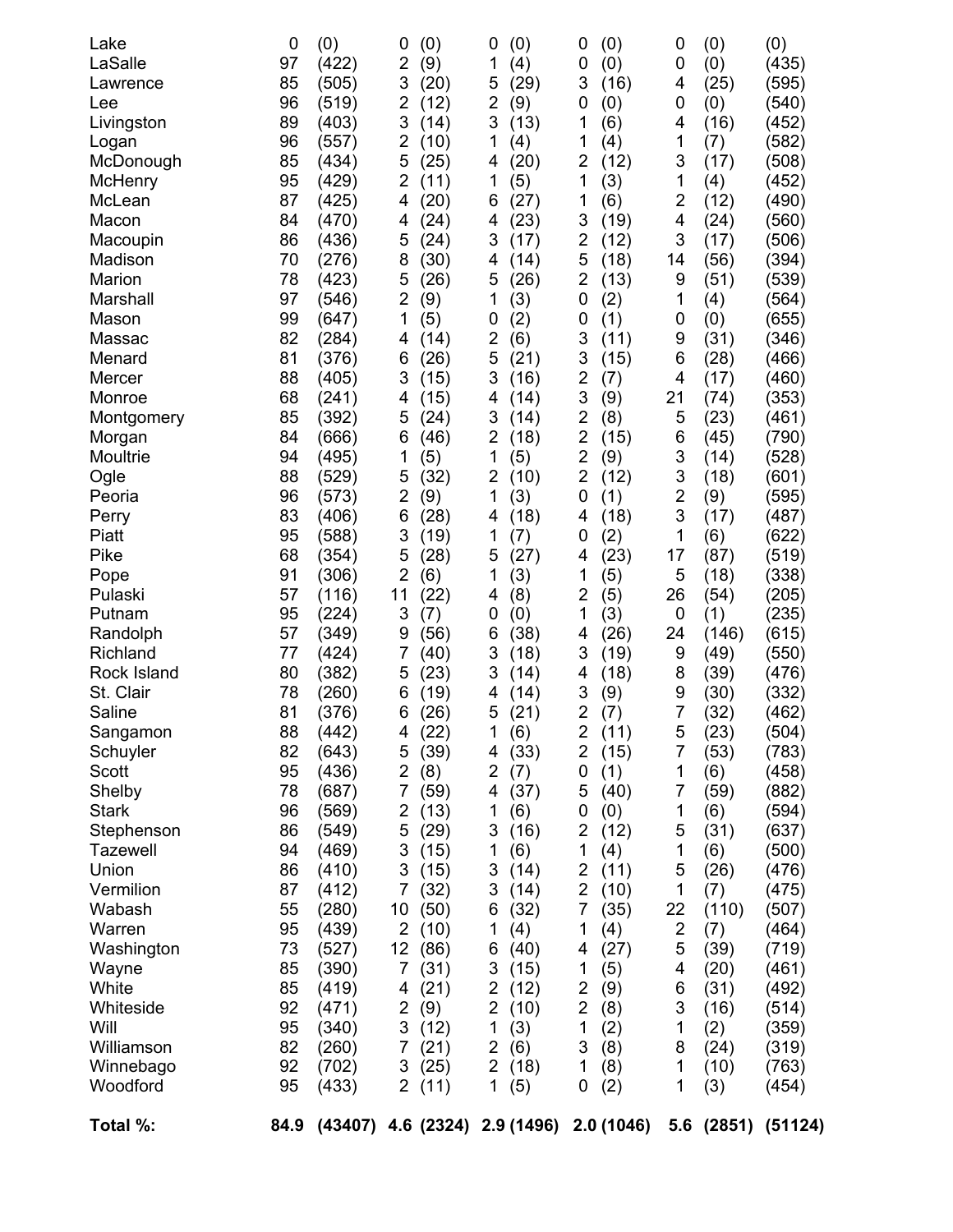# **REPORT 3**

#### Percent (Number) of Points Surveyed With Indicated **Tillage System** For Each **Present Crop**

### **Tillage system**

| <b>Present crop</b>                                    |                      | Conventional                        | <b>Reduced-till</b>                             | <b>Mulch-till</b>                               | No-till                                         | <b>Total</b>                           |
|--------------------------------------------------------|----------------------|-------------------------------------|-------------------------------------------------|-------------------------------------------------|-------------------------------------------------|----------------------------------------|
| Corn<br>Soybeans row<br>Soybeans drill<br>Small grains | 51<br>21<br>12<br>21 | (11819)<br>(962)<br>(1888)<br>(506) | 22 (5069)<br>30 (1370)<br>14 (2154)<br>20 (502) | 12 (2773)<br>26 (1179)<br>21 (3184)<br>26 (635) | 15 (3445)<br>22 (1019)<br>52 (7963)<br>33 (806) | (23106)<br>(4530)<br>(15189)<br>(2449) |
| Total %:                                               | 33.5                 | (15175)                             | 20.1 (9095)                                     | 17.2 (7771)                                     | 29.2 (13233)                                    | (45274)                                |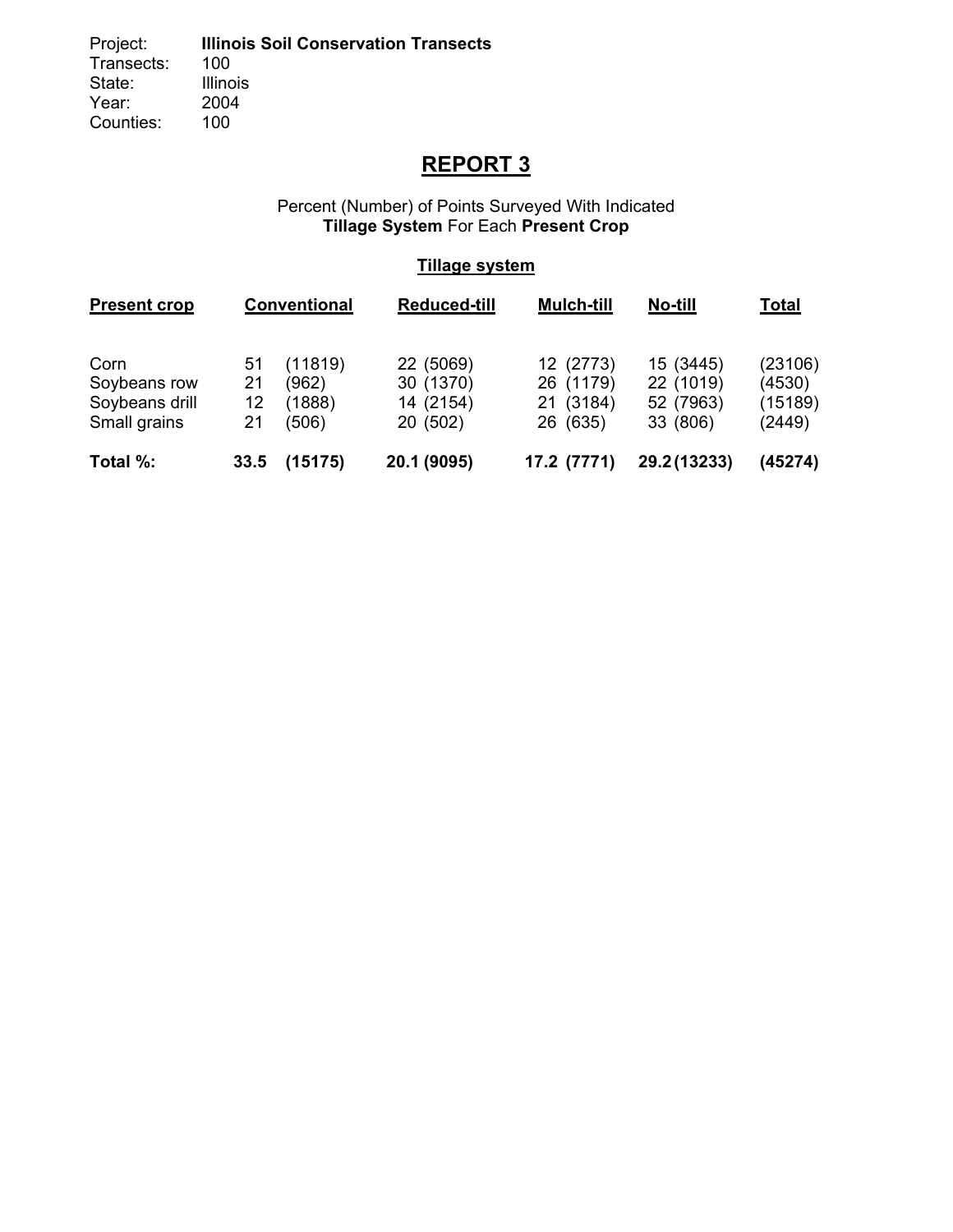# **REPORT 4**

Percent (Number) of **Corn Field Points** Surveyed With Indicated **Tillage System** 

## **Tillage System**

| <b>County</b> | Conventional           | Reduced-till          | <b>Mulch-till</b>     | No-till               | Total |
|---------------|------------------------|-----------------------|-----------------------|-----------------------|-------|
| Adams         | 22<br>(71)             | 30<br>(96)            | (109)<br>34           | 13<br>(41)            | (317) |
| Alexander     | (37)<br>84             | (0)<br>0              | 9<br>(4)              | 7<br>(3)              | (44)  |
| <b>Bond</b>   | 94<br>(137)            | (0)<br>0              | (0)<br>0              | (8)<br>6              | (145) |
| Boone         | 70<br>(175)            | 18<br>(46)            | (21)<br>8             | 3<br>(7)              | (249) |
| <b>Brown</b>  | 69<br>(141)            | (29)<br>14            | 4<br>(9)              | 12<br>(25)            | (204) |
| <b>Bureau</b> | 8<br>(27)              | 39<br>(127)           | (142)<br>44           | 8<br>(26)             | (322) |
| Calhoun       | 56<br>(42)             | 31<br>(23)            | 7<br>(5)              | 7<br>(5)              | (75)  |
| Carroll       | 8<br>(26)              | 35<br>(116)           | (146)<br>44           | (45)<br>14            | (333) |
| Cass          | 6<br>(18)              | 22<br>(72)            | 37<br>(119)           | 35<br>(112)           | (321) |
| Champaign     | 73<br>(225)            | 21<br>(64)            | 3<br>(10)             | 3<br>(9)              | (308) |
| Christian     | 87<br>(253)            | 11<br>(31)            | (1)<br>0              | $\overline{2}$<br>(6) | (291) |
| Clark         | 66<br>(151)            | 27<br>(61)            | 7<br>(15)             | 1<br>(3)              | (230) |
| Clay          | 63<br>(179)            | 1<br>(2)              | 5<br>(15)             | 31<br>(90)            | (286) |
| Clinton       | 66<br>(187)            | 5<br>(15)             | 21<br>(59)            | 7<br>(21)             | (282) |
| Coles         | (182)<br>71            | 18<br>(45)            | (22)<br>9             | 3<br>(8)              | (257) |
| Crawford      | 80<br>(208)            | 9<br>(24)             | (10)<br>4             | 7<br>(17)             | (259) |
| Cumberland    | 85<br>(262)            | 6<br>(20)             | 1<br>(2)              | 8<br>(24)             | (308) |
| <b>DeKalb</b> | 66<br>(179)            | (55)<br>20            | 11<br>(31)            | $\overline{2}$<br>(5) | (270) |
| <b>DeWitt</b> | 82<br>(265)            | $\overline{2}$<br>(5) | 6<br>(19)             | 11<br>(36)            | (325) |
| Douglas       | 87<br>(226)            | 9<br>(23)             | 1<br>(2)              | 3<br>(9)              | (260) |
| Edgar         | 52<br>(117)            | 15<br>(35)            | 6<br>(13)             | (62)<br>27            | (227) |
| Edwards       | 71<br>(126)            | (0)<br>0              | 4<br>(7)              | 25<br>(45)            | (178) |
| Effingham     | 91<br>(252)            | $\overline{2}$<br>(5) | 1<br>(3)              | (18)<br>6             | (278) |
| Fayette       | (238)<br>81            | 8<br>(23)             | 7<br>(21)             | (11)<br>4             | (293) |
| Ford          | 85<br>(263)            | 8<br>(25)             | $\overline{c}$<br>(7) | 5<br>(16)             | (311) |
| Franklin      | 85<br>(104)            | $\overline{2}$<br>(2) | $\overline{2}$<br>(2) | 11<br>(14)            | (122) |
| Fulton        | 14<br>(42)             | 48<br>(146)           | 25<br>(77)            | 13<br>(39)            | (304) |
| Gallatin      | 76<br>(176)            | 10<br>(24)            | 0<br>(0)              | 13<br>(31)            | (231) |
| Greene        | 86<br>(281)            | $\overline{2}$<br>(5) | $\overline{2}$<br>(5) | 11<br>(35)            | (326) |
| Grundy        | 78<br>(199)            | 19<br>(47)            | $\overline{2}$<br>(5) | 1<br>(3)              | (254) |
| Hamilton      | 47<br>(71)             | 10<br>(15)            | $\overline{2}$<br>(3) | (61)<br>41            | (150) |
| Hancock       | 62<br>(146)            | 22<br>(52)            | 5<br>(12)             | 11<br>(26)            | (236) |
| Hardin        | 75<br>(9)              | 0<br>(0)              | 0<br>(0)              | 25<br>(3)             | (12)  |
| Henderson     | 7 <sup>1</sup><br>(16) | 44 (105)              | 34<br>(81)            | 15<br>(36)            | (238) |
| Henry         | 31<br>(105)            | 39<br>(134)           | 25<br>(85)            | 5<br>(18)             | (342) |
| Iroquois      | 65<br>(154)            | 15<br>(36)            | 15<br>(35)            | 5<br>(13)             | (238) |
| Jackson       | 57<br>(71)             | (0)<br>0              | 17<br>(21)            | (32)<br>26            | (124) |
| Jasper        | 80<br>(198)            | 5<br>(13)             | $\overline{2}$<br>(4) | 13<br>(32)            | (247) |
| Jefferson     | 25<br>(33)             | 21<br>(28)            | 17<br>(23)            | 37<br>(50)            | (134) |
| Jersey        | 42<br>(92)             | 18<br>(39)            | 10<br>(22)            | 31<br>(68)            | (221) |
| JoDaviess     | 13<br>(25)             | 30<br>(57)            | (55)<br>29            | 28<br>(53)            | (190) |
| Johnson       | 61<br>(17)             | 4<br>(1)              | 0<br>(0)              | 36<br>(10)            | (28)  |
| Kane          | 13<br>(39)             | 70<br>(207)           | 17<br>(50)            | (1)<br>0              | (297) |
| Kankakee      | 72<br>(176)            | 11<br>(27)            | 3<br>(7)              | 15<br>(36)            | (246) |
| Kendall       | (197)<br>74            | 17<br>(46)            | (14)<br>5             | (10)<br>4             | (267) |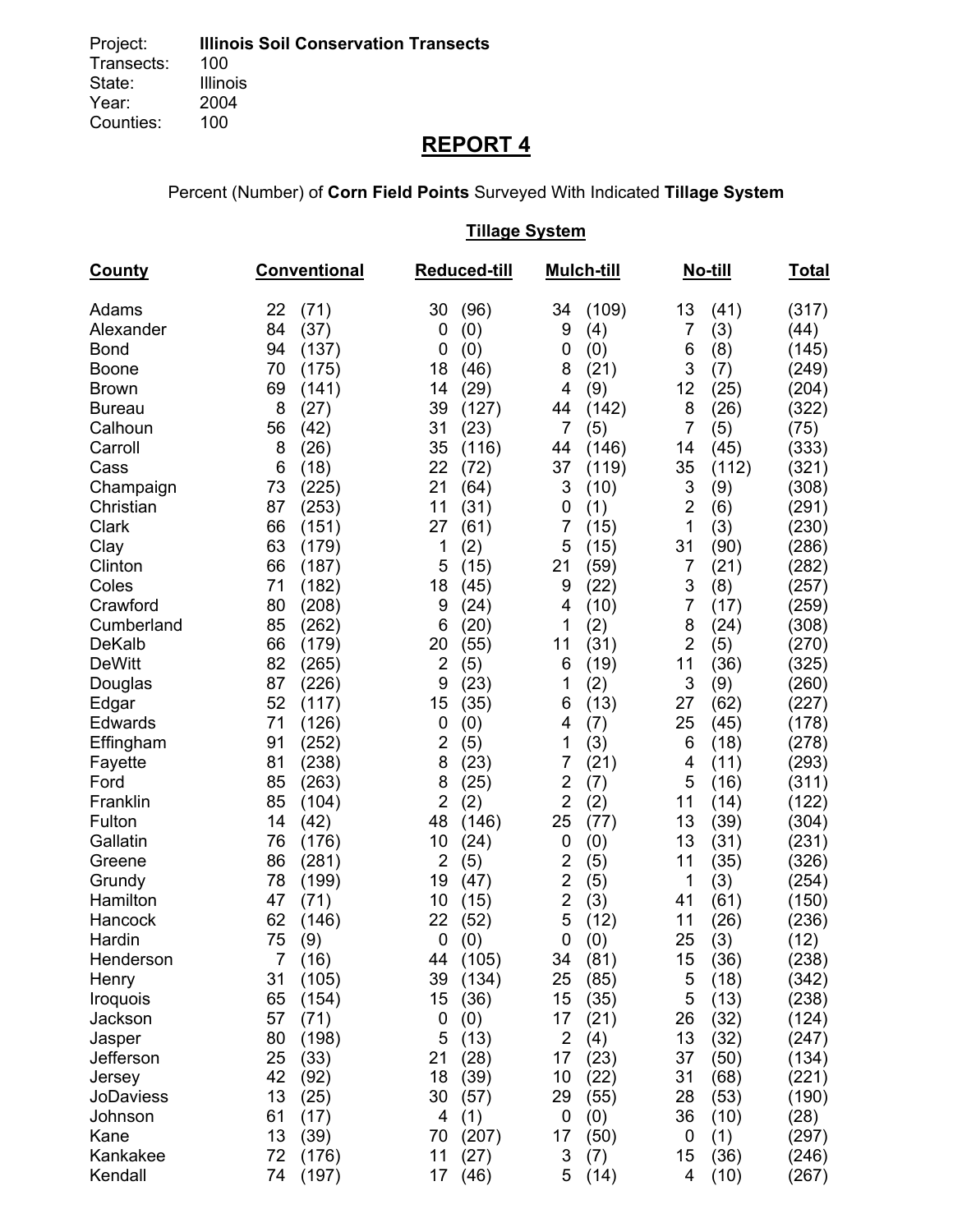| Knox<br>Lake<br>LaSalle<br>Lawrence<br>Lee<br>Livingston<br>Logan<br>McDonough<br>McHenry<br>McLean<br>Macon<br>Macoupin<br>Madison<br>Marion<br>Marshall<br>Mason<br>Massac<br>Menard<br>Mercer<br>Monroe<br>Montgomery<br>Morgan<br>Moultrie<br>Ogle<br>Peoria<br>Perry<br>Piatt<br>Pike<br>Pope<br>Pulaski<br>Putnam<br>Randolph<br>Richland<br>Rock Island<br>St. Clair<br>Saline<br>Sangamon<br>Schuyler<br>Scott<br>Shelby<br><b>Stark</b><br>Stephenson<br><b>Tazewell</b><br>Union<br>Vermilion<br>Wabash<br>Warren<br>Washington | 50<br>(97)<br>0<br>(0)<br>57<br>(135)<br>50<br>(149)<br>56<br>(163)<br>66<br>(141)<br>21<br>(64)<br>43<br>(108)<br>61<br>(124)<br>64<br>(167)<br>93<br>(259)<br>72<br>(188)<br>68<br>(121)<br>85<br>(168)<br>$\overline{2}$<br>(7)<br>$\mathbf 0$<br>(1)<br>34<br>(33)<br>24<br>(55)<br>$\mathbf 0$<br>(0)<br>60<br>(76)<br>76<br>(160)<br>68<br>(267)<br>86<br>(240)<br>38<br>(129)<br>4<br>(12)<br>1<br>(2)<br>77<br>(261)<br>70<br>(169)<br>51<br>(24)<br>55<br>(34)<br>$\overline{7}$<br>(9)<br>76<br>(121)<br>61<br>(147)<br>12<br>(25)<br>96<br>(135)<br>51<br>(79)<br>57<br>(154)<br>28<br>(83)<br>12<br>(30)<br>82<br>(348)<br>1<br>(4)<br>28<br>(90)<br>33<br>(77)<br>15<br>(8)<br>89<br>(219)<br>71<br>(160)<br>6<br>(14)<br>(95)<br>37 | 22<br>(42)<br>(0)<br>0<br>42<br>(99)<br>19<br>(55)<br>32<br>(94)<br>27<br>(57)<br>36<br>(110)<br>29<br>(73)<br>11<br>(23)<br>10<br>(27)<br>6<br>(18)<br>19<br>(49)<br>21<br>(38)<br>3<br>(6)<br>68<br>(216)<br>32<br>(105)<br>4<br>(4)<br>43<br>(96)<br>38<br>(89)<br>32<br>(41)<br>9<br>(19)<br>15<br>(58)<br>10<br>(27)<br>31<br>(105)<br>33<br>(93)<br>12<br>(22)<br>20<br>(67)<br>26<br>(62)<br>0<br>(0)<br>5<br>(3)<br>55<br>(71)<br>9<br>(15)<br>1<br>(2)<br>28<br>(61)<br>1<br>(2)<br>19<br>(30)<br>18<br>(49)<br>47<br>(139)<br>38<br>(97)<br>17<br>(72)<br>67<br>(224)<br>20<br>(64)<br>(80)<br>34<br>(2)<br>4<br>8<br>(20)<br>13<br>(30)<br>37<br>(85)<br>37<br>(96) | 7<br>(14)<br>0<br>(0)<br>(1)<br>0<br>(29)<br>10<br>9<br>(27)<br>4<br>(8)<br>(29)<br>10<br>(41)<br>16<br>16<br>(32)<br>(35)<br>14<br>(1)<br>0<br>8<br>(20)<br>7<br>(12)<br>1<br>(1)<br>19<br>(59)<br>31<br>(103)<br>3<br>(3)<br>12<br>(27)<br>(33)<br>14<br>$\overline{2}$<br>(2)<br>8<br>(17)<br>(23)<br>6<br>(11)<br>4<br>19<br>(65)<br>16<br>(45)<br>(36)<br>20<br>3<br>(11)<br>$\overline{2}$<br>(4)<br>6<br>(3)<br>(10)<br>16<br>19<br>(24)<br>8<br>(12)<br>11<br>(27)<br>(22)<br>10<br>(1)<br>1<br>5<br>(8)<br>8<br>(21)<br>19<br>(57)<br>30<br>(77)<br>(3)<br>1<br>20<br>(68)<br>32<br>(102)<br>14<br>(32)<br>4<br>(2)<br>$\overline{2}$<br>(6)<br>7<br>(16)<br>30<br>(67)<br>$\overline{2}$<br>(4) | 21<br>(41)<br>0<br>(0)<br>1<br>(2)<br>22<br>(64)<br>$\overline{\mathbf{c}}$<br>(6)<br>3<br>(7)<br>33<br>(100)<br>12<br>(30)<br>12<br>(24)<br>12<br>(30)<br>0<br>(0)<br>$\overline{2}$<br>(4)<br>4<br>(7)<br>11<br>(22)<br>11<br>(36)<br>(120)<br>36<br>58<br>(56)<br>21<br>(47)<br>47<br>(110)<br>(8)<br>6<br>7<br>(14)<br>11<br>(44)<br>(1)<br>0<br>13<br>(44)<br>46<br>(128)<br>66<br>(117)<br>0<br>(0)<br>3<br>(7)<br>43<br>(20)<br>24<br>(15)<br>19<br>(25)<br>7<br>(11)<br>27<br>(64)<br>50<br>(109)<br>1<br>(2)<br>24<br>(37)<br>17<br>(47)<br>6<br>(18)<br>(49)<br>19<br>0<br>(0)<br>12<br>(40)<br>(65)<br>20<br>19<br>(45)<br>77<br>(40)<br>0<br>(0)<br>8<br>(19)<br>27<br>(61)<br>24<br>(62) | (194)<br>(0)<br>(237)<br>(297)<br>(290)<br>(213)<br>(303)<br>(252)<br>(203)<br>(259)<br>(278)<br>(261)<br>(178)<br>(197)<br>(318)<br>(329)<br>(96)<br>(225)<br>(232)<br>(127)<br>(210)<br>(392)<br>(279)<br>(343)<br>(278)<br>(177)<br>(339)<br>(242)<br>(47)<br>(62)<br>(129)<br>(159)<br>(240)<br>(217)<br>(140)<br>(154)<br>(271)<br>(297)<br>(253)<br>(423)<br>(336)<br>(321)<br>(234)<br>(52)<br>(245)<br>(225)<br>(227)<br>(257) |
|-------------------------------------------------------------------------------------------------------------------------------------------------------------------------------------------------------------------------------------------------------------------------------------------------------------------------------------------------------------------------------------------------------------------------------------------------------------------------------------------------------------------------------------------|---------------------------------------------------------------------------------------------------------------------------------------------------------------------------------------------------------------------------------------------------------------------------------------------------------------------------------------------------------------------------------------------------------------------------------------------------------------------------------------------------------------------------------------------------------------------------------------------------------------------------------------------------------------------------------------------------------------------------------------------------|--------------------------------------------------------------------------------------------------------------------------------------------------------------------------------------------------------------------------------------------------------------------------------------------------------------------------------------------------------------------------------------------------------------------------------------------------------------------------------------------------------------------------------------------------------------------------------------------------------------------------------------------------------------------------------|-----------------------------------------------------------------------------------------------------------------------------------------------------------------------------------------------------------------------------------------------------------------------------------------------------------------------------------------------------------------------------------------------------------------------------------------------------------------------------------------------------------------------------------------------------------------------------------------------------------------------------------------------------------------------------------------------------------|-------------------------------------------------------------------------------------------------------------------------------------------------------------------------------------------------------------------------------------------------------------------------------------------------------------------------------------------------------------------------------------------------------------------------------------------------------------------------------------------------------------------------------------------------------------------------------------------------------------------------------------------------------------------------------------------------------|----------------------------------------------------------------------------------------------------------------------------------------------------------------------------------------------------------------------------------------------------------------------------------------------------------------------------------------------------------------------------------------------------------------------------------------|
|                                                                                                                                                                                                                                                                                                                                                                                                                                                                                                                                           |                                                                                                                                                                                                                                                                                                                                                                                                                                                                                                                                                                                                                                                                                                                                                   |                                                                                                                                                                                                                                                                                                                                                                                                                                                                                                                                                                                                                                                                                |                                                                                                                                                                                                                                                                                                                                                                                                                                                                                                                                                                                                                                                                                                           |                                                                                                                                                                                                                                                                                                                                                                                                                                                                                                                                                                                                                                                                                                       |                                                                                                                                                                                                                                                                                                                                                                                                                                        |
|                                                                                                                                                                                                                                                                                                                                                                                                                                                                                                                                           |                                                                                                                                                                                                                                                                                                                                                                                                                                                                                                                                                                                                                                                                                                                                                   |                                                                                                                                                                                                                                                                                                                                                                                                                                                                                                                                                                                                                                                                                |                                                                                                                                                                                                                                                                                                                                                                                                                                                                                                                                                                                                                                                                                                           |                                                                                                                                                                                                                                                                                                                                                                                                                                                                                                                                                                                                                                                                                                       |                                                                                                                                                                                                                                                                                                                                                                                                                                        |
| Wayne                                                                                                                                                                                                                                                                                                                                                                                                                                                                                                                                     | (62)<br>49                                                                                                                                                                                                                                                                                                                                                                                                                                                                                                                                                                                                                                                                                                                                        | 17<br>(22)                                                                                                                                                                                                                                                                                                                                                                                                                                                                                                                                                                                                                                                                     | 13<br>(17)                                                                                                                                                                                                                                                                                                                                                                                                                                                                                                                                                                                                                                                                                                | 20<br>(26)                                                                                                                                                                                                                                                                                                                                                                                                                                                                                                                                                                                                                                                                                            | (127)                                                                                                                                                                                                                                                                                                                                                                                                                                  |
| White                                                                                                                                                                                                                                                                                                                                                                                                                                                                                                                                     | 37<br>(85)                                                                                                                                                                                                                                                                                                                                                                                                                                                                                                                                                                                                                                                                                                                                        | $\mathbf 0$<br>(0)                                                                                                                                                                                                                                                                                                                                                                                                                                                                                                                                                                                                                                                             | $\overline{2}$<br>(4)                                                                                                                                                                                                                                                                                                                                                                                                                                                                                                                                                                                                                                                                                     | 61<br>(141)                                                                                                                                                                                                                                                                                                                                                                                                                                                                                                                                                                                                                                                                                           | (230)                                                                                                                                                                                                                                                                                                                                                                                                                                  |
| Whiteside                                                                                                                                                                                                                                                                                                                                                                                                                                                                                                                                 | 25<br>(75)                                                                                                                                                                                                                                                                                                                                                                                                                                                                                                                                                                                                                                                                                                                                        | 23<br>(71)                                                                                                                                                                                                                                                                                                                                                                                                                                                                                                                                                                                                                                                                     | 27<br>(81)                                                                                                                                                                                                                                                                                                                                                                                                                                                                                                                                                                                                                                                                                                | 25<br>(77)                                                                                                                                                                                                                                                                                                                                                                                                                                                                                                                                                                                                                                                                                            | (304)                                                                                                                                                                                                                                                                                                                                                                                                                                  |
| Will<br>Williamson                                                                                                                                                                                                                                                                                                                                                                                                                                                                                                                        | 74<br>(114)<br>28<br>(16)                                                                                                                                                                                                                                                                                                                                                                                                                                                                                                                                                                                                                                                                                                                         | 15<br>(23)<br>17<br>(10)                                                                                                                                                                                                                                                                                                                                                                                                                                                                                                                                                                                                                                                       | $\overline{2}$<br>(3)<br>0<br>(0)                                                                                                                                                                                                                                                                                                                                                                                                                                                                                                                                                                                                                                                                         | 10<br>(15)<br>55<br>(32)                                                                                                                                                                                                                                                                                                                                                                                                                                                                                                                                                                                                                                                                              | (155)<br>(58)                                                                                                                                                                                                                                                                                                                                                                                                                          |
| Winnebago                                                                                                                                                                                                                                                                                                                                                                                                                                                                                                                                 | 35<br>(133)                                                                                                                                                                                                                                                                                                                                                                                                                                                                                                                                                                                                                                                                                                                                       | 27<br>(104)                                                                                                                                                                                                                                                                                                                                                                                                                                                                                                                                                                                                                                                                    | 21<br>(79)                                                                                                                                                                                                                                                                                                                                                                                                                                                                                                                                                                                                                                                                                                | 17<br>(66)                                                                                                                                                                                                                                                                                                                                                                                                                                                                                                                                                                                                                                                                                            | (382)                                                                                                                                                                                                                                                                                                                                                                                                                                  |
| Woodford                                                                                                                                                                                                                                                                                                                                                                                                                                                                                                                                  | 19<br>(44)                                                                                                                                                                                                                                                                                                                                                                                                                                                                                                                                                                                                                                                                                                                                        | 33<br>(76)                                                                                                                                                                                                                                                                                                                                                                                                                                                                                                                                                                                                                                                                     | 19<br>(45)                                                                                                                                                                                                                                                                                                                                                                                                                                                                                                                                                                                                                                                                                                | 29<br>(67)                                                                                                                                                                                                                                                                                                                                                                                                                                                                                                                                                                                                                                                                                            | (232)                                                                                                                                                                                                                                                                                                                                                                                                                                  |
| Total %:                                                                                                                                                                                                                                                                                                                                                                                                                                                                                                                                  | 51.2 (11819)                                                                                                                                                                                                                                                                                                                                                                                                                                                                                                                                                                                                                                                                                                                                      | 21.9 (5069)                                                                                                                                                                                                                                                                                                                                                                                                                                                                                                                                                                                                                                                                    | 12.0 (2773)                                                                                                                                                                                                                                                                                                                                                                                                                                                                                                                                                                                                                                                                                               | 14.9 (3445)                                                                                                                                                                                                                                                                                                                                                                                                                                                                                                                                                                                                                                                                                           | (23106)                                                                                                                                                                                                                                                                                                                                                                                                                                |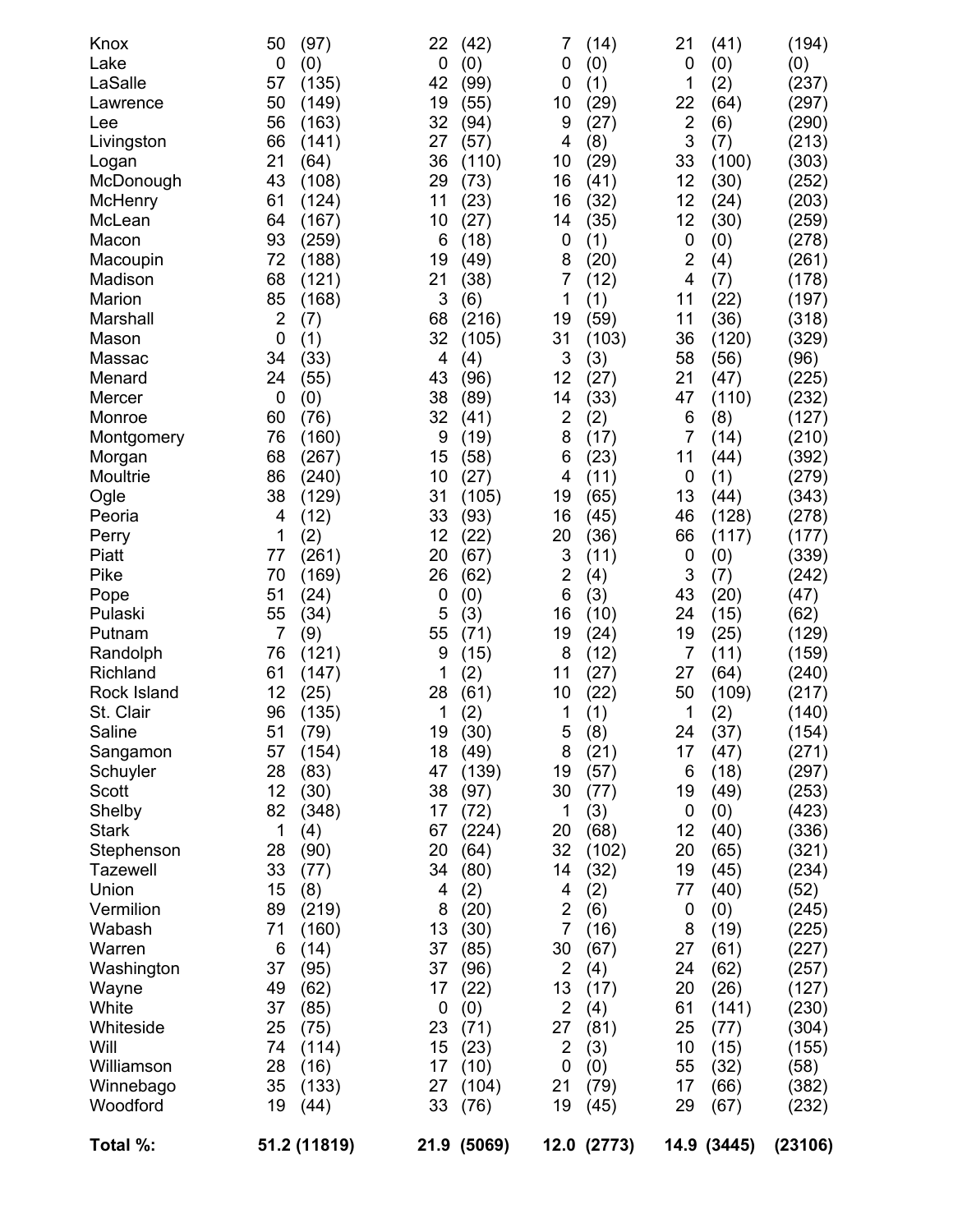# **REPORT 5**

Percent (Number) of **Soybean Field Points** Surveyed With Indicated **Tillage System** 

## **Tillage System**

| <b>County</b>              |                         | <b>Conventional</b> |             | <b>Reduced-till</b> |          | <b>Mulch-till</b> |          | <u>No-till</u> | <u>Total</u>   |
|----------------------------|-------------------------|---------------------|-------------|---------------------|----------|-------------------|----------|----------------|----------------|
| Adams                      | $\overline{2}$          | (7)                 | 7           | (19)                | 42       | (123)             | 49       | (141)          | (290)          |
| Alexander                  | 43                      | (33)                | 0           | (0)                 | 3        | (2)               | 55       | (42)           | (77)           |
| <b>Bond</b>                | 67                      | (112)               | 0           | (0)                 | 0        | (0)               | 33       | (55)           | (167)          |
| <b>Boone</b>               | 10                      | (18)                | 20          | (34)                | 32       | (56)              | 38       | (65)           | (173)          |
| <b>Brown</b>               | 10<br>$\overline{7}$    | (21)                | 17          | (36)                | 15       | (30)              | 58       | (119)          | (206)          |
| <b>Bureau</b><br>Calhoun   | 15                      | (14)<br>(6)         | 9<br>46     | (18)<br>(18)        | 36<br>15 | (70)              | 48<br>23 | (95)           | (197)          |
| Carroll                    | $\overline{c}$          | (3)                 | 13          | (19)                | 51       | (6)<br>(74)       | 34       | (9)<br>(49)    | (39)<br>(145)  |
| Cass                       | 0                       | (1)                 | 12          | (25)                | 12       | (25)              | 76       | (158)          | (209)          |
| Champaign                  | 5                       | (15)                | 31          | (84)                | 32       | (86)              | 32       | (88)           | (273)          |
| Christian                  | 27                      | (58)                | 43          | (93)                | 6        | (13)              | 24       | (52)           | (216)          |
| Clark                      | 9                       | (22)                | 43          | (105)               | 24       | (59)              | 23       | (56)           | (242)          |
| Clay                       | 26                      | (75)                | 0           | (1)                 | 9        | (26)              | 64       | (183)          | (285)          |
| Clinton                    | 30                      | (69)                | 4           | (8)                 | 26       | (59)              | 40       | (91)           | (227)          |
| Coles                      | 10                      | (19)                | 51          | (99)                | 23       | (45)              | 17       | (33)           | (196)          |
| Crawford                   | 16                      | (40)                | 18          | (46)                | 16       | (41)              | 51       | (131)          | (258)          |
| Cumberland                 | 20                      | (59)                | 32          | (94)                | 11       | (32)              | 36       | (106)          | (291)          |
| <b>DeKalb</b>              | 16                      | (26)                | 29          | (47)                | 30       | (48)              | 24       | (39)           | (160)          |
| <b>DeWitt</b>              | 10                      | (26)                | 28          | (76)                | 28       | (75)              | 34       | (92)           | (269)          |
| Douglas                    | 17                      | (39)                | 39          | (91)                | 4        | (10)              | 41       | (96)           | (236)          |
| Edgar                      | 8                       | (19)                | 24          | (56)                | 12       | (27)              | 55       | (127)          | (229)          |
| Edwards                    | 31                      | (52)                | 1           | (1)                 | 19       | (32)              | 50       | (85)           | (170)          |
| Effingham<br>Fayette       | 63<br>19                | (157)<br>(63)       | 9<br>11     | (23)<br>(37)        | 3<br>37  | (7)<br>(122)      | 25<br>34 | (64)<br>(112)  | (251)<br>(334) |
| Ford                       | 25                      | (74)                | 28          | (84)                | 10       | (31)              | 37       | (109)          | (298)          |
| Franklin                   | 51                      | (94)                | 3           | (5)                 | 8        | (15)              | 38       | (71)           | (185)          |
| Fulton                     | 0                       | (1)                 | 6           | (15)                | 27       | (64)              | 66       | (155)          | (235)          |
| Gallatin                   | 54                      | (80)                | 18          | (26)                | 1        | (1)               | 28       | (41)           | (148)          |
| Greene                     | 12                      | (32)                | 1           | (3)                 | 22       | (59)              | 66       | (179)          | (273)          |
| Grundy                     | 12                      | (28)                | 11          | (26)                | 11       | (24)              | 66       | (150)          | (228)          |
| Hamilton                   | 36                      | (59)                | 8           | (13)                | 5        | (8)               | 52       | (86)           | (166)          |
| Hancock                    | 14                      | (34)                | 15          | (37)                | 14       | (33)              | 56       | (135)          | (239)          |
| Hardin                     | 70                      | (19)                | $\mathbf 0$ | (0)                 | 4        | (1)               | 26       | (7)            | (27)           |
| Henderson                  | $\pmb{0}$               | (0)                 | 15          | (25)                | 25       | (42)              | 60       | (99)           | (166)          |
| Henry                      | $\overline{\mathbf{c}}$ | (5)                 | 18          | (42)                | 20       | (48)              | 60       | (144)          | (239)          |
| Iroquois                   | 3                       | (6)                 | 5           | (10)                | 55       | (105)             | 37       | (71)           | (192)          |
| Jackson                    | 54                      | (141)               | 0           | (1)                 | 18       | (47)              | 27       | (70)           | (259)          |
| Jasper                     | 21                      | (64)                | 24          | (73)                | 7        | (21)              | 48       | (148)          | (306)          |
| Jefferson                  | 19                      | (40)                | 12          | (24)                | 14       | (30)              | 55       | (113)          | (207)          |
| Jersey<br><b>JoDaviess</b> | 3<br>$\overline{2}$     | (6)                 | 11<br>12    | (20)                | 18       | (32)              | 68<br>58 | (122)          | (180)          |
| Johnson                    | 36                      | (2)<br>(20)         | $\mathbf 0$ | (15)                | 28<br>0  | (35)<br>(0)       | 64       | (72)<br>(35)   | (124)<br>(55)  |
| Kane                       | 4                       | (7)                 | 31          | (0)<br>(60)         | 27       | (52)              | 38       | (74)           | (193)          |
| Kankakee                   | 21                      | (43)                | 21          | (43)                | 11       | (23)              | 46       | (92)           | (201)          |
| Kendall                    | 21                      | (49)                | 24          | (56)                | 15       | (34)              | 40       | (92)           | (231)          |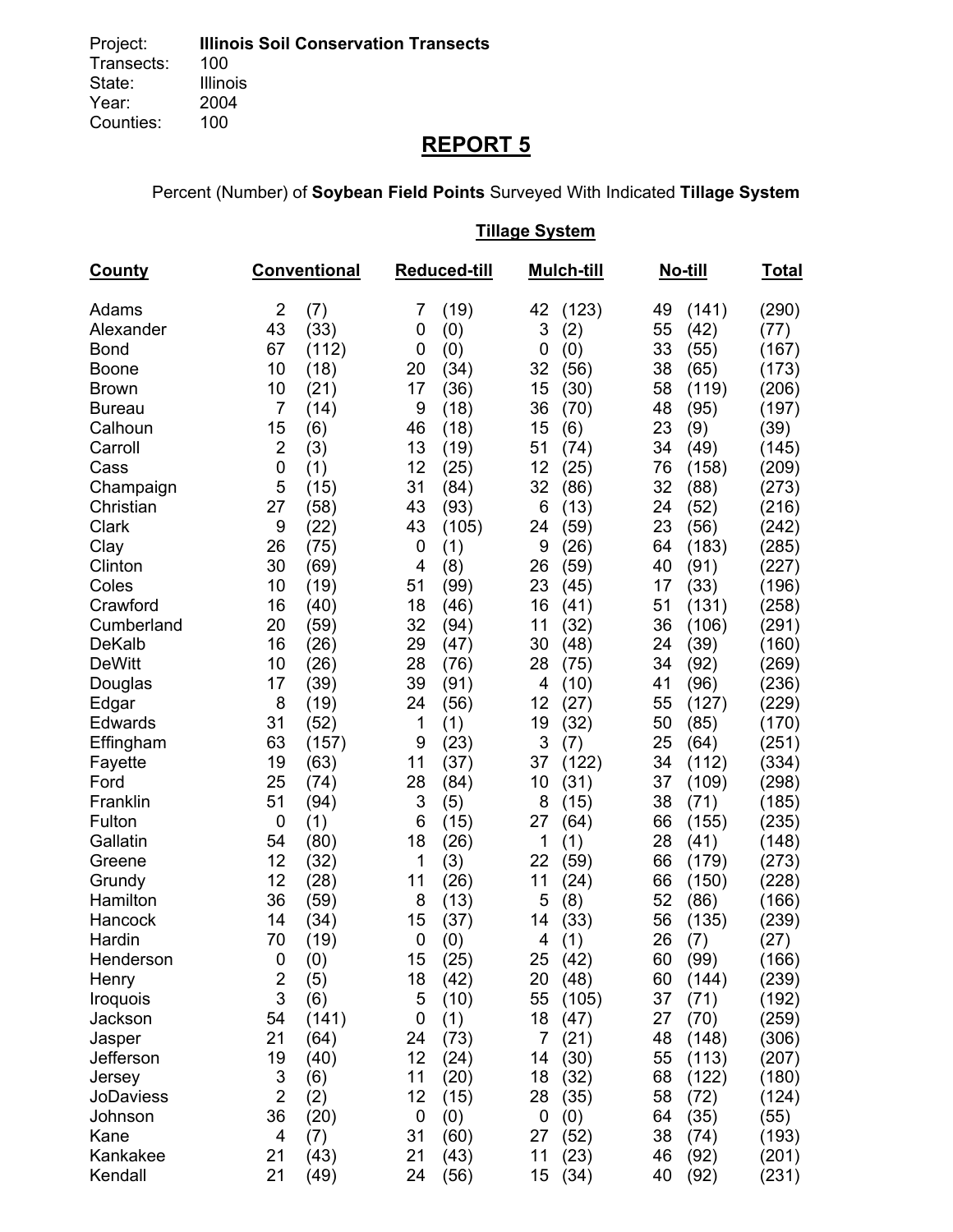| Knox<br>Lake         | 8<br>0         | (14)<br>(0)  | 16<br>$\mathbf 0$ | (27)<br>(0)  | 9<br>0         | (15)<br>(0)   | 67<br>0  | (114)<br>(0) | (170)<br>(0)   |
|----------------------|----------------|--------------|-------------------|--------------|----------------|---------------|----------|--------------|----------------|
| LaSalle              | 5              | (10)         | 63                | (114)        | 6              | (11)          | 26       | (47)         | (182)          |
| Lawrence             | $\overline{7}$ | (17)         | 6                 | (15)         | 18             | (42)          | 69       | (166)        | (240)          |
| Lee                  | 15             | (34)         | 44                | (98)         | 14             | (32)          | 27       | (60)         | (224)          |
| Livingston           | 18             | (39)         | 37                | (82)         | 16             | (34)          | 29       | (64)         | (219)          |
| Logan                | 3              | (7)          | 19                | (49)         | 24             | (62)          | 55       | (143)        | (261)          |
| McDonough            | 9              | (21)         | 22                | (51)         | 37             | (84)          | 31       | (71)         | (227)          |
| McHenry              | 8              | (15)         | 12                | (22)         | 42             | (74)          | 37       | (66)         | (177)          |
| McLean               | $\overline{4}$ | (8)          | 8                 | (17)         | 54             | (113)         | 35       | (73)         | (211)          |
| Macon                | 34             | (91)         | 47                | (125)        | 5              | (14)          | 14       | (37)         | (267)          |
| Macoupin             | 8              | (14)         | 18                | (33)         | 26             | (47)          | 47       | (85)         | (179)          |
| Madison              | 8              | (11)         | 35                | (48)         | 22             | (31)          | 35       | (49)         | (139)          |
| Marion               | 21             | (35)         | 10                | (17)         | 17             | (29)          | 51       | (86)         | (167)          |
| Marshall             | 0              | (1)          | 9                 | (20)         | 64             | (134)         | 27       | (56)         | (211)          |
| Mason                | $\mathbf 0$    | (0)          | 11                | (23)         | 30             | (61)          | 59       | (122)        | (206)          |
| Massac               | 19             | (28)         | 3                 | (5)          | $\overline{2}$ | (3)           | 76       | (111)        | (147)          |
| Menard               | 6              | (12)         | 21                | (44)         | 21             | (44)          | 52       | (110)        | (210)          |
| Mercer               | 0              | (0)          | 6                 | (12)         | 18             | (35)          | 76       | (148)        | (195)          |
| Monroe               | 10             | (11)         | 37                | (39)         | 19             | (20)          | 33       | (35)         | (105)          |
| Montgomery           | 6              | (13)         | 23                | (50)         | 38             | (83)          | 33       | (72)         | (218)          |
| Morgan               | 8              | (27)         | 18                | (64)         | 31             | (111)         | 43       | (151)        | (353)          |
| Moultrie             | 8              | (18)         | 31                | (69)         | 43             | (96)          | 17       | (38)         | (221)          |
| Ogle                 | 8              | (15)         | 22                | (39)         | 32             | (56)          | 38       | (67)         | (177)          |
| Peoria               | 1              | (2)          | 4                 | (10)         | 29             | (69)          | 66       | (160)        | (241)          |
| Perry                | 3              | (4)          | 4                 | (6)          | 6              | (9)           | 88       | (134)        | (153)          |
| Piatt                | 0              | (1)          | 22                | (60)         | 54             | (147)         | 24       | (64)         | (272)          |
| Pike                 | 16             | (27)         | 20                | (33)         | 8              | (14)          | 56       | (94)         | (168)          |
| Pope                 | 41             | (24)         | 3                 | (2)          | 7              | (4)           | 49       | (29)         | (59)           |
| Pulaski              | 24             | (17)         | 0                 | (0)          | 15             | (11)          | 61       | (44)         | (72)           |
| Putnam               | 1              | (1)          | 33                | (29)         | 27             | (24)          | 39       | (34)         | (88)           |
| Randolph             | 28             | (58)         | 11                | (23)         | 15             | (32)          | 46       | (95)         | (208)          |
| Richland             | 13             | (31)         | $\overline{c}$    | (6)          | 14             | (33)          | 71       | (171)        | (241)          |
| Rock Island          | $\overline{2}$ | (3)          | 6                 | (11)         | 21             | (36)          | 71       | (123)        | (173)          |
| St. Clair<br>Saline  | 27<br>31       | (33)         | 22<br>19          | (27)         | 10<br>11       | (12)          | 41       | (51)         | (123)          |
|                      | 19             | (55)<br>(36) | 25                | (34)<br>(48) | 15             | (19)          | 38<br>42 | (67)<br>(81) | (175)<br>(194) |
| Sangamon<br>Schuyler | 4              | (13)         | 8                 | (22)         | 49             | (29)<br>(143) | 39       | (112)        | (290)          |
| Scott                | 0              | (0)          | 4                 | (7)          | 22             | (38)          | 74       | (128)        | (173)          |
| Shelby               | 23             | (83)         | 48                | (173)        | 11             | (40)          | 18       | (66)         | (362)          |
| <b>Stark</b>         | 0              | (0)          | 14                | (33)         | 45             | (109)         | 41       | (100)        | (242)          |
| Stephenson           | 5              | (10)         | 12                | (22)         | 39             | (72)          | 43       | (80)         | (184)          |
| <b>Tazewell</b>      | $\overline{2}$ | (4)          | 20                | (40)         | 30             | (60)          | 49       | (99)         | (203)          |
| Union                | 11             | (8)          | 4                 | (3)          | 5              | (4)           | 80       | (61)         | (76)           |
| Vermilion            | 21             | (44)         | 24                | (49)         | 14             | (30)          | 41       | (84)         | (207)          |
| Wabash               | 15             | (29)         | 19                | (37)         | 39             | (78)          | 28       | (56)         | (200)          |
| Warren               | 0              | (1)          | 5                 | (10)         | 29             | (65)          | 66       | (145)        | (221)          |
| Washington           | 12             | (30)         | 16                | (40)         | 16             | (39)          | 55       | (134)        | (243)          |
| Wayne                | 18             | (28)         | 4                 | (6)          | 16             | (26)          | 62       | (99)         | (159)          |
| White                | 19             | (32)         | $\overline{2}$    | (3)          | 5              | (9)           | 74       | (126)        | (170)          |
| Whiteside            | 8              | (12)         | 19                | (30)         | 25             | (40)          | 48       | (77)         | (159)          |
| Will                 | 18             | (28)         | 18                | (28)         | 7              | (11)          | 58       | (92)         | (159)          |
| Williamson           | 21             | (19)         | 21                | (19)         | 15             | (14)          | 43       | (40)         | (92)           |
| Winnebago            | 5              | (12)         | 13                | (29)         | 38             | (87)          | 44       | (100)        | (228)          |
| Woodford             | 3              | (6)          | 7                 | (13)         | 30             | (55)          | 60       | (112)        | (186)          |
| Total %:             | 14.4           | (2850)       | 17.9              | (3524)       | 22.1           | (4363)        | 45.6     | (8982)       | (19719)        |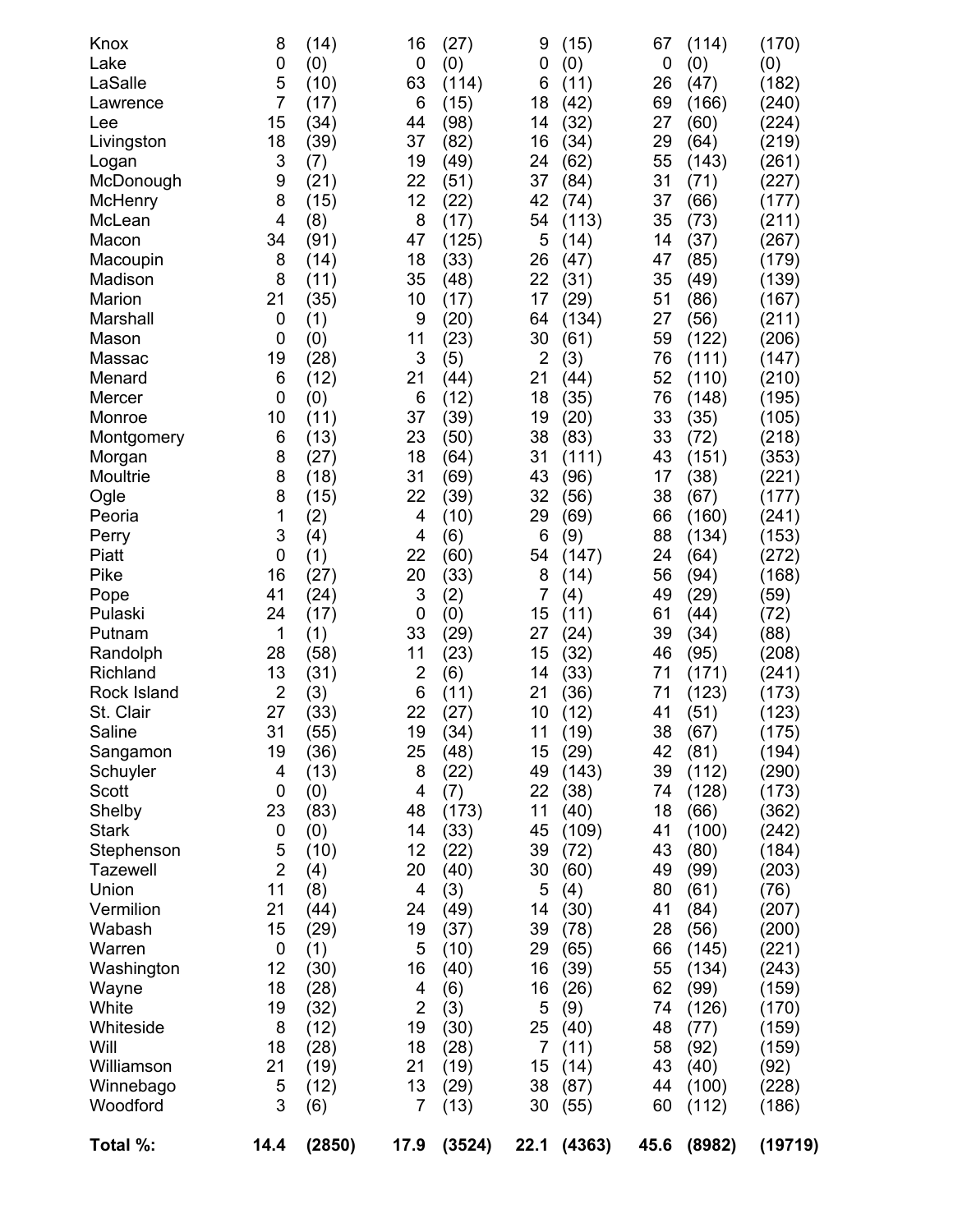# **REPORT 6**

Percent (Number) of **Small Grain Field Points** Surveyed With Indicated **Tillage System** 

## **Tillage System**

| County          | <b>Conventional</b>     | <b>Reduced-till</b> | <b>Mulch-till</b>  | <u>No-till</u> | <b>Total</b> |
|-----------------|-------------------------|---------------------|--------------------|----------------|--------------|
| Adams           | (0)<br>0                | (3)<br>7            | 19<br>(8)          | (32)<br>74     | (43)         |
| Alexander       | 33<br>(3)               | 0<br>(0)            | 67<br>(6)          | 0<br>(0)       | (9)          |
| <b>Bond</b>     | 77<br>(56)              | 0<br>(0)            | 0<br>(0)           | 23<br>(17)     | (73)         |
| Boone           | 10<br>(2)               | 35<br>(7)           | 55<br>(11)         | 0<br>(0)       | (20)         |
| <b>Brown</b>    | 10<br>(2)               | 24<br>(5)           | (0)<br>0           | 67<br>(14)     | (21)         |
| <b>Bureau</b>   | (0)<br>0                | 0<br>(0)            | (6)<br>50          | 50<br>(6)      | (12)         |
| Calhoun         | 33<br>(3)               | 56<br>(5)           | 0<br>(0)           | 11<br>(1)      | (9)          |
| Carroll         | 0<br>(0)                | 88<br>(7)           | 13<br>(1)          | 0<br>(0)       | (8)          |
| Cass            | 0<br>(0)                | 4<br>(1)            | 4<br>(1)           | (21)<br>91     | (23)         |
| Champaign       | (0)<br>0                | 0<br>(0)            | (0)<br>0           | 100<br>(4)     | (4)          |
| Christian       | 80<br>(4)               | 0<br>(0)            | (0)<br>0           | 20<br>(1)      | (5)          |
| Clark           | $\boldsymbol{0}$<br>(0) | 0<br>(0)            | 61<br>(11)         | 39<br>(7)      | (18)         |
| Clay            | 10<br>(6)               | 10<br>(6)           | 27<br>(16)         | 53<br>(32)     | (60)         |
| Clinton         | 10<br>(13)              | $\mathbf 0$<br>(0)  | 62<br>(82)         | 28<br>(37)     | (132)        |
| Coles           | 20<br>(1)               | 40<br>(2)           | 20<br>(1)          | 20<br>(1)      | (5)          |
| Crawford        | 9<br>(3)                | 63<br>(22)          | 26<br>(9)          | 3<br>(1)       | (35)         |
| Cumberland      | $\overline{0}$<br>(0)   | 33<br>(3)           | 11<br>(1)          | 56<br>(5)      | (9)          |
| <b>DeKalb</b>   | 14<br>(2)               | 43<br>(6)           | 14<br>(2)          | 29<br>(4)      | (14)         |
| <b>DeWitt</b>   | $\mathbf 0$<br>(0)      | $\mathbf 0$<br>(0)  | 0<br>(0)           | 0<br>(0)       | (0)          |
| Douglas         | (3)<br>50               | 17<br>(1)           | 17<br>(1)          | 17<br>(1)      | (6)          |
| Edgar           | 0<br>(0)                | 100<br>(4)          | 0<br>(0)           | 0<br>(0)       | (4)          |
| Edwards         | 92<br>(34)              | 0<br>(0)            | 3<br>(1)           | 5<br>(2)       | (37)         |
| Effingham       | 91<br>(30)              | $\mathbf 0$<br>(0)  | 0<br>(0)           | 9<br>(3)       | (33)         |
| Fayette         | 12<br>(9)               | 15<br>(11)          | 53<br>(40)         | 20<br>(15)     | (75)         |
| Ford            | 18<br>(2)               | 0<br>(0)            | 18<br>(2)          | 64<br>(7)      | (11)         |
| Franklin        | 21<br>(15)              | 47<br>(34)          | 29<br>(21)         | (3)<br>4       | (73)         |
| Fulton          | $\boldsymbol{0}$<br>(0) | 0<br>(0)            | 0<br>(0)           | 100<br>(10)    | (10)         |
| Gallatin        | 41<br>(7)               | 29<br>(5)           | 0<br>(0)           | 29<br>(5)      | (17)         |
| Greene          | 0<br>(0)                | 0<br>(0)            | 11<br>(2)          | 89<br>(16)     | (18)         |
| Grundy          | 100<br>(1)              | 0<br>(0)            | 0<br>(0)           | 0<br>(0)       | (1)          |
| Hamilton        | 14<br>(9)               | 16<br>(10)          | 31<br>(20)         | 39<br>(25)     | (64)         |
| Hancock         | 0<br>(0)                | 0<br>(0)            | 0<br>(0)           | 100<br>(13)    | (13)         |
| Hardin          | (0)<br>0                | $\mathbf 0$<br>(0)  | (0)<br>0           | 0<br>(0)       | (0)          |
| Henderson       | 33<br>(1)               | 67<br>(2)           | 0<br>(0)           | 0<br>(0)       | (3)          |
| Henry           | 10<br>(1)               | 40<br>(4)           | 10<br>(1)          | 40<br>(4)      | (10)         |
| <b>Iroquois</b> | $\mathbf 0$<br>(0)      | 0<br>(0)            | 0<br>(0)           | 100<br>(7)     | (7)          |
| Jackson         | 59<br>(20)              | 0<br>(0)            | 41<br>(14)         | (0)<br>0       | (34)         |
| Jasper          | 7<br>(2)                | (10)<br>34          | (0)<br>0           | 59<br>(17)     | (29)         |
| Jefferson       | 18<br>(13)              | 6<br>(4)            | 17<br>(12)         | 59<br>(42)     | (71)         |
| Jersey          | 5<br>(1)                | 5<br>(1)            | $\mathbf 0$<br>(0) | (19)<br>90     | (21)         |
| JoDaviess       | 0<br>(0)                | 56<br>(14)          | (11)<br>44         | (0)<br>0       | (25)         |
| Johnson         | (0)<br>0                | $\mathbf 0$<br>(0)  | (0)<br>0           | (0)<br>0       | (0)          |
| Kane            | (3)<br>11               | 50<br>(14)          | 21<br>(6)          | 18<br>(5)      | (28)         |
| Kankakee        | 4<br>(1)                | 0<br>(0)            | 8<br>(2)           | 88<br>(22)     | (25)         |
| Kendall         | 18<br>(2)               | 73<br>(8)           | (0)<br>0           | (1)<br>9       | (11)         |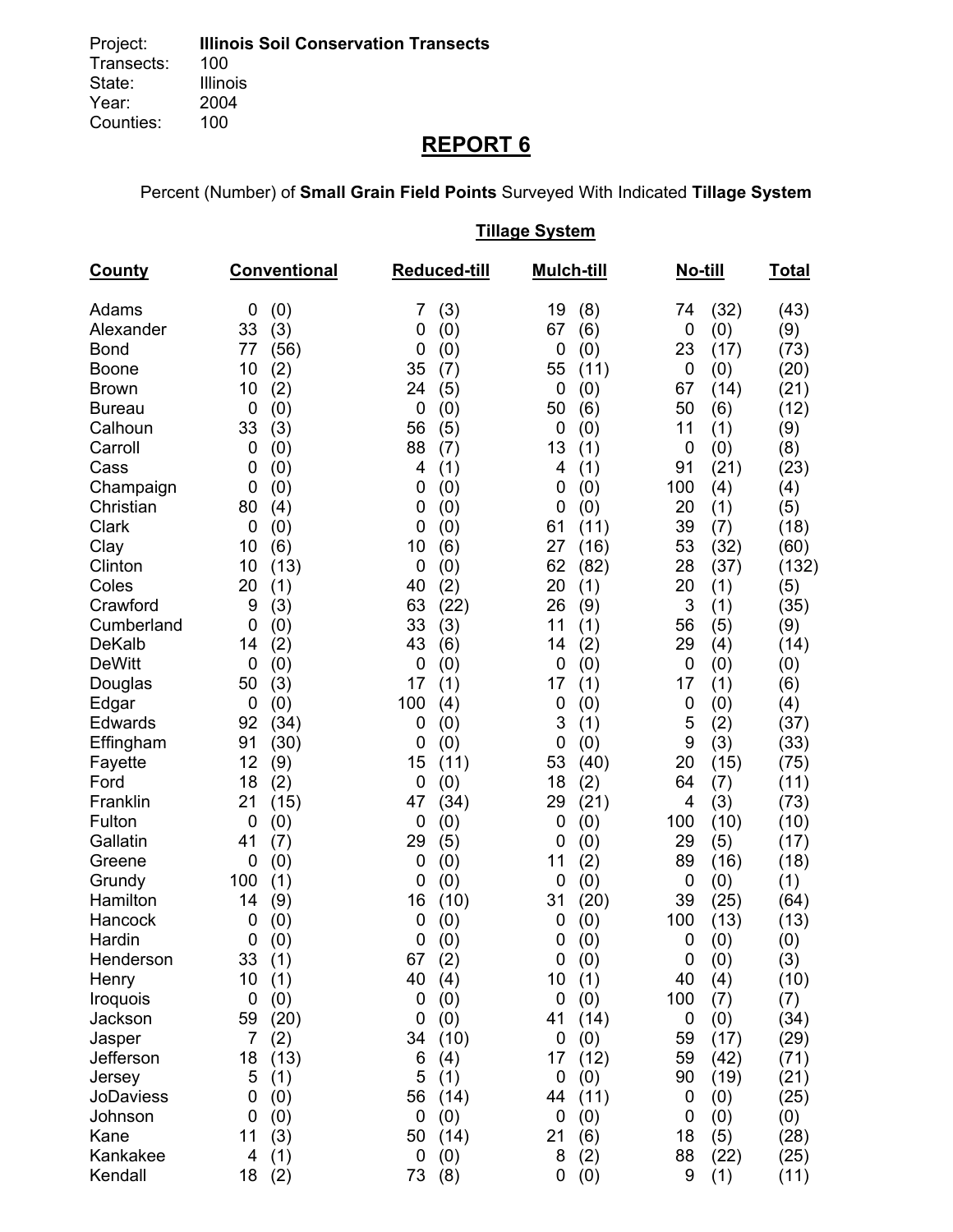| Total %:        |                | 20.7 (506) |             | 20.5 (502) |                | 25.9 (635) |          | 32.9 (806) | (2449) |
|-----------------|----------------|------------|-------------|------------|----------------|------------|----------|------------|--------|
| Woodford        | 0              | (0)        | 0           | (0)        | 0              | (0)        | 100      | (5)        | (5)    |
| Winnebago       | 0              | (0)        | 0           | (0)        | 100            | (56)       | 0        | (0)        | (56)   |
| Williamson      | 38             | (3)        | 0           | (0)        | 0              | (0)        | 63       | (5)        | (8)    |
|                 | 0              | (0)        | 0           | (0)        | 0              | (0)        | 100      | (18)       | (18)   |
| Will            |                | (4)        |             | (0)        |                | (0)        |          | (0)        | (4)    |
| Whiteside       | 100            | (0)        | 0<br>0      | (0)        | 0<br>0         | (0)        | 100<br>0 | (60)       | (60)   |
| Wayne<br>White  | 31<br>0        | (15)       | 46          | (22)       | 23             | (11)       | 0        | (0)        | (48)   |
| Washington      | 6              | (10)       | 75          | (123)      | 16             | (26)       | 3        | (5)        | (164)  |
| Warren          | 0              | (0)        | 0           | (0)        | 0              | (0)        | 100      | (1)        | (1)    |
| Wabash          | 7              | (4)        | 38          | (21)       | 38             | (21)       | 18       | (10)       | (56)   |
| Vermilion       | 100            | (5)        | 0           | (0)        | 0              | (0)        | 0        | (0)        | (5)    |
| Union           | $\mathbf 0$    | (0)        | 0           | (0)        | 40             | (4)        | 60       | (6)        | (10)   |
| <b>Tazewell</b> | 10             | (1)        | 20          | (2)        | 20             | (2)        | 50       | (5)        | (10)   |
| Stephenson      | 0              | (0)        | 94          | (15)       | 6              | (1)        | 0        | (0)        | (16)   |
| <b>Stark</b>    | 0              | (0)        | 0           | (0)        | 100            | (6)        | 0        | (0)        | (6)    |
| Shelby          | 63             | (12)       | 37          | (7)        | 0              | (0)        | 0        | (0)        | (19)   |
| Scott           | 0              | (0)        | 30          | (3)        | 50             | (5)        | 20       | (2)        | (10)   |
| Schuyler        |                | (0)        |             | (0)        |                | (33)       |          | (0)        | (33)   |
| Sangamon        | 0              | (0)        | 0           | (0)        | 100            | (0)        | 0        | (2)        | (2)    |
|                 | 0              | (1)        | $\mathbf 0$ | (1)        | 0              | (0)        | 100      |            |        |
| Saline          | 3              |            | 3           |            | $\mathbf 0$    |            | 93       | (28)       | (30)   |
| St. Clair       | 0              | (0)        | $\mathbf 0$ | (0)        | 0              | (0)        | 0        | (0)        | (0)    |
| Rock Island     | 0              | (0)        | 20          | (1)        | 60             | (3)        | 20       | (1)        | (5)    |
| Richland        | 87             | (27)       | 0           | (0)        | 3              | (1)        | 10       | (3)        | (31)   |
| Randolph        | 46             | (73)       | 20          | (32)       | 22             | (35)       | 11       | (18)       | (158)  |
| Putnam          | 0              | (0)        | 100         | (6)        | 0              | (0)        | 0        | (0)        | (6)    |
| Pulaski         | 32             | (7)        | 27          | (6)        | 41             | (9)        | 0        | (0)        | (22)   |
| Pope            | 0              | (0)        | 0           | (0)        | 0              | (0)        | 100      | (6)        | (6)    |
| Pike            | 0              | (0)        | 9           | (1)        | 0              | (0)        | 91       | (10)       | (11)   |
| Piatt           | 67             | (4)        | 0           | (0)        | 33             | (2)        | 0        | (0)        | (6)    |
| Perry           | 0              | (0)        | 0           | (0)        | $\overline{2}$ | (2)        | 98       | (90)       | (92)   |
| Peoria          | 0              | (0)        | 0           | (0)        | 36             | (4)        | 64       | (7)        | (11)   |
| Ogle            | 45             | (9)        | 30          | (6)        | 20             | (4)        | 5        | (1)        | (20)   |
| Moultrie        | 0              | (0)        | 100         | (7)        | 0              | (0)        | 0        | (0)        | (7)    |
| Morgan          | 0              | (0)        | 0           | (0)        | 45             | (5)        | 55       | (6)        | (11)   |
| Montgomery      | 0              | (0)        | 0           | (0)        | 0              | (0)        | 100      | (16)       | (16)   |
| Monroe          | $\overline{2}$ | (2)        | 28          | (30)       | 30             | (32)       | 40       | (42)       | (106)  |
| Mercer          | 0              | (0)        | 0           | (0)        | 100            | (6)        | 0        | (0)        | (6)    |
| Menard          | 0              | (0)        | 33          | (2)        | 17             | (1)        | 50       | (3)        | (6)    |
| Massac          | 0              | (0)        | 0           | (0)        | 0              | (0)        | 100      | (4)        | (4)    |
| Mason           | 0              | (0)        | 11          | (4)        | 75             | (27)       | 14       | (5)        | (36)   |
| Marshall        | 0              | (0)        | 9           | (1)        | 82             | (9)        | 9        | (1)        | (11)   |
| Marion          | 80             | (39)       | 0           | (0)        | 4              | (2)        | 16       | (8)        | (49)   |
| Madison         | 6              | (3)        | 21          | (10)       | 23             | (11)       | 49       | (23)       | (47)   |
| Macoupin        | 100            | (20)       | 0           | (0)        | 0              | (0)        | 0        | (0)        | (20)   |
| Macon           | 0              | (0)        | 0           | (0)        | 0              | (0)        | 0        | (0)        | (0)    |
| McLean          | 0              | (0)        | 0           | (0)        | 33             | (1)        | 67       | (2)        | (3)    |
| McHenry         | 100            | (15)       | 0           | (0)        | 0              | (0)        | 0        | (0)        | (15)   |
| McDonough       | 0              | (0)        | 100         | (3)        | 0              | (0)        | 0        | (0)        | (3)    |
| Logan           | 0              | (0)        | 33          | (1)        | 67             | (2)        | 0        | (0)        | (3)    |
| Livingston      | 18             | (2)        | 82          | (9)        | 0              | (0)        | 0        | (0)        | (11)   |
| Lee             | 0              | (0)        | 0           | (0)        | 100            | (6)        | 0        | (0)        | (6)    |
| Lawrence        | 3              | (1)        | 0           | (0)        | 61             | (20)       | 36       | (12)       | (33)   |
| LaSalle         | 0              | (0)        | 0           | (0)        | 0              | (0)        | 100      | (1)        | (1)    |
| Lake            | 0              | (0)        | 0           | (0)        | 0              | (0)        | 0        | (0)        | (0)    |
| Knox            | 0              | (0)        | 0           | (0)        | 0              | (0)        | 0        | (0)        | (0)    |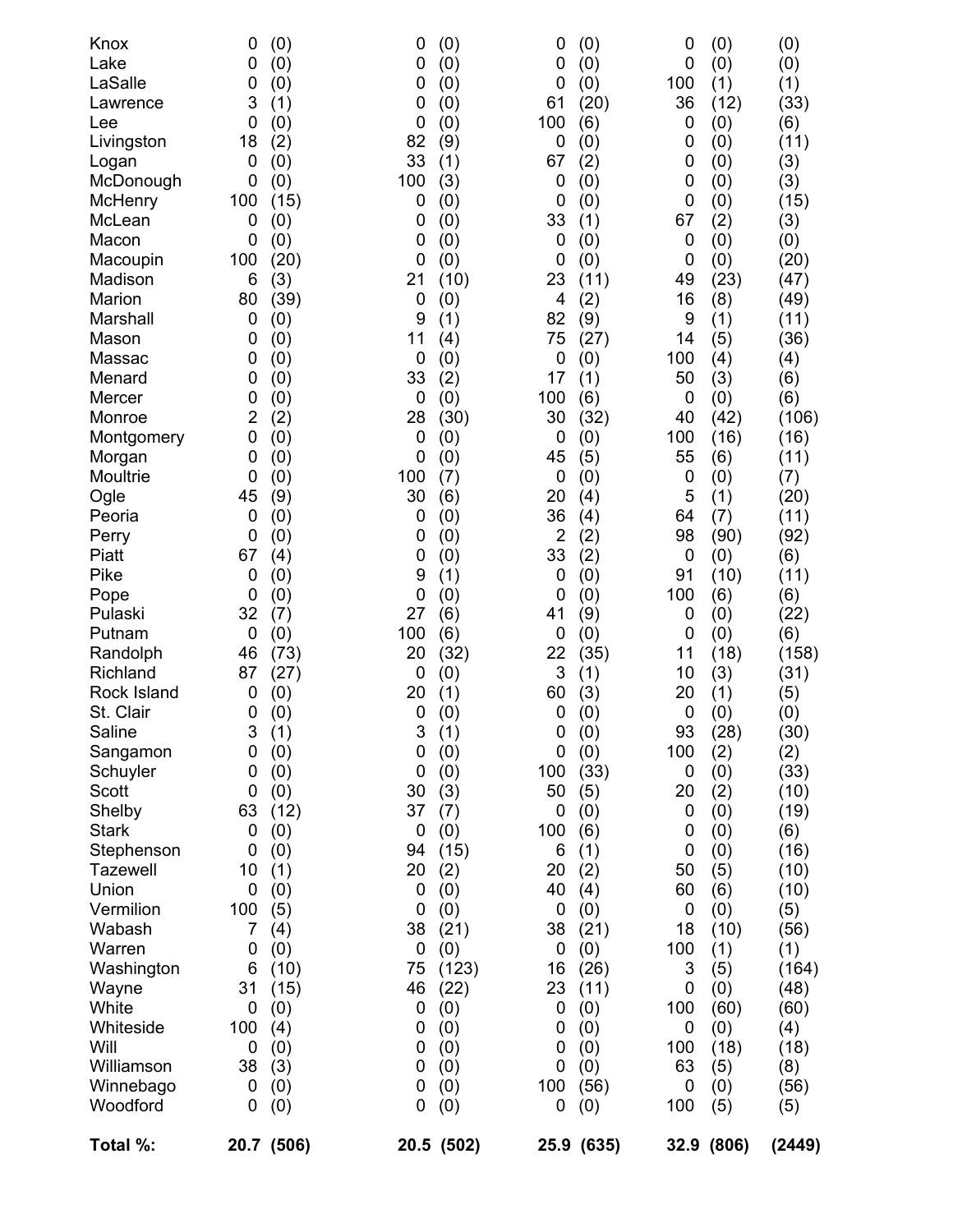# **REPORT 7**

Percent (Number) of **Corn Field Points** Surveyed With Indicated **Residue Level**

## **Residue Level**

| <b>County</b>    | $0 - 15%$  |                                  | 16-30% | 230%                           | <u>Total</u> |
|------------------|------------|----------------------------------|--------|--------------------------------|--------------|
| Adams            | (71)<br>22 | 30                               | (96)   | (150)<br>47                    | (317)        |
| Alexander        | 84<br>(37) | 0                                | (0)    | 16<br>(7)                      | (44)         |
| <b>Bond</b>      | 94         | (137)<br>$\mathbf 0$             | (0)    | 6<br>(8)                       | (145)        |
| <b>Boone</b>     | 70         | 18<br>(175)                      | (46)   | 11<br>(28)                     | (249)        |
| <b>Brown</b>     | 69         | 14<br>(141)                      | (29)   | 17<br>(34)                     | (204)        |
| <b>Bureau</b>    | 8<br>(27)  | 39                               | (127)  | 52<br>(168)                    | (322)        |
| Calhoun          | 56<br>(42) | 31                               | (23)   | 13<br>(10)                     | (75)         |
| Carroll          | 8<br>(26)  | 35                               | (116)  | 57<br>(191)                    | (333)        |
| Cass             | 6<br>(18)  | 22                               | (72)   | 72<br>(231)                    | (321)        |
| Champaign        | 73         | (225)<br>21                      | (64)   | 6<br>(19)                      | (308)        |
| Christian        | 87         | (253)<br>11                      | (31)   | $\overline{\mathbf{c}}$<br>(7) | (291)        |
| Clark            | 66         | (151)<br>27                      | (61)   | 8<br>(18)                      | (230)        |
| Clay             | 63         | (179)<br>1                       | (2)    | 37<br>(105)                    | (286)        |
| Clinton          | 66         | 5<br>(187)                       | (15)   | 28<br>(80)                     | (282)        |
| Coles            | 71         | (182)<br>18                      | (45)   | 12<br>(30)                     | (257)        |
| Crawford         | 80         | (208)<br>9                       | (24)   | 10<br>(27)                     | (259)        |
| Cumberland       | 85         | (262)<br>6                       | (20)   | 8<br>(26)                      | (308)        |
| <b>DeKalb</b>    | 66         | (179)<br>20                      | (55)   | 13<br>(36)                     | (270)        |
| <b>DeWitt</b>    | 82         | (265)<br>$\overline{2}$          | (5)    | 17<br>(55)                     | (325)        |
| Douglas          | 87         | (226)<br>9                       | (23)   | 4<br>(11)                      | (260)        |
| Edgar            | 52         | (117)<br>15                      | (35)   | 33<br>(75)                     | (227)        |
| Edwards          | 71         | (126)<br>0                       | (0)    | 29<br>(52)                     | (178)        |
| Effingham        | 91         | $\overline{c}$<br>(252)          | (5)    | 8<br>(21)                      | (278)        |
| Fayette          | 81         | 8<br>(238)                       | (23)   | 11<br>(32)                     | (293)        |
| Ford             | 85         | 8<br>(263)                       | (25)   | 7<br>(23)                      | (311)        |
| Franklin         | 85         | $\overline{2}$<br>(104)          | (2)    | 13<br>(16)                     | (122)        |
| Fulton           | (42)<br>14 | 48                               | (146)  | 38<br>(116)                    | (304)        |
| Gallatin         | 76         | (176)<br>10                      | (24)   | 13<br>(31)                     | (231)        |
| Greene           | 86         | $\overline{\mathbf{c}}$<br>(281) | (5)    | 12<br>(40)                     | (326)        |
| Grundy           | 78         | (199)<br>19                      | (47)   | 3<br>(8)                       | (254)        |
| Hamilton         | 47<br>(71) | 10                               | (15)   | 43<br>(64)                     | (150)        |
| Hancock          | 62         | 22<br>(146)                      | (52)   | 16<br>(38)                     | (236)        |
| Hardin           | 75<br>(9)  | $\mathbf 0$                      | (0)    | 25<br>(3)                      | (12)         |
| Henderson        | 7<br>(16)  | 44                               | (105)  | 49<br>(117)                    | (238)        |
| Henry            | 31         | 39<br>(105)                      | (134)  | 30<br>(103)                    | (342)        |
| Iroquois         | 65         | 15<br>(154)                      | (36)   | 20<br>(48)                     | (238)        |
| Jackson          | 57<br>(71) | 0                                | (0)    | 43<br>(53)                     | (124)        |
| Jasper           | 80         | (198)<br>5                       | (13)   | 15<br>(36)                     | (247)        |
| Jefferson        | 25<br>(33) | 21                               | (28)   | 54<br>(73)                     | (134)        |
| Jersey           | 42<br>(92) | 18                               | (39)   | 41<br>(90)                     | (221)        |
| <b>JoDaviess</b> | 13<br>(25) | 30                               | (57)   | 57<br>(108)                    | (190)        |
| Johnson          | 61<br>(17) | 4                                | (1)    | 36<br>(10)                     | (28)         |
| Kane             | 13<br>(39) | 70                               | (207)  | 17<br>(51)                     | (297)        |
| Kankakee         | 72         | (176)<br>11                      | (27)   | 17<br>(43)                     | (246)        |
| Kendall          | 74         | 17<br>(197)                      | (46)   | (24)<br>9                      | (267)        |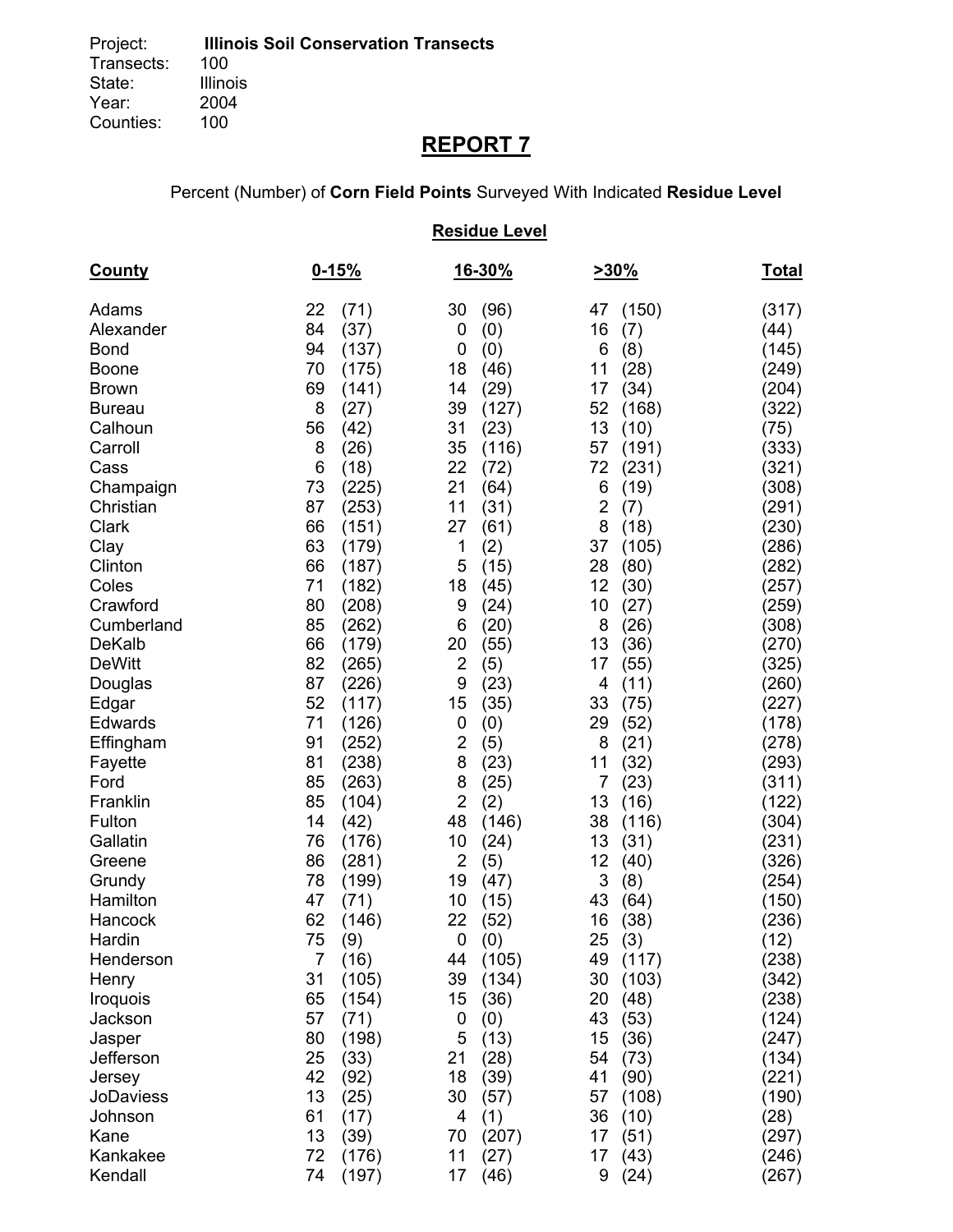| Total %:                      | 50.7 (11705)          | 22.4 (5182)             | 26.9 (6219)    | (23106) |
|-------------------------------|-----------------------|-------------------------|----------------|---------|
|                               |                       |                         |                |         |
| Woodford                      | 19<br>(44)            | 33<br>(76)              | 48<br>(112)    | (232)   |
| Winnebago                     | 35<br>(133)           | 27<br>(104)             | 38<br>(145)    | (382)   |
| Williamson                    | 28<br>(16)            | 17<br>(10)              | 55<br>(32)     | (58)    |
| Will                          | 74<br>(114)           | 15<br>(23)              | (18)<br>12     | (155)   |
| Whiteside                     | 25<br>(75)            | 23<br>(71)              | 52<br>(158)    | (304)   |
| White                         | 37<br>(85)            | $\boldsymbol{0}$<br>(0) | 63<br>(143)    | (230)   |
| Wayne                         | 49<br>(62)            | (22)<br>17              | (43)<br>34     | (127)   |
| Washington                    | 37<br>(95)            | 37<br>(96)              | 26<br>(66)     | (257)   |
| Warren                        | 6<br>(14)             | 37<br>(85)              | 56<br>(128)    | (227)   |
| Wabash                        | 71<br>(160)           | 13<br>(30)              | 16<br>(35)     | (225)   |
| Vermilion                     | (219)                 | (20)                    | (6)            | (245)   |
|                               | (8)<br>89             | (2)<br>8                | $\overline{2}$ | (52)    |
| Union                         | 15                    | 4                       | (42)<br>81     |         |
| Stephenson<br><b>Tazewell</b> | 33<br>(77)            | 34<br>(80)              | 33<br>(77)     | (234)   |
|                               | 28<br>(90)            | 20<br>(64)              | 52<br>(167)    | (321)   |
| <b>Stark</b>                  | 1<br>(4)              | 67<br>(224)             | 32<br>(108)    | (336)   |
| Shelby                        | 82<br>(348)           | 17<br>(72)              | 1<br>(3)       | (423)   |
| Scott                         | 12<br>(30)            | 38<br>(97)              | 50<br>(126)    | (253)   |
| Schuyler                      | 28<br>(83)            | 47<br>(139)             | 25<br>(75)     | (297)   |
| Sangamon                      | 57<br>(154)           | 18<br>(49)              | 25<br>(68)     | (271)   |
| Saline                        | 51<br>(79)            | 19<br>(30)              | 29 (45)        | (154)   |
| St. Clair                     | 15<br>(21)            | 82<br>(115)             | 3<br>(4)       | (140)   |
| Rock Island                   | 12<br>(25)            | 28<br>(61)              | (131)<br>60    | (217)   |
| Richland                      | 61<br>(147)           | 1<br>(2)                | 38<br>(91)     | (240)   |
| Randolph                      | 76<br>(121)           | 9<br>(15)               | (23)<br>14     | (159)   |
| Putnam                        | $\overline{7}$<br>(9) | 55<br>(71)              | 38<br>(49)     | (129)   |
|                               |                       |                         |                |         |
| Pulaski                       | 55<br>(34)            | 5<br>(3)                | (25)<br>40     | (62)    |
| Pope                          | 51<br>(24)            | 0<br>(0)                | 49<br>(23)     | (47)    |
| Pike                          | 70<br>(169)           | 26<br>(62)              | 5<br>(11)      | (242)   |
| Piatt                         | 77<br>(261)           | 20<br>(67)              | 3<br>(11)      | (339)   |
| Perry                         | 1<br>(2)              | 12<br>(22)              | 86<br>(153)    | (177)   |
| Peoria                        | (12)<br>4             | 33<br>(93)              | 62<br>(173)    | (278)   |
| Ogle                          | 38<br>(129)           | 31<br>(105)             | (109)<br>32    | (343)   |
| Moultrie                      | 86<br>(240)           | 10<br>(27)              | (12)<br>4      | (279)   |
| Morgan                        | 68<br>(267)           | 15<br>(58)              | (67)<br>17     | (392)   |
| Montgomery                    | 76<br>(160)           | 9<br>(19)               | 15<br>(31)     | (210)   |
| Monroe                        | 60<br>(76)            | 32<br>(41)              | 8<br>(10)      | (127)   |
| Mercer                        | 0<br>(0)              | 38<br>(89)              | 62<br>(143)    | (232)   |
|                               | (55)                  |                         |                |         |
| Menard                        | 24                    | 43<br>(96)              | 33<br>(74)     | (225)   |
| Massac                        | 34<br>(33)            | 4<br>(4)                | 61<br>(59)     | (96)    |
| Mason                         | $\mathbf 0$<br>(1)    | 32<br>(105)             | (223)<br>68    | (329)   |
| Marshall                      | $\overline{2}$<br>(7) | 68<br>(216)             | (95)<br>30     | (318)   |
| Marion                        | 85<br>(168)           | 3<br>(6)                | (23)<br>12     | (197)   |
| Madison                       | 68<br>(121)           | 21<br>(38)              | 11<br>(19)     | (178)   |
| Macoupin                      | 72<br>(188)           | 19<br>(49)              | (24)<br>9      | (261)   |
| Macon                         | 93<br>(259)           | 6<br>(18)               | 0<br>(1)       | (278)   |
| McLean                        | 64<br>(167)           | 10<br>(27)              | 25<br>(65)     | (259)   |
| McHenry                       | 61<br>(124)           | 11<br>(23)              | 28<br>(56)     | (203)   |
| McDonough                     | 43<br>(108)           | 29<br>(73)              | 28<br>(71)     | (252)   |
| Logan                         | 21<br>(64)            | 36<br>(110)             | (129)<br>43    | (303)   |
| Livingston                    | 66<br>(141)           | 27<br>(57)              | (15)<br>7      | (213)   |
| Lee                           | 56<br>(163)           | 32<br>(94)              | 11<br>(33)     | (290)   |
| Lawrence                      | 50<br>(149)           | 19<br>(55)              | (93)<br>31     | (297)   |
| LaSalle                       | 57<br>(135)           | 42<br>(99)              | 1<br>(3)       | (237)   |
|                               | $\mathbf 0$<br>(0)    | $\mathbf 0$<br>(0)      | 0<br>(0)       | (0)     |
| Lake                          |                       |                         |                |         |
| Knox                          | 50<br>(97)            | 22<br>(42)              | 28<br>(55)     | (194)   |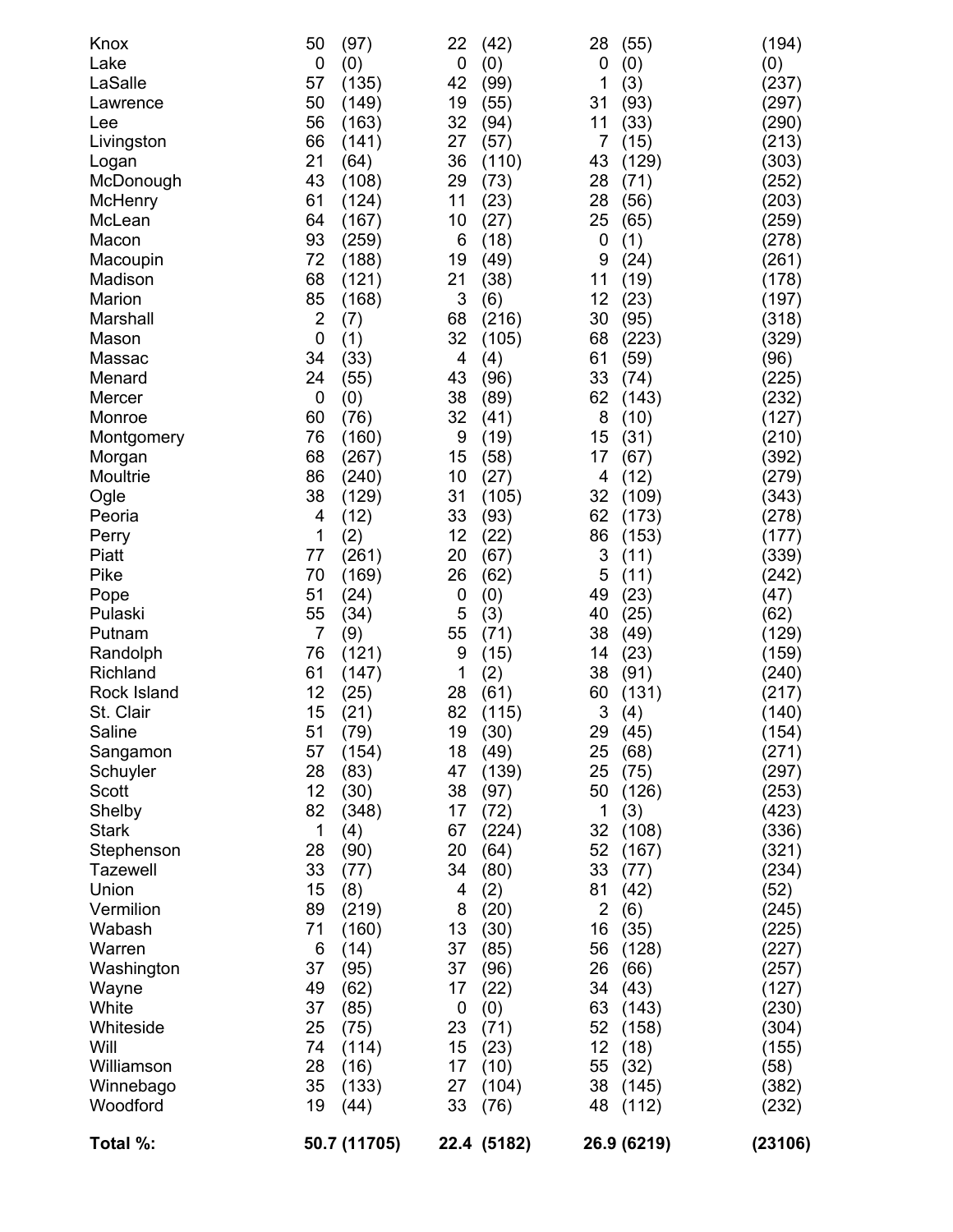# **REPORT 8**

Percent (Number) of **Soybean Field Points** Surveyed With Indicated **Residue Level**

## **Residue Level**

| <b>County</b>    | $0 - 15%$             | 16-30%             | 230%        | <b>Total</b> |
|------------------|-----------------------|--------------------|-------------|--------------|
| Adams            | $\overline{2}$<br>(7) | (19)<br>7          | (264)<br>91 | (290)        |
| Alexander        | 43<br>(33)            | 0<br>(0)           | 57<br>(44)  | (77)         |
| <b>Bond</b>      | 67<br>(112)           | 0<br>(0)           | 33<br>(55)  | (167)        |
| <b>Boone</b>     | 10<br>(18)            | 20<br>(34)         | (121)<br>70 | (173)        |
| <b>Brown</b>     | 10<br>(21)            | 17<br>(36)         | 72<br>(149) | (206)        |
| <b>Bureau</b>    | 7<br>(14)             | 9<br>(18)          | 84<br>(165) | (197)        |
| Calhoun          | 15<br>(6)             | 46<br>(18)         | 38<br>(15)  | (39)         |
| Carroll          | $\overline{2}$<br>(3) | 13<br>(19)         | 85<br>(123) | (145)        |
| Cass             | $\mathbf 0$<br>(1)    | 12<br>(25)         | 88<br>(183) | (209)        |
| Champaign        | 5<br>(15)             | 31<br>(84)         | 64<br>(174) | (273)        |
| Christian        | (58)<br>27            | 43<br>(93)         | (65)<br>30  | (216)        |
| Clark            | 9<br>(22)             | 43<br>(105)        | 48<br>(115) | (242)        |
| Clay             | 26<br>(75)            | (1)<br>0           | 73<br>(209) | (285)        |
| Clinton          | 30<br>(69)            | (8)<br>4           | 66<br>(150) | (227)        |
| Coles            | 10<br>(19)            | 51<br>(99)         | 40<br>(78)  | (196)        |
| Crawford         | 16<br>(40)            | 18<br>(46)         | 67<br>(172) | (258)        |
| Cumberland       | 20<br>(59)            | 32<br>(94)         | (138)<br>47 | (291)        |
| <b>DeKalb</b>    | 16<br>(26)            | 29<br>(47)         | 54<br>(87)  | (160)        |
| <b>DeWitt</b>    | 10<br>(26)            | 28<br>(76)         | 62<br>(167) | (269)        |
| Douglas          | 17<br>(39)            | 39<br>(91)         | 45<br>(106) | (236)        |
| Edgar            | 8<br>(19)             | 24<br>(56)         | 67<br>(154) | (229)        |
| Edwards          | (52)<br>31            | (1)<br>1           | 69<br>(117) | (170)        |
| Effingham        | 63<br>(157)           | 9<br>(23)          | 28<br>(71)  | (251)        |
| Fayette          | 19<br>(63)            | 11<br>(37)         | 70<br>(234) | (334)        |
| Ford             | 25<br>(74)            | 28<br>(84)         | 47<br>(140) | (298)        |
| Franklin         | 51<br>(94)            | 3<br>(5)           | 46<br>(86)  | (185)        |
| Fulton           | $\mathbf 0$<br>(1)    | (15)<br>6          | 93<br>(219) | (235)        |
| Gallatin         | 54<br>(80)            | 18<br>(26)         | (42)<br>28  | (148)        |
| Greene           | 12<br>(32)            | (3)<br>1           | 87<br>(238) | (273)        |
| Grundy           | 12<br>(28)            | 11<br>(26)         | 76<br>(174) | (228)        |
| Hamilton         | 36<br>(59)            | 8<br>(13)          | 57<br>(94)  | (166)        |
| Hancock          | 14<br>(34)            | 15<br>(37)         | 70<br>(168) | (239)        |
| Hardin           | 70<br>(19)            | 0<br>(0)           | 30<br>(8)   | (27)         |
| Henderson        | 0<br>(0)              | 15<br>(25)         | 85<br>(141) | (166)        |
| Henry            | $\overline{2}$<br>(5) | 18<br>(42)         | 80<br>(192) | (239)        |
| Iroquois         | 3<br>(6)              | 5<br>(10)          | 92<br>(176) | (192)        |
| Jackson          | 54<br>(141)           | (1)<br>0           | (117)<br>45 | (259)        |
| Jasper           | 21<br>(64)            | 24<br>(73)         | 55<br>(169) | (306)        |
| Jefferson        | 19<br>(40)            | 12<br>(24)         | (143)<br>69 | (207)        |
| Jersey           | 3<br>(6)              | 11<br>(20)         | 86<br>(154) | (180)        |
| <b>JoDaviess</b> | $\overline{2}$<br>(2) | 12<br>(15)         | 86<br>(107) | (124)        |
| Johnson          | 36<br>(20)            | $\mathbf 0$<br>(0) | 64<br>(35)  | (55)         |
| Kane             | 4<br>(7)              | 31<br>(60)         | 65<br>(126) | (193)        |
| Kankakee         | 21<br>(43)            | 21<br>(43)         | 57<br>(115) | (201)        |
| Kendall          | 21<br>(49)            | 24<br>(56)         | 55<br>(126) | (231)        |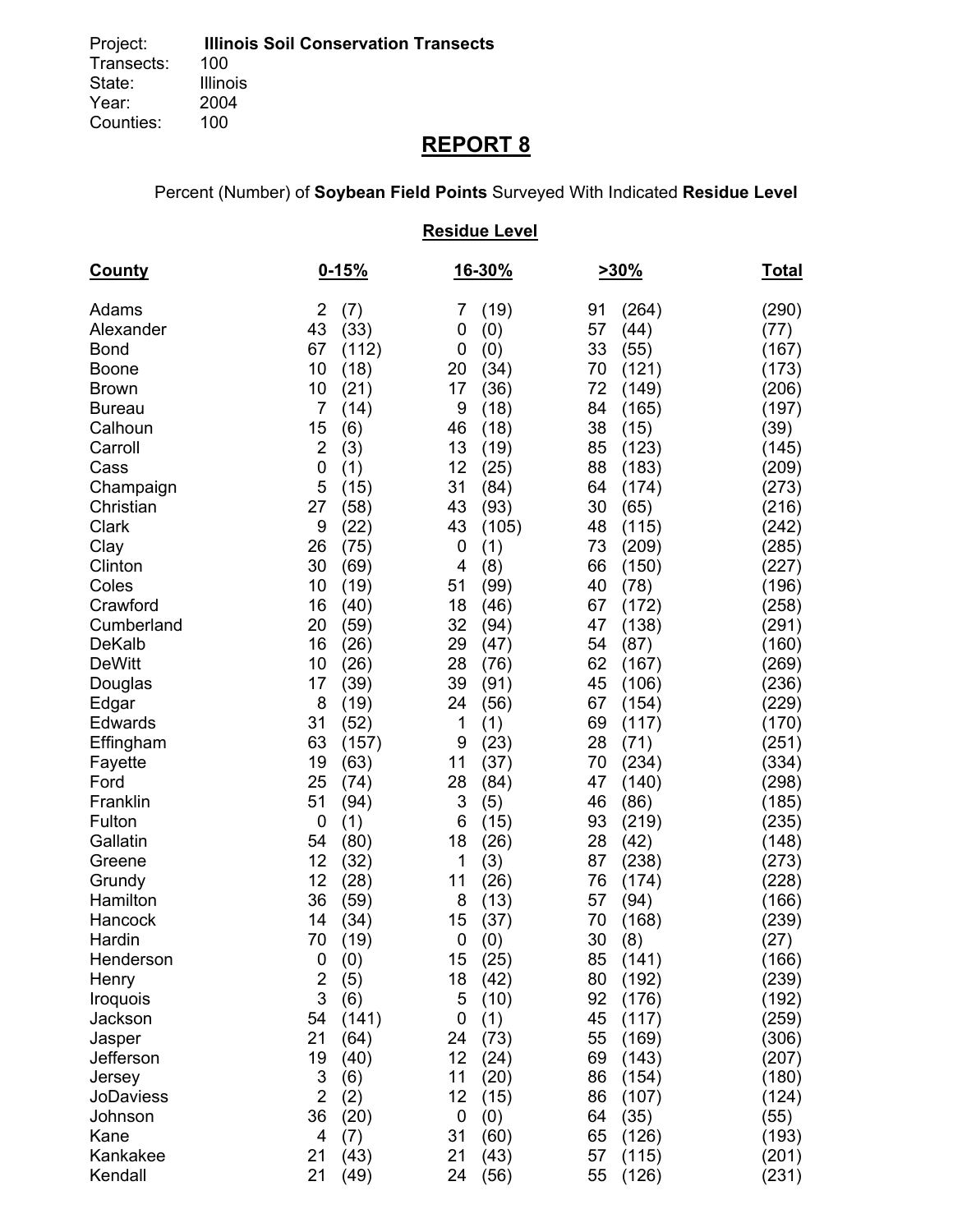| (206)<br>(147)<br>(210)<br>(195)<br>(105)<br>(218)<br>(353)<br>(221)<br>(177)<br>(241)<br>(153)<br>(272)<br>(168)<br>(59)<br>(72)<br>(88)<br>(208)<br>(241)<br>(173)<br>(123)<br>(175)<br>(194)<br>(290)<br>(173)<br>(362)<br>(242)<br>(184)<br>(203)<br>(76)<br>(207)<br>(200)<br>(221)<br>(243)<br>(159)<br>(170)<br>(159)<br>(159)<br>(92)<br>(228)<br>(186) |
|-----------------------------------------------------------------------------------------------------------------------------------------------------------------------------------------------------------------------------------------------------------------------------------------------------------------------------------------------------------------|
|                                                                                                                                                                                                                                                                                                                                                                 |
|                                                                                                                                                                                                                                                                                                                                                                 |
|                                                                                                                                                                                                                                                                                                                                                                 |
|                                                                                                                                                                                                                                                                                                                                                                 |
|                                                                                                                                                                                                                                                                                                                                                                 |
|                                                                                                                                                                                                                                                                                                                                                                 |
|                                                                                                                                                                                                                                                                                                                                                                 |
|                                                                                                                                                                                                                                                                                                                                                                 |
|                                                                                                                                                                                                                                                                                                                                                                 |
|                                                                                                                                                                                                                                                                                                                                                                 |
|                                                                                                                                                                                                                                                                                                                                                                 |
|                                                                                                                                                                                                                                                                                                                                                                 |
|                                                                                                                                                                                                                                                                                                                                                                 |
|                                                                                                                                                                                                                                                                                                                                                                 |
|                                                                                                                                                                                                                                                                                                                                                                 |
|                                                                                                                                                                                                                                                                                                                                                                 |
|                                                                                                                                                                                                                                                                                                                                                                 |
|                                                                                                                                                                                                                                                                                                                                                                 |
|                                                                                                                                                                                                                                                                                                                                                                 |
|                                                                                                                                                                                                                                                                                                                                                                 |
|                                                                                                                                                                                                                                                                                                                                                                 |
|                                                                                                                                                                                                                                                                                                                                                                 |
|                                                                                                                                                                                                                                                                                                                                                                 |
|                                                                                                                                                                                                                                                                                                                                                                 |
|                                                                                                                                                                                                                                                                                                                                                                 |
|                                                                                                                                                                                                                                                                                                                                                                 |
|                                                                                                                                                                                                                                                                                                                                                                 |
|                                                                                                                                                                                                                                                                                                                                                                 |
|                                                                                                                                                                                                                                                                                                                                                                 |
|                                                                                                                                                                                                                                                                                                                                                                 |
|                                                                                                                                                                                                                                                                                                                                                                 |
|                                                                                                                                                                                                                                                                                                                                                                 |
|                                                                                                                                                                                                                                                                                                                                                                 |
|                                                                                                                                                                                                                                                                                                                                                                 |
|                                                                                                                                                                                                                                                                                                                                                                 |
|                                                                                                                                                                                                                                                                                                                                                                 |
|                                                                                                                                                                                                                                                                                                                                                                 |
|                                                                                                                                                                                                                                                                                                                                                                 |
|                                                                                                                                                                                                                                                                                                                                                                 |
|                                                                                                                                                                                                                                                                                                                                                                 |
|                                                                                                                                                                                                                                                                                                                                                                 |
| (211)                                                                                                                                                                                                                                                                                                                                                           |
| (167)                                                                                                                                                                                                                                                                                                                                                           |
| (139)                                                                                                                                                                                                                                                                                                                                                           |
|                                                                                                                                                                                                                                                                                                                                                                 |
| (179)                                                                                                                                                                                                                                                                                                                                                           |
| (267)                                                                                                                                                                                                                                                                                                                                                           |
| (211)                                                                                                                                                                                                                                                                                                                                                           |
| (177)                                                                                                                                                                                                                                                                                                                                                           |
| (227)                                                                                                                                                                                                                                                                                                                                                           |
| (261)                                                                                                                                                                                                                                                                                                                                                           |
| (219)                                                                                                                                                                                                                                                                                                                                                           |
| (224)                                                                                                                                                                                                                                                                                                                                                           |
| (240)                                                                                                                                                                                                                                                                                                                                                           |
| (182)                                                                                                                                                                                                                                                                                                                                                           |
| (0)                                                                                                                                                                                                                                                                                                                                                             |
| (170)                                                                                                                                                                                                                                                                                                                                                           |
|                                                                                                                                                                                                                                                                                                                                                                 |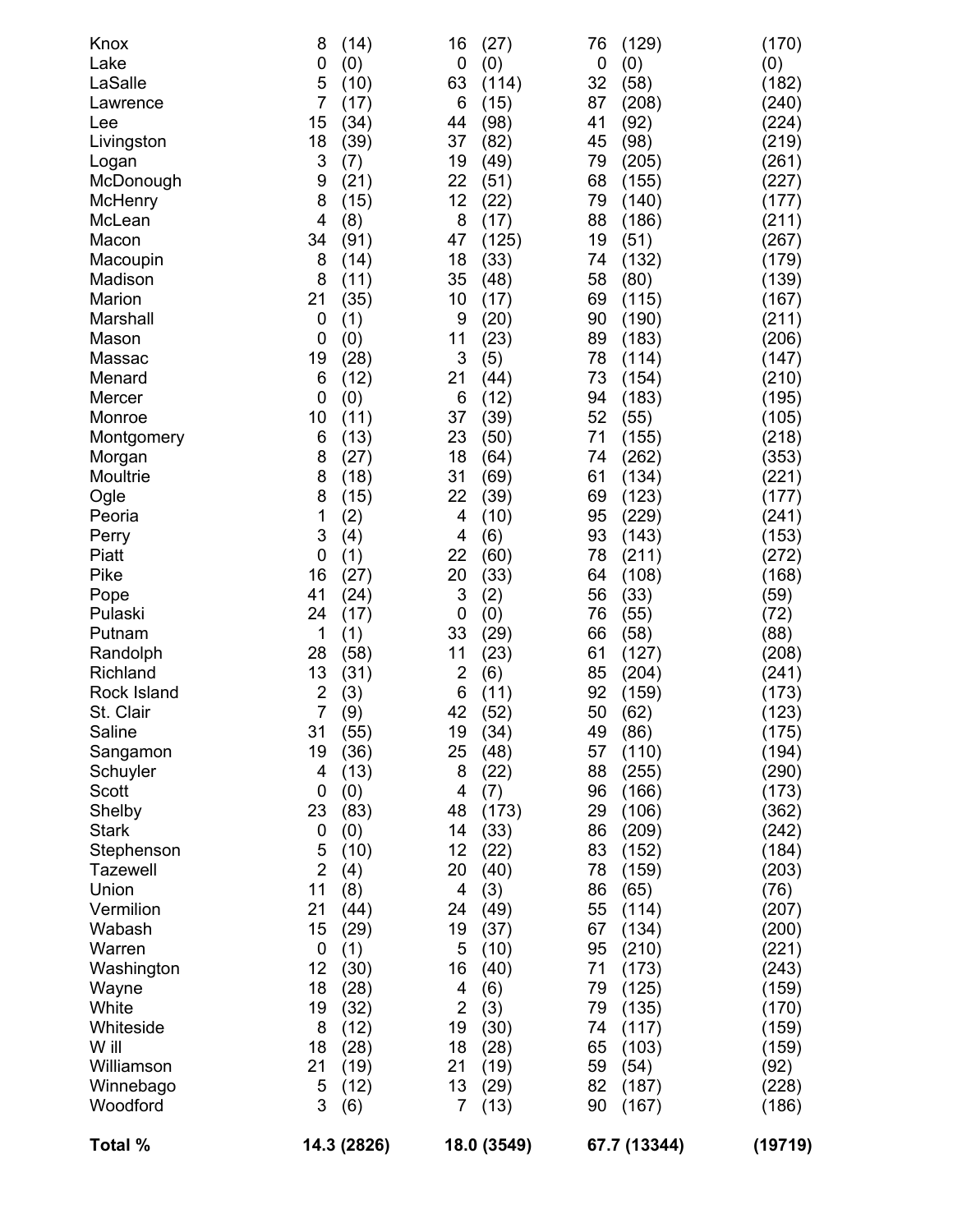# **REPORT 9**

Percent (Number) of **Small Grain Field Points** Surveyed With Indicated **Residue Level**

## **Residue Level**

| <b>County</b>          |                  | $0 - 15%$  |          | <u>16-30%</u> |             | 230%       | <u>Total</u> |
|------------------------|------------------|------------|----------|---------------|-------------|------------|--------------|
| Adams                  | 0                | (0)        | 7        | (3)           | 93          | (40)       | (43)         |
| Alexander              | 33               | (3)        | 0        | (0)           | 67          | (6)        | (9)          |
| <b>Bond</b>            | 77               | (56)       | 0        | (0)           | 23          | (17)       | (73)         |
| <b>Boone</b>           | 10               | (2)        | 35       | (7)           | 55          | (11)       | (20)         |
| <b>Brown</b>           | 10               | (2)        | 24       | (5)           | 67          | (14)       | (21)         |
| <b>Bureau</b>          | $\boldsymbol{0}$ | (0)        | 0        | (0)           | 100         | (12)       | (12)         |
| Calhoun                | 33               | (3)        | 56       | (5)           | 11          | (1)        | (9)          |
| Carroll                | $\mathbf 0$      | (0)        | 88       | (7)           | 13          | (1)        | (8)          |
| Cass                   | 0<br>0           | (0)        | 4<br>0   | (1)           | 96<br>100   | (22)       | (23)         |
| Champaign<br>Christian | 80               | (0)        | 0        | (0)           | 20          | (4)<br>(1) | (4)          |
| Clark                  | $\mathbf 0$      | (4)<br>(0) | 0        | (0)<br>(0)    | 100         | (18)       | (5)<br>(18)  |
| Clay                   | 10               | (6)        | 10       | (6)           | 80          | (48)       | (60)         |
| Clinton                | 10               | (13)       | 0        | (0)           | 90          | (119)      | (132)        |
| Coles                  | 20               | (1)        | 40       | (2)           | 40          | (2)        | (5)          |
| Crawford               | 9                | (3)        | 63       | (22)          | 29          | (10)       | (35)         |
| Cumberland             | 0                | (0)        | 33       | (3)           | 67          | (6)        | (9)          |
| <b>DeKalb</b>          | 14               | (2)        | 43       | (6)           | 43          | (6)        | (14)         |
| <b>DeWitt</b>          | $\mathbf 0$      | (0)        | 0        | (0)           | $\mathbf 0$ | (0)        | (0)          |
| Douglas                | 50               | (3)        | 17       | (1)           | 33          | (2)        | (6)          |
| Edgar                  | $\mathbf 0$      | (0)        | 100      | (4)           | 0           | (0)        | (4)          |
| Edwards                | 92               | (34)       | 0        | (0)           | 8           | (3)        | (37)         |
| Effingham              | 91               | (30)       | 0        | (0)           | 9           | (3)        | (33)         |
| Fayette                | 12               | (9)        | 15       | (11)          | 73          | (55)       | (75)         |
| Ford                   | 18               | (2)        | 0        | (0)           | 82          | (9)        | (11)         |
| Franklin               | 21               | (15)       | 47       | (34)          | 33          | (24)       | (73)         |
| Fulton                 | $\mathbf 0$      | (0)        | 0        | (0)           | 100         | (10)       | (10)         |
| Gallatin               | 41               | (7)        | 29       | (5)           | 29          | (5)        | (17)         |
| Greene                 | $\mathbf 0$      | (0)        | 0        | (0)           | 100         | (18)       | (18)         |
| Grundy                 | 100              | (1)        | 0        | (0)           | 0           | (0)        | (1)          |
| Hamilton               | 14               | (9)        | 16       | (10)          | 70          | (45)       | (64)         |
| Hancock                | $\mathbf 0$      | (0)        | 0        | (0)           | 100         | (13)       | (13)         |
| Hardin                 | 0                | (0)        | 0        | (0)           | 0           | (0)        | (0)          |
| Henderson<br>Henry     | 33<br>10         | (1)<br>(1) | 67<br>40 | (2)<br>(4)    | 0<br>50     | (0)        | (3)<br>(10)  |
| Iroquois               | $\mathbf 0$      | (0)        | 0        | (0)           | 100         | (5)<br>(7) | (7)          |
| Jackson                | 59               | (20)       | 0        | (0)           | 41          | (14)       | (34)         |
| Jasper                 | $\overline{7}$   | (2)        | 34       | (10)          | 59          | (17)       | (29)         |
| Jefferson              | 18               | (13)       | 6        | (4)           | 76          | (54)       | (71)         |
| Jersey                 | 5                | (1)        | 5        | (1)           | 90          | (19)       | (21)         |
| <b>JoDaviess</b>       | 0                | (0)        | 56       | (14)          | 44          | (11)       | (25)         |
| Johnson                | 0                | (0)        | 0        | (0)           | 0           | (0)        | (0)          |
| Kane                   | 11               | (3)        | 50       | (14)          | 39          | (11)       | (28)         |
| Kankakee               | 4                | (1)        | 0        | (0)           | 96          | (24)       | (25)         |
| Kendall                | 18               | (2)        | 73       | (8)           | 9           | (1)        | (11)         |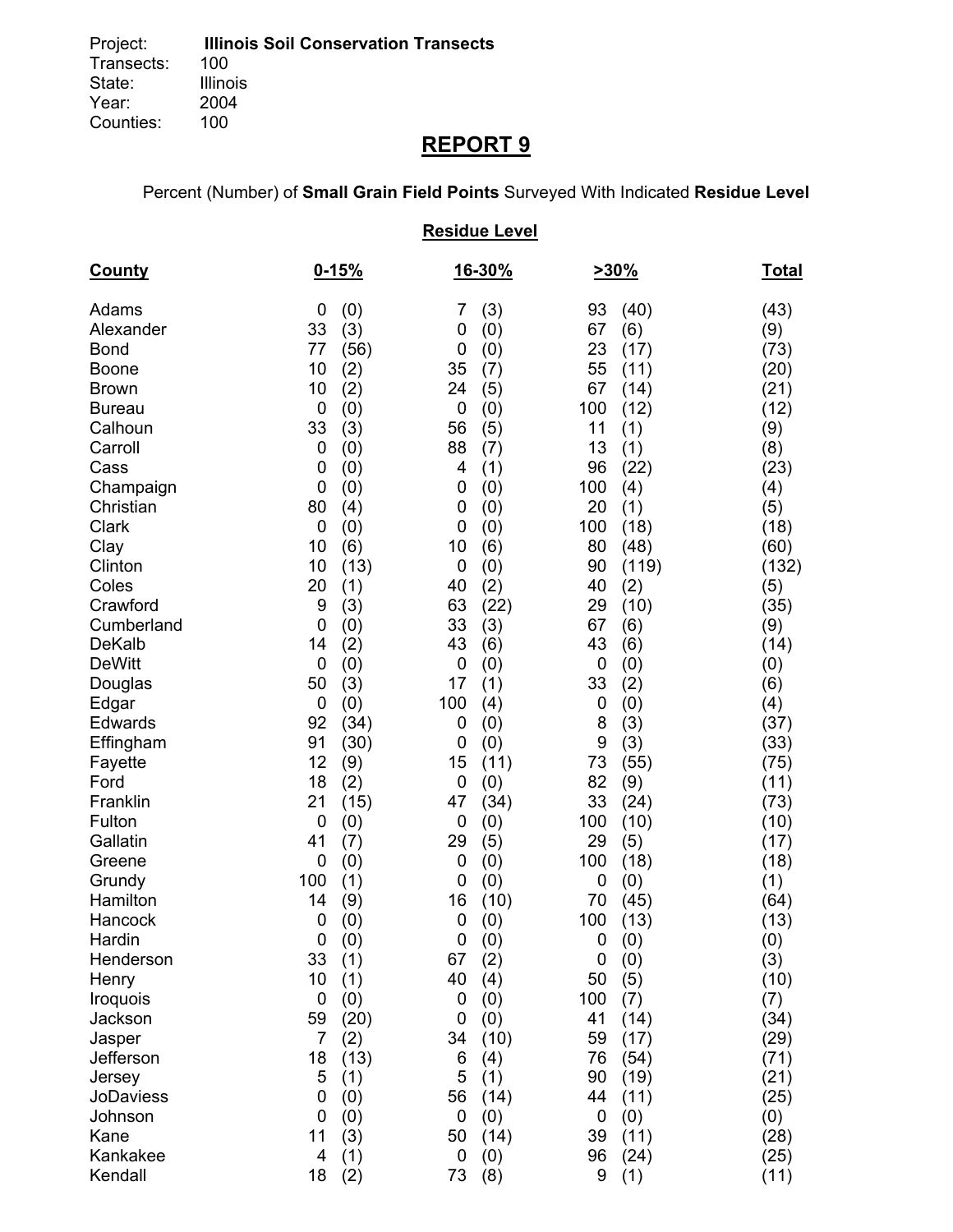| Knox            | 0              | (0)        | 0           | (0)        | 0           | (0)         | (0)    |
|-----------------|----------------|------------|-------------|------------|-------------|-------------|--------|
| Lake            | 0              | (0)        | $\mathbf 0$ | (0)        | $\mathbf 0$ | (0)         | (0)    |
| LaSalle         | 0              | (0)        | $\mathbf 0$ | (0)        | 100         | (1)         | (1)    |
| Lawrence        | 3              | (1)        | 0           | (0)        | 97          | (32)        | (33)   |
| Lee             | 0              | (0)        | 0           | (0)        | 100         | (6)         | (6)    |
| Livingston      | 18             | (2)        | 82          | (9)        | 0           | (0)         | (11)   |
| Logan           | $\mathbf 0$    | (0)        | 33          | (1)        | 67          | (2)         | (3)    |
| McDonough       | 0              | (0)        | 100         | (3)        | 0           | (0)         | (3)    |
| McHenry         | 100            | (15)       | 0           | (0)        | 0           | (0)         | (15)   |
| McLean          | 0              | (0)        | 0           | (0)        | 100         | (3)         | (3)    |
| Macon           | 0              | (0)        | 0           | (0)        | 0           | (0)         | (0)    |
| Macoupin        | 100            | (20)       | 0           | (0)        | $\mathbf 0$ | (0)         | (20)   |
| Madison         | 6              | (3)        | 21          | (10)       | 72          | (34)        | (47)   |
| Marion          | 80             | (39)       | $\mathbf 0$ | (0)        | 20          | (10)        | (49)   |
| Marshall        | $\mathbf 0$    | (0)        | 9           | (1)        | 91          | (10)        | (11)   |
| Mason           | 0              | (0)        | 11          | (4)        | 89          | (32)        | (36)   |
| Massac          | 0              | (0)        | 0           | (0)        | 100         | (4)         | (4)    |
| Menard          | 0              | (0)        | 33          | (2)        | 67          | (4)         | (6)    |
| Mercer          | 0              | (0)        | $\mathbf 0$ | (0)        | 100         | (6)         | (6)    |
| Monroe          | $\overline{2}$ | (2)        | 28          | (30)       | 70          | (74)        | (106)  |
| Montgomery      | 0              | (0)        | 0           | (0)        | 100         | (16)        | (16)   |
| Morgan          | 0              | (0)        | $\mathbf 0$ | (0)        | 100         | (11)        | (11)   |
| Moultrie        | $\mathbf 0$    | (0)        | 100         | (7)        | 0           | (0)         | (7)    |
| Ogle            | 45             | (9)        | 30          | (6)        | 25          | (5)         | (20)   |
| Peoria          | $\mathbf 0$    | (0)        | 0           | (0)        | 100         | (11)        | (11)   |
| Perry           | 0              | (0)        | 0           | (0)        | 100         | (92)        | (92)   |
| Piatt           | 67             | (4)        | 0           | (0)        | 33          | (2)         | (6)    |
| Pike            | $\mathbf 0$    | (0)        | 9           | (1)        | 91          | (10)        | (11)   |
| Pope            | 0              | (0)        | 0           | (0)        | 100         | (6)         | (6)    |
| Pulaski         | 32             | (7)        | 27          | (6)        | 41          | (9)         | (22)   |
| Putnam          | $\mathbf 0$    | (0)        | 100         | (6)        | 0           | (0)         | (6)    |
| Randolph        | 46             | (73)       | 20          | (32)       | 34          | (53)        | (158)  |
| Richland        | 87             | (27)       | 0           | (0)        | 13          | (4)         | (31)   |
| Rock Island     | 0              | (0)        | 20          | (1)        | 80          | (4)         | (5)    |
| St. Clair       | 0              | (0)        | $\mathbf 0$ | (0)        | 0           | (0)         | (0)    |
| Saline          | 3              | (1)        | 3           | (1)        | 93          | (28)        | (30)   |
| Sangamon        | 0              | (0)        | 0           | (0)        | 100         | (2)         | (2)    |
| Schuyler        | 0              | (0)        | 0           | (0)        | 100         | (33)        | (33)   |
| Scott           | $\mathbf 0$    | (0)        | 30          | (3)        | 70          | (7)         | (10)   |
| Shelby          | 63             | (12)       | 37          | (7)        | 0           | (0)         | (19)   |
| <b>Stark</b>    | 0              | (0)        | $\mathbf 0$ | (0)        | 100         | (6)         | (6)    |
| Stephenson      | 0              | (0)        | 94          | (15)       | 6           | (1)         | (16)   |
| <b>Tazewell</b> | 10             | (1)        | 20          | (2)        | 70          | (7)         | (10)   |
| Union           | $\mathbf 0$    | (0)        | 0           | (0)        | 100         | (10)        | (10)   |
| Vermilion       | 100            | (5)        | 0           | (0)        | 0           | (0)         | (5)    |
| Wabash          | 7              | (4)        | 38          | (21)       | 55          | (31)        | (56)   |
| Warren          | 0              | (0)        | 0           | (0)        | 100         | (1)         | (1)    |
| Washington      | 6              | (10)       | 75          | (123)      | 19          | (31)        | (164)  |
| Wayne           | 31             | (15)       | 46          | (22)       | 23          | (11)        | (48)   |
| White           | 0              | (0)        | 0           | (0)        | 100         | (60)        | (60)   |
| Whiteside       | 100            | (4)        | 0           | (0)        | 0           | (0)         | (4)    |
| Will            | 0              | (0)        | 0           | (0)        | 100         | (18)        | (18)   |
| Williamson      | 38             | (3)        | 0           | (0)        | 63          | (5)         | (8)    |
| Winnebago       | 0              | (0)        | 0           | (0)        | 100         | (56)        | (56)   |
| Woodford        | 0              | (0)        | $\mathbf 0$ | (0)        | 100         | (5)         | (5)    |
| Total %:        |                | 20.7 (506) |             | 20.5 (502) |             | 58.8 (1441) | (2449) |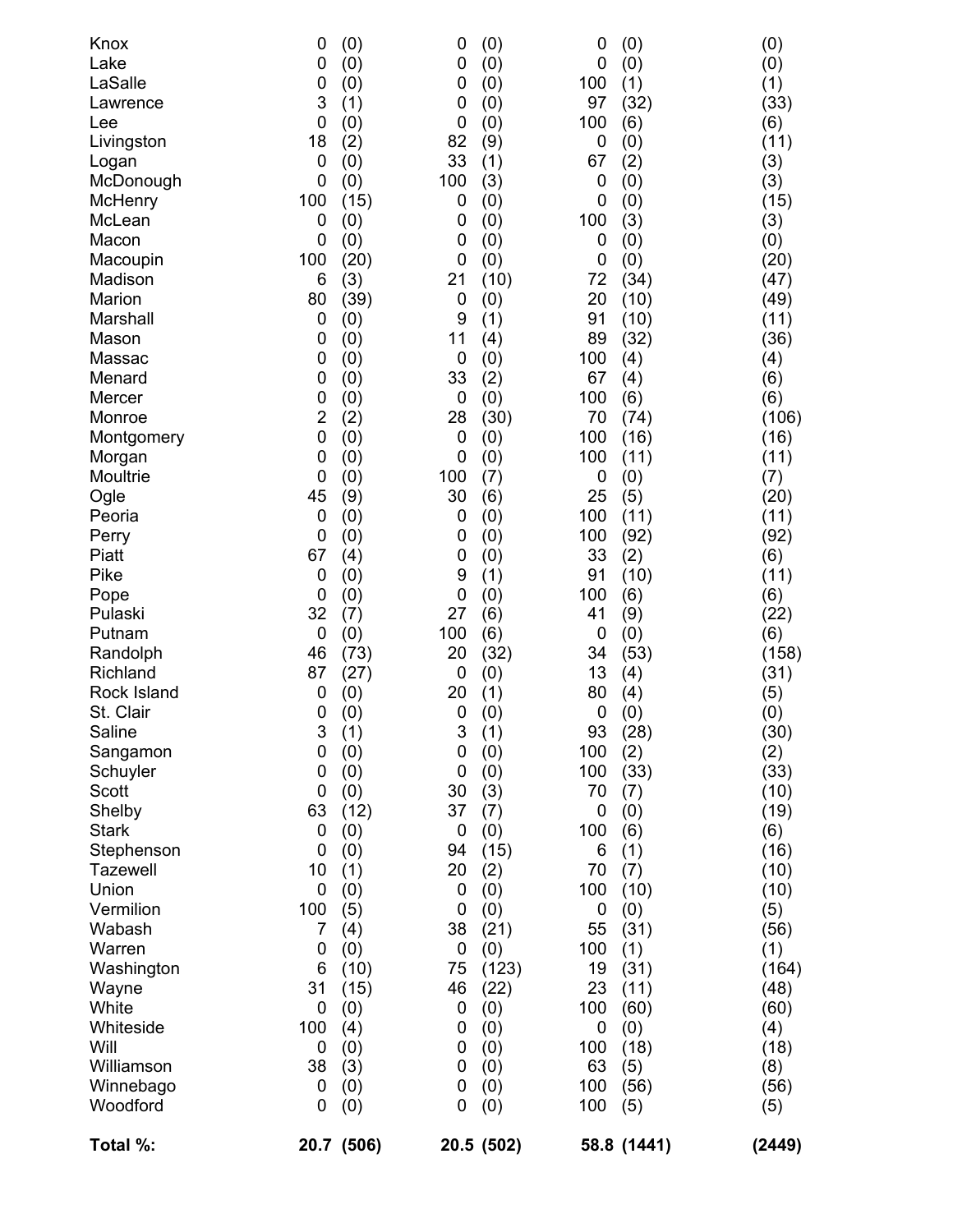# **REPORT 10**

Percent (Number) of Fields Surveyed With Indicated **Ephemeral Erosion**

## **Ephemeral Erosion**

| <b>County</b>    |                | <u>Yes</u> |     | <u>No</u> | <u>Total</u> |
|------------------|----------------|------------|-----|-----------|--------------|
| Adams            | 32             | (234)      | 68  | (507)     | (741)        |
| Alexander        | $\overline{2}$ | (3)        | 98  | (140)     | (143)        |
| <b>Bond</b>      | 9              | (40)       | 91  | (404)     | (444)        |
| <b>Boone</b>     | 12             | (62)       | 88  | (447)     | (509)        |
| <b>Brown</b>     | 66             | (360)      | 34  | (183)     | (543)        |
| <b>Bureau</b>    | 34             | (184)      | 66  | (357)     | (541)        |
| Calhoun          | 18             | (44)       | 82  | (206)     | (250)        |
| Carroll          | 19             | (110)      | 81  | (457)     | (567)        |
| Cass             | 44             | (275)      | 56  | (357)     | (632)        |
| Champaign        | 12             | (71)       | 88  | (535)     | (606)        |
| Christian        | 4              | (19)       | 96  | (523)     | (542)        |
| Clark            | 20             | (98)       | 80  | (401)     | (499)        |
| Clay             | 8              | (55)       | 92  | (65)      | (705)        |
| Clinton          | 0              | (0)        | 100 | (707)     | (707)        |
| Coles            | 20             | (94)       | 80  | (373)     | (467)        |
| Crawford         | 35             | (212)      | 65  | (400)     | (612)        |
| Cumberland       | 11             | (70)       | 89  | (595)     | (665)        |
| <b>DeKalb</b>    | 32             | (154)      | 68  | (330)     | (484)        |
| <b>DeWitt</b>    | 6              | (37)       | 94  | (572)     | (609)        |
| Douglas          | 3              | (14)       | 97  | (495)     | (509)        |
| Edgar            | 17             | (82)       | 83  | (398)     | (480)        |
| Edwards          | 29             | (131)      | 71  | (318)     | (449)        |
| Effingham        | 16             | (98)       | 84  | (519)     | (617)        |
| Fayette          | 18             | (139)      | 82  | (651)     | (790)        |
| Ford             | 8              | (53)       | 92  | (586)     | (639)        |
| Franklin         | 1              | (4)        | 99  | (511)     | (515)        |
| Fulton           | 46             | (284)      | 54  | (330)     | (614)        |
| Gallatin         | 64             | (271)      | 36  | (155)     | (426)        |
| Greene           | 56             | (379)      | 44  | (303)     | (682)        |
| Grundy           | 5              | (24)       | 95  | (472)     | (496)        |
| Hamilton         | 14             | (72)       | 86  | (427)     | (499)        |
| Hancock          | 43             | (230)      | 57  | (299)     | (529)        |
| Hardin           | 68             | (81)       | 33  | (39)      | (120)        |
| Henderson        | 60             | (276)      | 40  | (187)     | (463)        |
| Henry            | 7              | (41)       | 93  | (582)     | (623)        |
| Iroquois         | 8              | (35)       | 92  | (409)     | (444)        |
| Jackson          | 58             | (344)      | 42  | (251)     | (595)        |
| Jasper           | 24             | (150)      | 76  | (471)     | (621)        |
| Jefferson        | 34             | (197)      | 66  | (376)     | (573)        |
| Jersey           | 26             | (118)      | 74  | (338)     | (456)        |
| <b>JoDaviess</b> | 61             | (285)      | 39  | (186)     | (471)        |
| Johnson          | 8              | (15)       | 92  | (176)     | (191)        |
| Kane             | 6              | (36)       | 94  | (524)     | (560)        |
| Kankakee         | 0              | (2)        | 100 | (499)     | (501)        |
| Kendall          | 9              | (47)       | 91  | (493)     | (540)        |